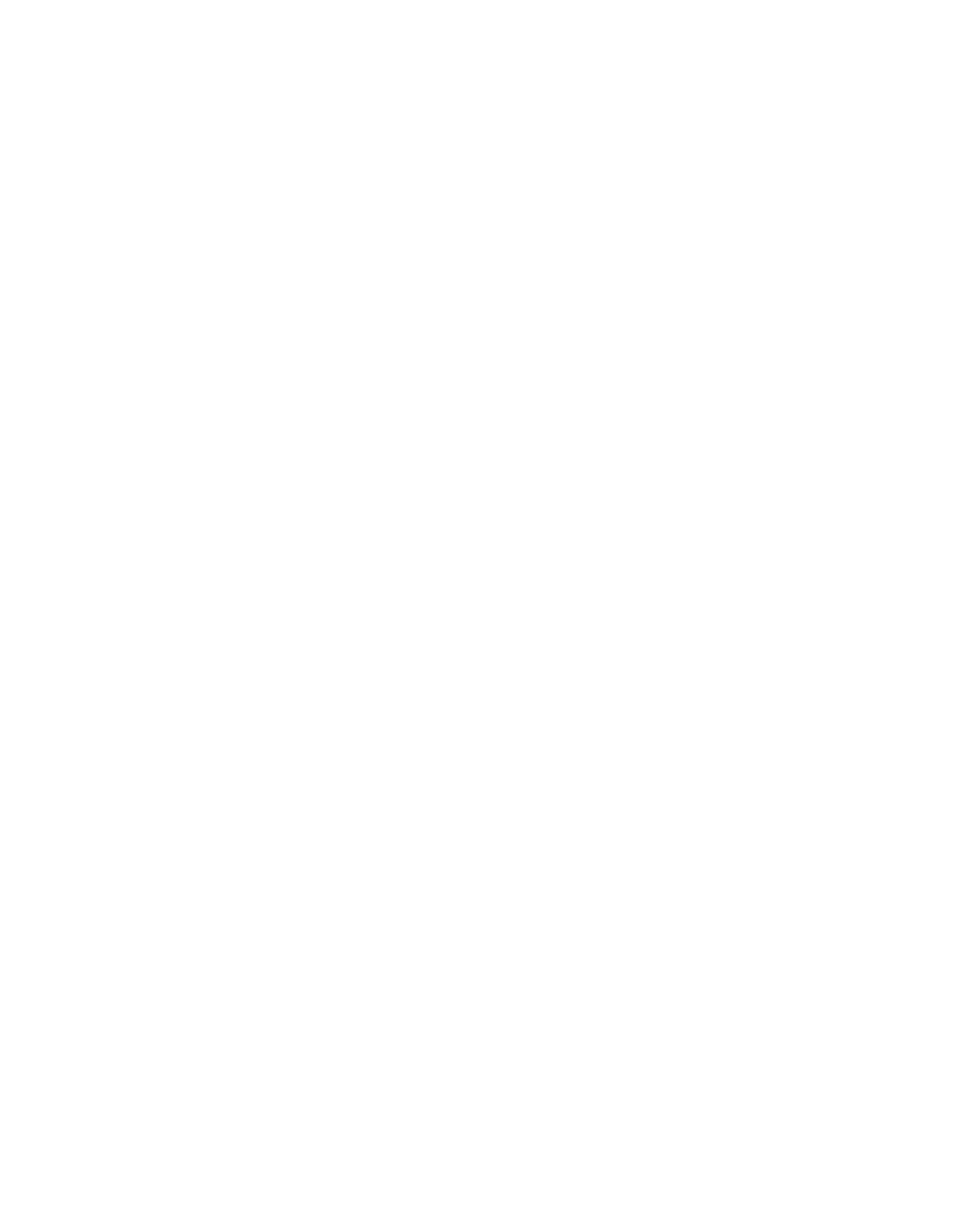## **CURRENCY EQUIVALENTS**

<span id="page-2-0"></span>

|           |     | Currency unit<br>$\overline{\phantom{0}}$ | Nepalese rupees (NRs.)       |
|-----------|-----|-------------------------------------------|------------------------------|
|           |     | <b>At Appraisal</b>                       | <b>At Project Completion</b> |
|           |     | 01 June 2020                              | 15 July 2021                 |
| NRs. 1.00 | $=$ | \$0.008245                                | \$0.008358                   |
| \$1.00    | $=$ | NRs. 121.29                               | NRs. 119.64                  |

## **ABBREVIATIONS**

| <b>ADB</b>      |                          | Asian Development Bank                                   |
|-----------------|--------------------------|----------------------------------------------------------|
| <b>APVAX</b>    |                          | Asia Pacific Vaccine Access Facility                     |
| <b>BFIs</b>     |                          | <b>Bank &amp; Financial Institutions</b>                 |
| <b>CARES</b>    | $\overline{\phantom{a}}$ | <b>COVID-19 Active Response and Expenditures Support</b> |
| CCD             |                          | Credit to Core Capital plus Deposit                      |
| CfW             |                          | Cash for Work                                            |
| <b>CMIS</b>     |                          | <b>Crisis Management Information System</b>              |
| <b>DAGs</b>     |                          | <b>Disadvantaged Groups</b>                              |
| <b>DMF</b>      |                          | <b>Designed Monitoring Framework</b>                     |
| <b>DOC</b>      |                          | Department of Custom                                     |
| <b>EMIS</b>     |                          | <b>Employment Management Information Support</b>         |
| <b>FCGO</b>     |                          | <b>Financial Comptroller General Office</b>              |
| $\overline{FY}$ |                          | <b>Fiscal Year</b>                                       |
| <b>GDP</b>      |                          | <b>Gross Domestic Product</b>                            |
| <b>GON</b>      |                          | Government of Nepal                                      |
| <b>HMIS</b>     |                          | Health Management Information System                     |
| IAs             |                          | <b>Implementing Agencies</b>                             |
| <b>IRD</b>      |                          | Internal Revenue Department                              |
| <b>IECCD</b>    |                          | International Economic Cooperation Coordination Division |
| <b>IMF</b>      |                          | <b>International Monetary Fund</b>                       |
| LLs             |                          | Local Levels                                             |
| <b>LLP</b>      |                          | Loan Loss Provision                                      |
| <b>MSMEs</b>    |                          | Micro Small, and Medium Enterprises                      |
| <b>MOALD</b>    |                          | Ministry of Agriculture and Livestock Development        |
| <b>MOHA</b>     |                          | Ministry of Home Affair                                  |
| <b>MOFAGA</b>   |                          | Ministry of Federal Affairs and General Administration   |
| <b>MOF</b>      |                          | Ministry of Finance                                      |
| <b>MOD</b>      |                          | <b>Ministry of Defense</b>                               |
| <b>MOHP</b>     |                          | Ministry of Health and Population                        |
| <b>MOEWRI</b>   |                          | Ministry of Energy, Water Resource and Irrigation        |
| <b>MOLESS</b>   |                          | Ministry of Labor, Employment and Social Security        |
| <b>MOWS</b>     |                          | Ministry of Water Supply                                 |
| <b>NFSMS</b>    |                          | <b>Nepal Food Security Monitoring System</b>             |
| <b>NPL</b>      |                          | Non-Performing Loan                                      |
| <b>NRB</b>      |                          | Nepal Rastra Bank                                        |
| <b>NRF</b>      |                          | National Relief Program                                  |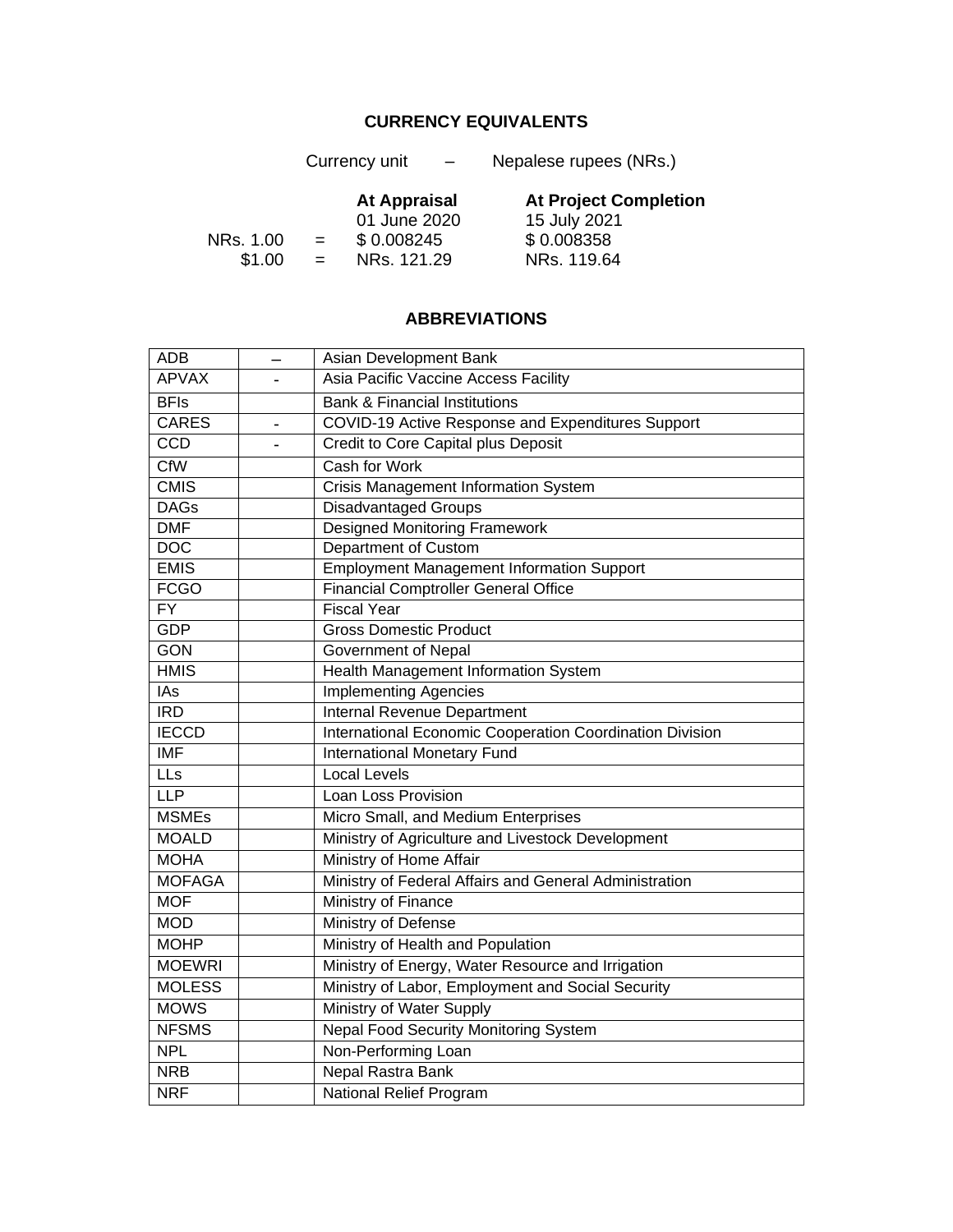| NRs.         | Nepalese Rupees                                 |
|--------------|-------------------------------------------------|
| <b>PMEP</b>  | Prime Minister Employment Program               |
| RT-PCR       | Reverse Transcription Polymerase Chain Reaction |
| <b>RWA</b>   | <b>Risk-Weighted Assets</b>                     |
| <b>SSF</b>   | Social Security Fund                            |
| <b>SuTRA</b> | Sub-national Treasury Regulatory Application    |
| <b>TA</b>    | <b>Technical Assistance</b>                     |
| US\$         | <b>United States Dollar</b>                     |
| <b>VAT</b>   | Value Added Tax                                 |
| <b>WHO</b>   | World Health Organization                       |

## **NOTE{S}**

- (i) The fiscal year (FY) of the Government of Nepal ends on 15 July. "FY" before a calendar year denotes the year in which the fiscal year ends, e.g., FY2018 ends on {day month} 2018.
- (ii) In this report, "\$" refers to United States dollars.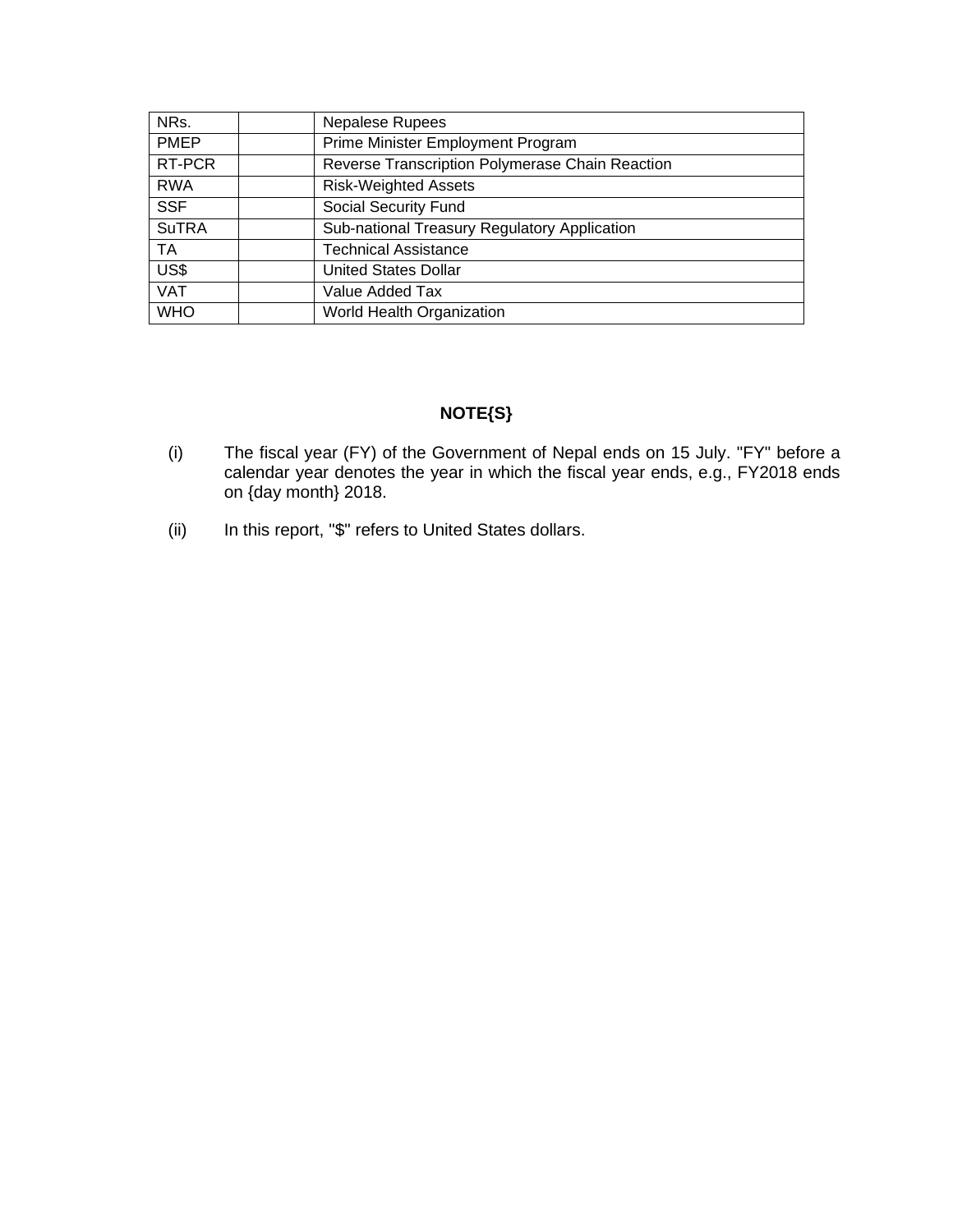## **CONTENTS**

<span id="page-4-0"></span>

|      |                                                                                                                            | Page                               |
|------|----------------------------------------------------------------------------------------------------------------------------|------------------------------------|
|      | <b>CURRENCY EQUIVALENTS</b>                                                                                                | 3                                  |
|      | <b>CONTENTS</b>                                                                                                            | 5                                  |
| T.   | PROJECT DESCRIPTION                                                                                                        | $\mathbf{1}$                       |
| II.  | <b>DESIGN AND IMPLEMENTATION</b>                                                                                           | $\overline{2}$                     |
|      | Project Design and Formulation<br>Α.                                                                                       | $\overline{2}$                     |
|      | <b>B.</b><br><b>Project Outputs</b>                                                                                        | 3                                  |
|      | C.<br><b>Project Costs and Financing</b>                                                                                   | $\overline{7}$                     |
|      | D.<br><b>Disbursements</b>                                                                                                 | $\overline{7}$                     |
|      | Ε.<br><b>Project Schedule</b><br>F.                                                                                        | $\overline{7}$                     |
|      | <b>Implementation Arrangements</b><br>G.<br><b>Technical Assistance</b>                                                    | $\overline{7}$<br>$\boldsymbol{9}$ |
|      | Η.<br><b>Gender Equity</b>                                                                                                 | 9                                  |
|      | Monitoring and Reporting<br>L.                                                                                             | 10                                 |
| III. | <b>EVALUATION OF PERFORMANCE</b>                                                                                           | 11                                 |
|      | А.<br>Relevance                                                                                                            | 11                                 |
|      | <b>B.</b><br><b>Effectiveness</b>                                                                                          | 12                                 |
|      | C.<br>Efficiency                                                                                                           | 13                                 |
|      | D.<br>Sustainability                                                                                                       | 14                                 |
|      | Ε.<br>Development Impact<br>F.                                                                                             | 15<br>16                           |
|      | Performance of the Borrower and the Executing Agency<br>G.<br>Performance of the Asian Development Bank                    | 16                                 |
|      | Η.<br><b>Overall Assessment</b>                                                                                            | 17                                 |
| IV.  | <b>ISSUES, LESSONS, AND RECOMMENDATIONS</b>                                                                                | 17                                 |
|      | <b>Issues and Lessons</b><br>Α.                                                                                            | 17                                 |
|      | B.<br>Recommendations                                                                                                      | 20                                 |
| V.   | <b>APPENDICES</b>                                                                                                          | 22                                 |
|      | Appendix 1: Design and monitoring framework                                                                                | 22                                 |
|      | Appendix 2. Health sector data                                                                                             | 23                                 |
|      | Appendix 3: Social protection data                                                                                         | 27                                 |
|      | Appendix 4. Financial performance in detail                                                                                | 30                                 |
|      | Appendix 5. Gender equality achievements and results<br>Appendix 6. List of guidelines issued during the COVID-19 pandemic | 31<br>33                           |
|      | Appendix 7. Compliance to loan covenants                                                                                   | 35                                 |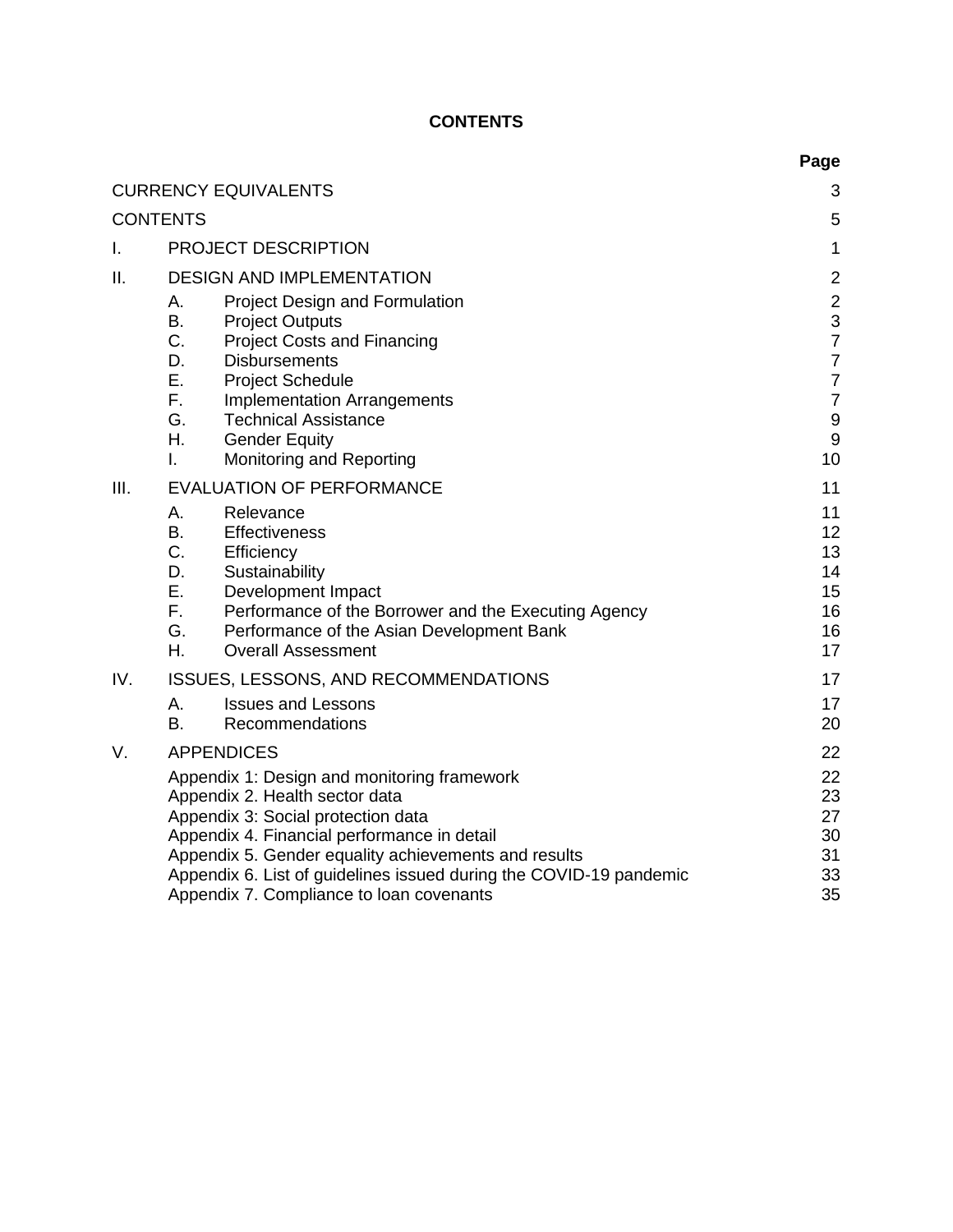## **I. PROJECT DESCRIPTION**

<span id="page-5-0"></span>1. On 30 January 2020, the World Health Organization declared the rapidly evolving global health situation related to COVID-19 a "Public Health Emergency of International Concern" and later, on 11 March 2020, declared COVID-19 a Pandemic.<sup>1</sup> COVID-19 was spreading to nearly every country, upending life and derailing the economy. Nepal felt threatened with the increased spread of the virus and started immediate preparation on mitigation measures. Anticipating the spread could cause health care costs to rise while also resulting in substantial employment and income losses and wage reductions for affected families. Adverse effects disproportionately could affect already poor and vulnerable groups and push more people back into poverty or further into poverty.

2. Following the first COVID-19 case registration on 24 January 2020 and the increasing domestic and global trend of COVID-19 cases, a nationwide lockdown was imposed on 24 March 2020.<sup>2</sup> A high-level COVID-19 Crisis Management Committee<sup>3</sup> (CMCC) under the chairmanship of the Deputy Prime Minister was formed and entrusted with the overall planning, procurement, and implementation of relief measures. The national lockdown severely impacted the social and economic sectors. The government faced challenges maintaining the emergency supply system on health-related logistics, including medicines, equipment, testing kits, Personal Protective Equipment (PPE), upgrading hospitals, and imparting skill training.

3. The government announced the National Relief Program (NRP) on 29 March 2021, identifying the three areas of concern. These were i) addressing health emergencies with an output focus on strengthening the health system capable of responding to the COVID-19 pandemic; ii) addressing social protection to the poor and vulnerable by providing immediate food relief to them and employment support to those who lost their jobs due to COVID-19 pandemic, including returning and potential migrants, and iii) providing stimulus package to the economic sector for their early recovery by providing concessional loans<sup>4</sup> to enterprises affected by COVID-19 pandemic including tax reliefs to businesses and consumers at large. As the Government of Nepal was committed to implementing an inclusive and pro-poor national relief program, specific targets for women and disadvantaged groups were included in the National Relief Program. The total estimated cost for NRP was US\$ 1.26 billion.

4. In response to Nepal's request to the international communities for financing support to NRP, ADB pledged a package of Countercyclical budgetary support of US\$ 250.00 million to the government of Nepal under the COVID-19 Active Response and Expenditure Support (CARES) program (the program). The program aimed to support the government's National Relief Programs in dealing with public health emergencies and mitigating the economic and social impacts from COVID-19. ADB Board approved the program on 26 May 2020, and the agreement was signed on 1 June 2020. The total disbursement was completed by 15 June 2020. Additional assistance was provided to the government for monitoring and reporting the CARES activities through technical assistance.<sup>5</sup>

<sup>1</sup> World Health Organization. 2020. *["WHO Director-General's opening remarks at the media briefing on COVID-19 –](https://web.archive.org/web/20210815071024/https:/www.who.int/director-general/speeches/detail/who-director-general-s-opening-remarks-at-the-media-briefing-on-covid-19---11-march-2020) [11 March 2020"](https://web.archive.org/web/20210815071024/https:/www.who.int/director-general/speeches/detail/who-director-general-s-opening-remarks-at-the-media-briefing-on-covid-19---11-march-2020)*. Accessed 20 October 2021.

<sup>2</sup> https://kathmandupost.com/national/2020/03/23/nepal-goes-under-lockdown-for-a-week-starting-6am-tuesday

<sup>&</sup>lt;sup>3</sup> The key function of the COVID-19 High-Level Committee is to ensure, on behalf of the cabinet, the implementation of the National Relief Program.

<sup>&</sup>lt;sup>4</sup> Through the central bank's refinance fund.

<sup>&</sup>lt;sup>5</sup> ADB. 2020. Technical Assistance to Government of Nepal for Portfolio Management and Capacity Development for Enhanced Portfolio Performance – Supplementary Financing. Manila.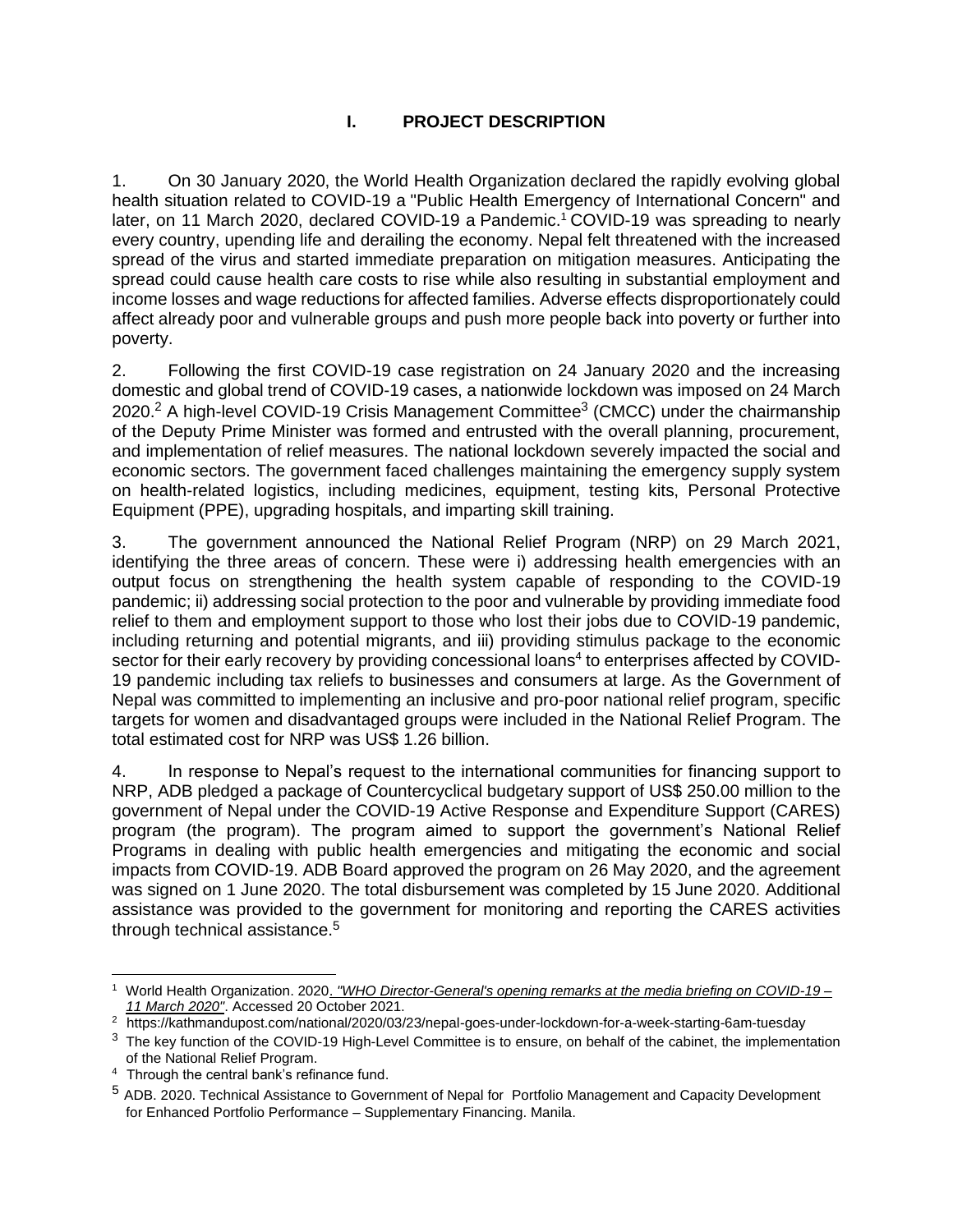5. The TA supported the mobilization of consultants to carry out monitoring and progress reporting tasks under the guidance and supervision of the CARES Steering Committee established at MOF and chaired by the Joint Secretary, IECCD MOF. The Ministry of Federal Affairs and General Administration (MOFAGA), Ministry of Labor, Employment, Social Security (MOLESS), Ministry of Health and Population (MOHP), Ministry of Industry, Commerce and Supply (MOICS), Ministry of Agriculture Development and Livestock (MOALD) and Nepal Rastra Bank (NRB) represented in the committee.

6. Besides monitoring and progress reporting, the TA supported substantial research studies under the guidance of the Steering Committee. The area of studies includes a) the operationalization of the Crisis Management Information System (CMIS) maintained by the Ministry of (MOFAGA, b) assessment/review of Cash for Work Program (CfW) under Prime Minister's Employment Program (PMEP), MOLESS, c) Unconditional Food Support during a subsequent lockdown of COVID-19 Pandemic, d) assessment on the impact of economic measures applied to the micro, small and medium enterprises (MSMEs) affected during COVID-19 Pandemic. The team also prepared three concept papers on a) Health System Infrastructure for Improved Service Delivery, b) Achieving Universal Health Insurance Coverage for Improved Service Delivery, and c) Lessons learned for NRP financing.

## **II. DESIGN AND IMPLEMENTATION**

## <span id="page-6-1"></span><span id="page-6-0"></span>**A. Project Design and Formulation**

7. The relevancy of the support to the three program areas defined under NRP remains very relevant today as it was during project formulation. The impact of COVID-19 surpassed the expectation made during the project preparation. COVID-19 Active Response and Expenditure Support **(**CARES) program's central focus was on i) strengthening the health system to respond to the COVID-19 pandemic; ii) providing social assistance by providing food relief to the poor and vulnerable and employment support to those who lost their livelihoods due to the COVID-19 pandemic, including returnees and potential migrants and iii) providing concessional loans to business enterprises affected by the COVID-19 pandemic and providing tax reliefs to compensate business loss during the time of fully and partially restricted mobility.

8. The program aligns with the Government's strategies to seek support from its development partners in responding to the COVID-19 pandemic through their continued assistance in financing and knowledge-sharing. Nepal's current vulnerability<sup>6</sup> has limited its capacity to cope with the pandemic without external support in all three areas of finance, knowledge, and partnership from its development partners. ADB has always remained a trusted partner in supporting the country's social upliftment, infrastructure, and economic development.

9. The program's design resulted from intensive consultation with all stakeholders in a relatively limited preparation period, including concerned ministries (MOFAGA, MOHP, MOLESS, MOICS, and MOALD) and NRB. The program indicators were designed based on published reports, Central Bureau of Statistics (CBS) data, available information at that time, and domestic and situation analysis consistent with international projections. The design and monitoring framework (DMF) were logical, and the stated risks and assumptions were relevant at the project design time. The indicators tried to address implementation progress and challenges on

<sup>&</sup>lt;sup>6</sup> Rating of risk for Nepal is high due to rapid spread of COVID-19 infections because of its vulnerable public health system, underdeveloped sanitation and other infrastructure, and densely populated urban and semi-urban areas.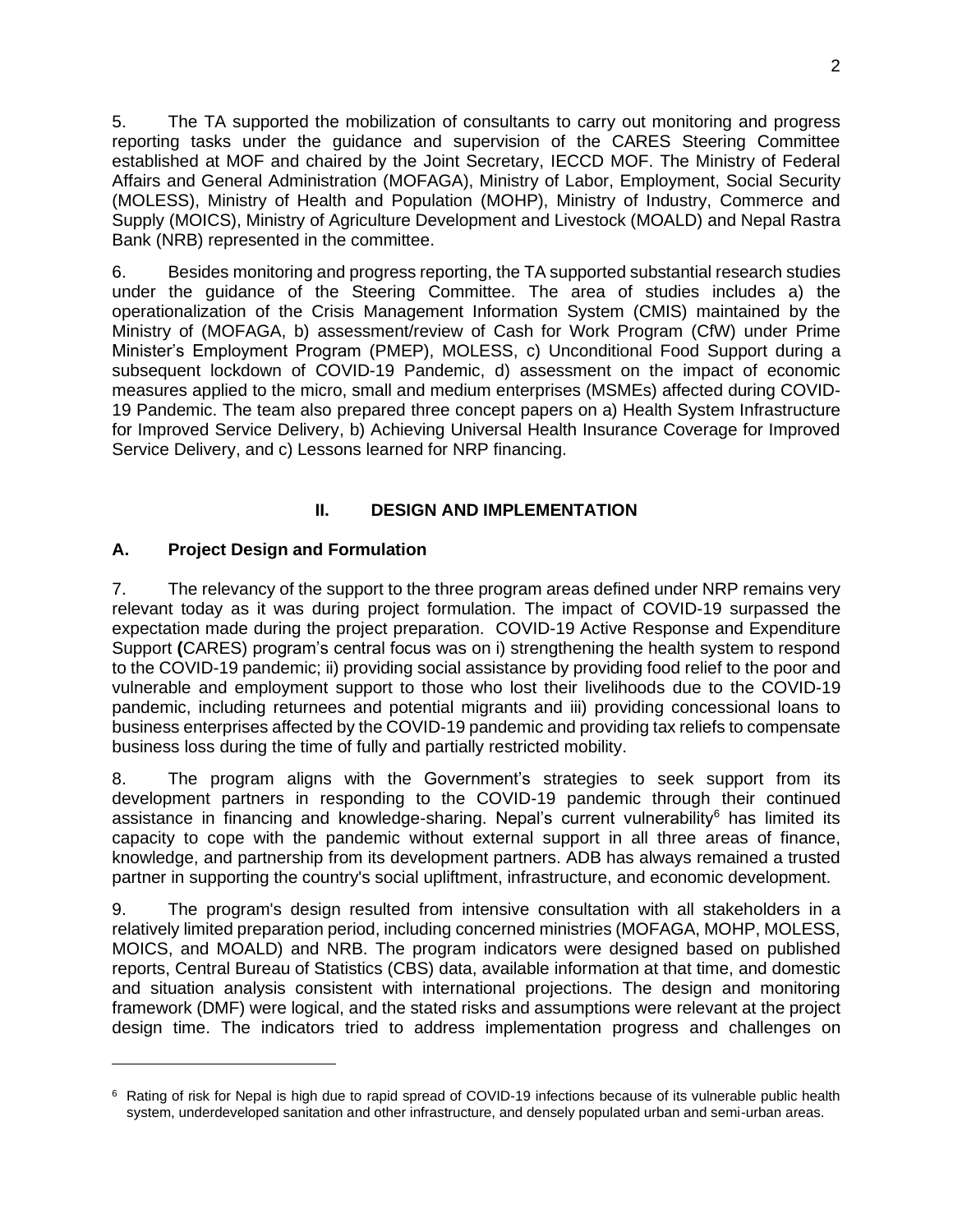disaggregated data, inclusive of the level of participation by males and females in all stated areas despite lacking the current reporting mechanism.

## <span id="page-7-0"></span>**B. Project Outputs**

## Overall Program Performance Indicator

10. Under the CARES program, there are three performance indicators assessing the overall effect of COVID-19 impact. These three indicators include a) limiting COVID-19 positive cases within 10,000, b) keep the food insecure population under 4.6 million, and c) 90% of MSMEs receiving financial support under NRP remaining operational. Out of these three performance indicators, one performance indicator limiting COVID-19 positive cases within 10,000 has proven to be critical in the context of the widespread observance of the COVID-19 pandemic. The target was designed at the time, considering the very low<sup>7</sup> number of COVID-19 cases. The imposition of strict lockdown by the Indian Government and subsequent crossing of the Indian border by around 500,000 people without any screening or the follow-up measures applied proved to be the significant factor weakening the effectiveness of Nepal's COVID-19 mitigation measures<sup>8</sup>. The number of COVID-19 positive cases crossed 10,000 marks<sup>9</sup> in the initial days of the pandemic. The number of cases covering the initial and second surge of COVID-19 has recorded 709,437 total cases<sup>10</sup> (45.69% women) on 15 July 2021, and it has reached 950,245 cases (33.94% of women) on 15 January 2022. Appendix 2.1

11. The second surge, not anticipated while designing performance indicators and its target, was more damaging than the first spread of COVID-19. "The [Delta variant](https://www.nepalitimes.com/banner/vaccines-variants-and-a-third-wave/) was the dominant strain in Nepal and caused more than 200,000 reported infections within 30 days between May and June 2020". <sup>11</sup> The emergence of COVID-19 variants, including Delta, severely affected overall healthcare by exponentially increasing COVID-19 cases of the total positive cases registered; around two-thirds occurred during the second surge. The emergence of Omicron in the first week of January 2022 has signaled the emergence of the third surge of COVID-19. Although there has been the fastest spread, casualties have been minimal compared to the second surge.

12. CARES program closely monitored the second performance indicator keeping the food insecure population under 4.6 million. The country has performed<sup>12</sup> better by maintaining a food insecure population within 2.8 million (Appendix 3.1). In addition, in collaboration with WFP and respective Local Levels, the Ministry of Education distributed food packages to the school children as part of take-home rations (THR) in seven food-insecure districts of Karnali and Sudurpaschim Provinces<sup>13</sup> during the COVID-19 pandemic.

13. The third overall performance indicator (90% of Medium, Small, and Micro Enterprises (MSMEs) receiving financial support under NRP remaining operational) is likely to be met the target once all relevant data are verified and validated. The progress reporting relies on the data reported and compiled by the CARES program, drawing on the published information of NRB supported further customized information collected from a large sample of lending institutions. A study is planned with NRB's support, and the findings are expected to enrich the assessment of

<sup>7</sup> Total of 59 COVID-19 cases on 1 May 2020, (ref. https://covid19.MOHP.gov.np/covid/englishSituationReport/SitRep82)

<sup>8</sup> https://reliefweb.int/report/nepal/acaps-briefing-note-nepal-covid-19-return-migrants-12-june-2020

<sup>&</sup>lt;sup>9</sup> It crossed the 10,000 mark on 23 June 2020.

<sup>10</sup> 70 times more than the target of 10,000

<sup>11</sup> https://www.nepalitimes.com/here-now/delta-variants-wake-up-call-for-nepal/

<sup>&</sup>lt;sup>12</sup> Respective monthly Country Situation Report, WFP

<sup>13</sup> WFP Nepal Country Brief, August 2020.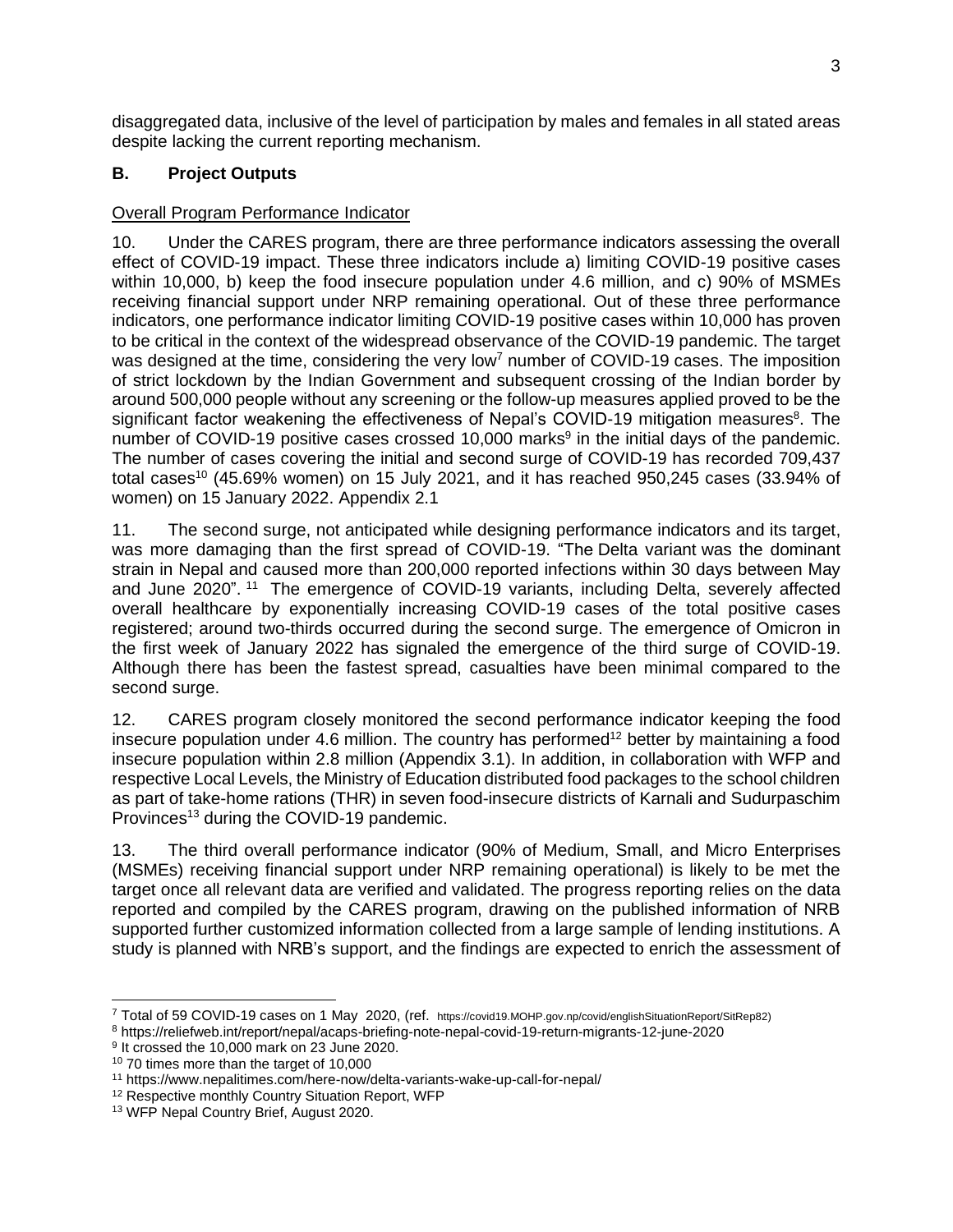the MSME support extended under NRP. Based on the data<sup>14</sup>, the preliminary assessment suggests that concessional lending extended to 133,930 MSMEs as of Mid-November 2021.

#### 14. Under the overall performance indicators, **two out of three have successfully achieved the target.**

#### **Reform Area 1: Health System Response Measures**

15. The specified indicators of the health system response measures are a) maintaining realtime reverse transcription-polymerase chain reaction (RT-PCR) tests well above 3,000 tests per day and b) managing quarantine space for 200,000 people with separate wards for men and women. The third one is providing financial incentives to at least 70,000 health and frontline personnel responding to COVID-19 facilities.

16. Despite the early constraints of mobilizing sufficient laboratory facilities and test kits to conduct these tests, the health sector successfully maintained the status of achieving RT-PCR tests well above the 3,000 mark per day. The gradual reduction of delivering test results from a minimum of 24 hours to 4 hours signifies the efforts made by the government to increase the testing efficiency of COVID-19 tests and upscaling laboratories facilities from 9 to 104 between 15 April 2020 and 15 January 2022 (Appendix 2.1). The timely mobilization of funds for the procurement of test kits and logistics support from the development partners also supported the government achieves the target.

17. The second indicator of provisioning and managing 200,000 people in quarantine with separate wards for men and women was achieved successfully at the onset of the COVID-19 pandemic. There were 6,304 quarantine centers established with a bed capacity of 205,003 in the first week of July 2020. 276,778 people have returned home after using these quarantine facilities during the first and second surge of COVID-19. Among the users<sup>15</sup>, 14.81% were women. These quarantine centers maintained separate wards with toilet facilities<sup>16</sup> for women. (Appendix 2.2).

18. The third performance indicator of health system response measures was to provide financial incentives to 70,000 health and frontline personnel responding to COVID-19, of whom 70% are women. An estimated 70,508 health and frontline personnel, including 40,478 women  $(82.61\%)$ <sup>17</sup>, received financial incentives on a projected scale<sup>18</sup>. Among reported 171 LLs, only 157 LLs<sup>19</sup> (91.81%) have disbursed financial incentives (Appendix 2.3). Among those 18 federal health institutions, six have not provided the financial incentives despite the ministry's budget allocations.

19. The indicator meets the overall target based on local levels' (LLs) projected data of financial incentives recipients. Combining projected LLs data<sup>20</sup> and the actual number of incentives recipients of federal and provincial health institutions, the total number reaches 70,508,

<sup>14</sup> Initial data provided by Bank and Financial Institutions (BFIs)

<sup>15</sup> Crisis Management Information System (CMIS), MOFAGA, January 15 2022

<sup>&</sup>lt;sup>16</sup> Cross checked during field visit of 15 municipalities by TA team.

<sup>&</sup>lt;sup>17</sup> Qualified based on GESI targets and achievement.

 $18$  The record is based on the disbursement made by 18 federal, 104 provincial health institutions and records available from 171 LLs, including projected data of local level as explained in footnote 20.

<sup>&</sup>lt;sup>19</sup> Among those not providing incentives have made excuse of a) not receiving federal fund, b) payment due, c) short budget, d) received budget at the time of financial closing date.

 $20$  Projected LLs data – 59,257, federal data – 4,092, provincial data – 7,513. On an average, one LL provided incentives to 85.71 personnel. 91.81% (753- 62 LLs = 691 LLs) provided incentives. So total incentives receiving personnel in LLs will be 59,257. Out of 753 LLs, 62 LLs have been extrapolated as LLs not disbursing any financial incentives.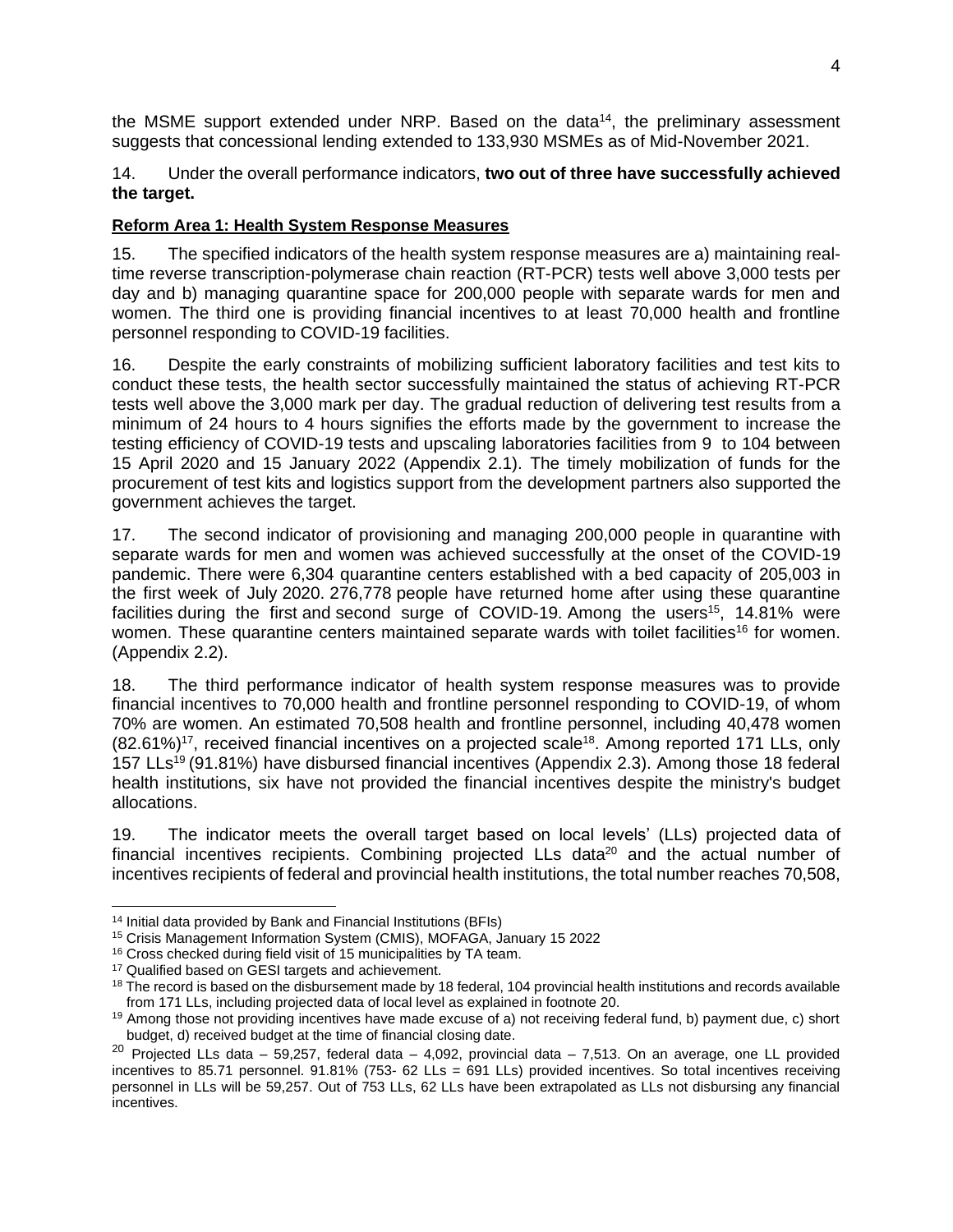greater than the targeted figure of 70,000. The women health and frontline personnel receiving financial incentives represent 82.61% of the targeted recipients. (Appendix 2.3).

#### 20. Under health system response measures, **all three performance indicators successfully achieved the target**.

#### **Reform Area 2: Social Protection and Relief Program**

21. There are two performance output indicators in the reform area of social protection and relief programs. The first indicator for providing food assistance to 1 million poor and vulnerable households was achieved early and maintained during the program. As of January 2022, 1.904 million poor and vulnerable households have been distributed food packages in various wards/tole of municipalities (Appendix 3.2). During an early lockdown period, households other than the poor and vulnerable received food packages<sup>21</sup>. However, they were later discouraged<sup>22</sup> by recording photographic evidence, asking for self-declaration, and distributing cooked meals in place of food packages to the beneficiaries.

22. The second performance output indicator of providing employment support through the Prime Minister's Employment Program (PMEP) to at least 500,000 unemployed people has proven critical in achieving the target. A total of 292,036 people have received employment<sup>23</sup> under PMEP as of 15 January 2021. Women and Disadvantaged Groups (DAG) participation is 46.87 % and 61.7 %, respectively (Appendix 3.3). The program successfully provides an opportunity for employment to a significant proportion of women and DAG belonging to the poor and vulnerable. However, for reasons beyond its control<sup>24</sup>, the progress on providing employment is only halfway (56.88%) against a target of 500,000 people till the end of FY 2020/21. The execution of 27,965 projects at LLs helped create total employment of 14.880 million days of work. For the last two fiscal years, the total number of people registering into the EMIS system stands at 1,829,804 (45.2% women)<sup>25</sup>, demonstrating the program's greater acceptability at the grassroots level. Due to the constraints explained above, the absorptive capacity of the program remained low and limited to total expenditures of 75% in two successive fiscal years. At the designing stage, it was envisaged that all government-subsidized employment would get registered through the employment centers in 753 Local governments, but the employment centers established under PMEP were only reporting on the PMEP financed employment.

23. The initial setback to the program was primarily due to various reasons, including a) incorporating the PMEP into the NRP with an ambitious high target amid the COVID-19 crisis, b) lagging on process internalization of the program at both federal and LLs; c) aligning with the offagriculture season to provide additional relief to poor and vulnerable; d) harmonizing with locallevel programs, e) mobility restriction<sup>26</sup> holding the project preparatory<sup>27</sup> to the last minute for beneficiaries' identification, and f) inadequate capacity of ESC in exploring employment opportunities targeting private sector and other local programs. These factors made a significant impact during program implementation.

24. In addition to PMEP, the government has also executed various other programs linking with direct cash for work under a) Chief Minister Employment Program of Karnali Province, b) Chief Minister Rural Development and Employment Program of Lumbini Province, c) Routine

<sup>&</sup>lt;sup>21</sup> The study conducted by ADB TA team in 19 municipalities

<sup>22</sup> Lesson learned, Unconditional Food Support Study.

 $23$  To date, it is an average of 54.13 days per person of work against 100 days in a year.

<sup>24</sup> Reasons stated in paragraph 22.

<sup>25</sup> EMIS/MOLESS data as of 15 January 2022.

<sup>&</sup>lt;sup>26</sup> Initial lockdown (March 24 2020 – July 21 2020 and the second prohibitory orders April 30 2021 – August 30 2021)

<sup>&</sup>lt;sup>27</sup> It includes registration, identification of poor and vulnerable people, reach out, selection, accessibility, adjusting and selecting season during non-agricultural demand.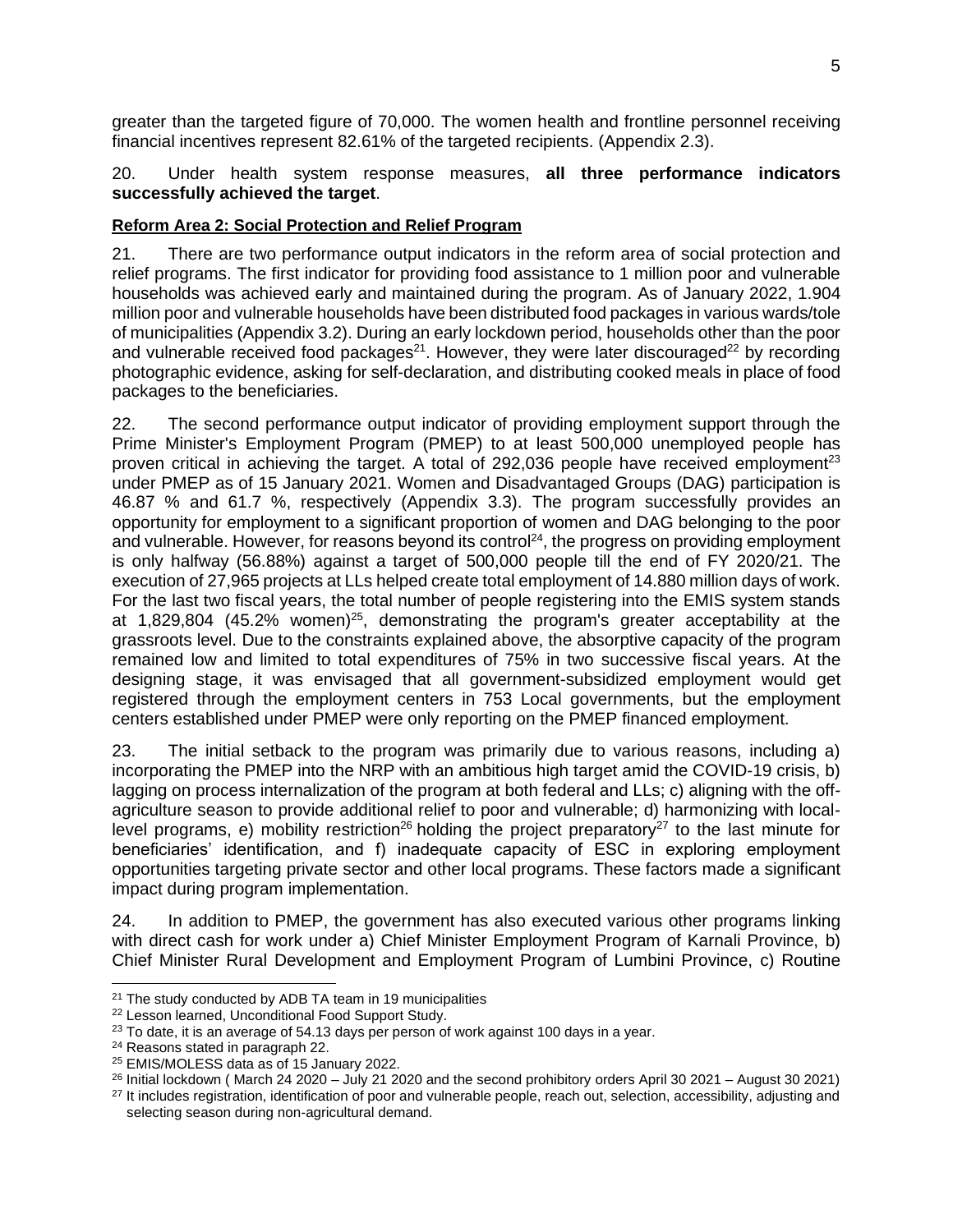Road Maintenance under Department of Roads, d) Rural Connectivity Improvement Project, and e) Chure-Bhanwar Conservation Project. These programs have targeted around 200,000 seasonable jobs annually for the poor and vulnerable.

25. Out of two performance indicators, **one has achieved the target under the social protection and relief program.**

#### **Reform Area 3: Economic Support for Affected Sectors**

26. One of the critical challenges for the economic recovery was to provide relief to the business community and the taxpayers. The NRP envisioned concessions and facilities to the business community given the possibility of mitigating adverse effects on the private sector during the pandemic. To gear the economy smoothly by facilitating the business activities, concessional loan facilities, an extension of tax filing and tax exemptions for the affected business, customs exemption on import of COVID-19 treatment-related health products, exemption on electricity tariff and other economic uplifting packages were available.

27. The government used three windows to support the businesses impacted by the pandemic. Specifically, the NRB provided refinancing facilities to existing borrowers, expanded concessional lending at subsidized interest rates, and offered business continuity lending to the COVID-19 impacted firms. While the former two were in existence before the pandemic, the latter was designed explicitly to support at 'Cottage and MSMEs in corona affected industries for the payment of staff and worker salaries and businesses operation.' The guidelines cover administering all the eligible schemes on loan classification, eligibility, interest rate, duration, limits, and procedures.

28. Under the economic support initiatives, the government provided extended lending support to 145,747 MSMEs against 10,000 MSMEs of the target. The number of beneficiary firms includes 50,513 female-led MSMEs, of whom 2,450 are from disadvantaged groups as of July 2021. Although the number of the MSMEs exceeds the targeted number, the supporting indicators: the qualifying mark of female-led MSMEs, and its disaggregation by disadvantaged groups, have also met the target successfully. Hence, the **performance indicator has successfully achieved the target.** 

#### **Financial Performance**

29. The total government contribution to three reform areas between March 2020 to 15 January 2022 is NRs. 72,936.11 million<sup>28</sup> (US\$ 616.09 million), which does not include the concessional lending and refinancing for MSMEs affected by the COVID-19 pandemic. But it covers the cost of quarantine and isolation center management, prevention and tracking expenses, food expenses, and employment generation expenses on health and social sector reforms. The total contribution for interest subsidy on concessional lending to business entrepreneurs amounts to NRs. 11,506.64 million (US\$ 97.53 million) till 15 January 2022. The total financial progress<sup>29</sup> under NRP is estimated to be US\$ 2.50 billion, 198.52% of above the total assumed expenditures of US\$ 1.26 billion. The financial expenditures and exemptions are summarized below and in Appendix 4.

<sup>28</sup> Does not include the vaccination costs.

<sup>&</sup>lt;sup>29</sup> The total cost includes the direct cost borne by the government (US\$ 693.30 million), 7and BFIs (US\$ 1.8 billion)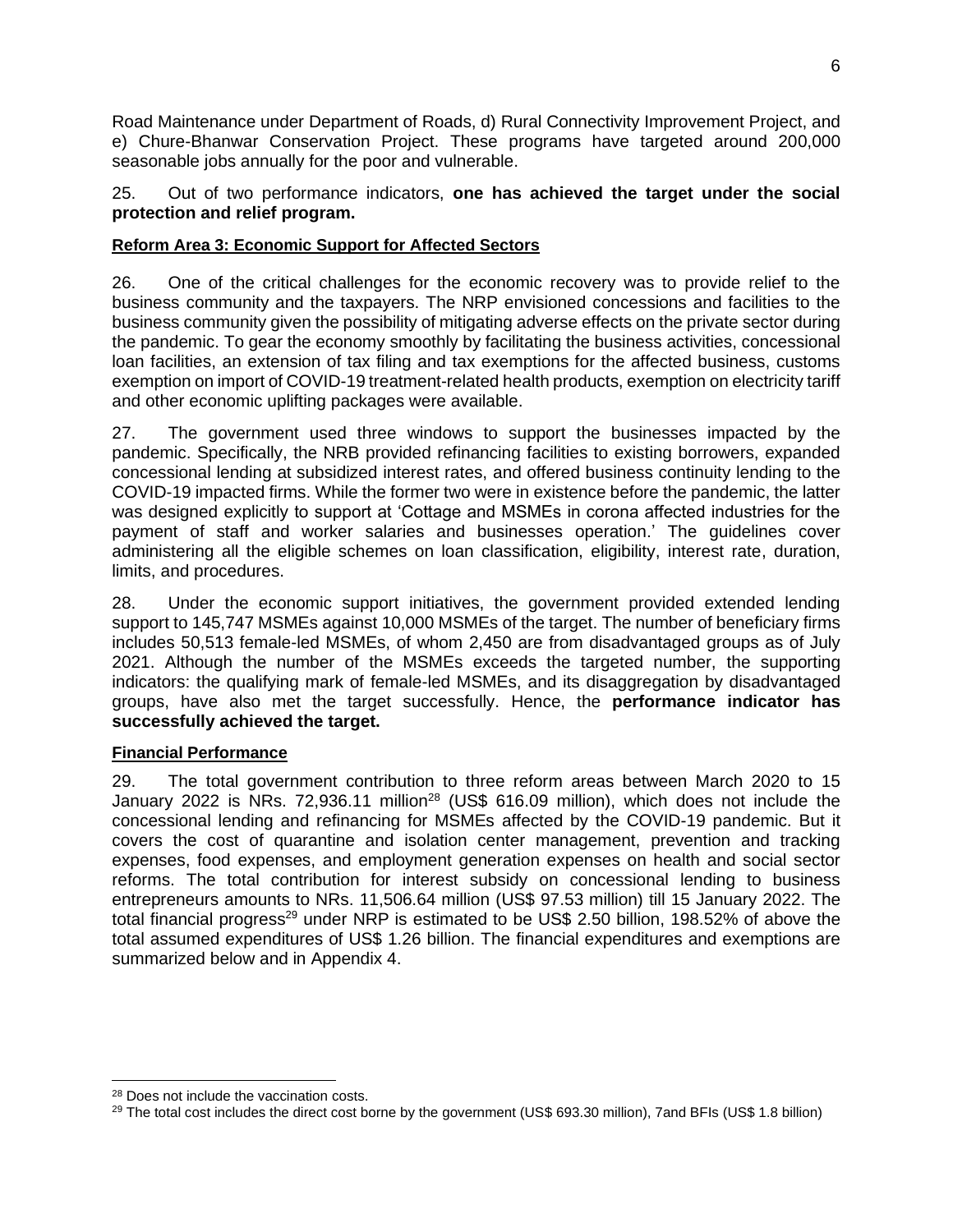| <b>NRP Sectors</b>          | <b>NRP</b> | <b>FY</b>                | <b>FY</b> | FY 2021/22 | <b>Total</b>    | $%$ of the  | <b>Remarks</b>                                 |
|-----------------------------|------------|--------------------------|-----------|------------|-----------------|-------------|------------------------------------------------|
|                             | estimation | 2019/20                  | 2020/21   | Up to Jan  | <b>Progress</b> | progress    |                                                |
|                             |            |                          |           | 15         |                 | against NRP |                                                |
|                             |            |                          |           |            |                 | estimation  |                                                |
| Health Care                 | 347        | 107.48                   | 115.06    | 32.85      | 255.38          | 73.60 %     | Food expenses included<br>(partially)          |
| Social Safety & Welfare     | 359        | 8.94                     | 99.45     | 3.86       | 112.25          | 31.27 %     | The major shortfall from<br><b>PMEP</b>        |
| <b>Economic Recovery</b>    |            |                          |           |            |                 |             |                                                |
| a) Tax relief, utility      |            | 1.65                     | 110.56    | 136.24     | 248.46          | 44.77 %     |                                                |
| exemption and interest      |            |                          |           |            |                 |             |                                                |
| subsidy provided by         | 555        |                          |           |            |                 |             |                                                |
| the government to           |            |                          |           |            |                 |             |                                                |
| MSMES.                      |            |                          |           |            |                 |             |                                                |
| <b>I.</b> Total Government  |            | 118.07                   | 325.07    | 172.76     | 616.09          | 48.85%      |                                                |
| expenditures &              |            |                          |           |            |                 |             |                                                |
| exemptions                  |            |                          |           |            |                 |             |                                                |
| b) Business Continuity      |            | $\overline{\phantom{a}}$ | ÷,        | 8.56       | 8.56            |             | These amounts are excluded                     |
| Loan (Contributed by        |            |                          |           |            |                 |             | in overall financial                           |
| NRB)                        |            |                          |           |            |                 |             | performance lending as of<br>mid-January 2022. |
| c) Refinancing to           |            |                          | 213.21    | 68.64      | 68.64*          |             | *outstanding amount                            |
| <b>MSMEs</b> (Contributed   |            |                          |           |            |                 |             |                                                |
| by NRB)                     |            |                          |           |            |                 |             |                                                |
| <b>II.</b> Total Government |            | $\overline{a}$           | 213.21    | 77.20      | 77.20           |             |                                                |
| Financing                   |            |                          |           |            |                 |             |                                                |
| III. Concessional           |            |                          | 1368.10   | 1810.10    | 1,810.01        |             |                                                |
| Lending to MSMEs            |            |                          |           |            |                 |             |                                                |
| by BFIs                     |            |                          |           |            |                 |             |                                                |
| Total $(I+II)$              |            |                          |           |            | 693.29          | 54.97%      |                                                |
| <b>Total US\$ million)</b>  | 1.261      |                          |           |            | 2503.31         | 198.52%     |                                                |
|                             |            |                          |           |            |                 |             |                                                |

**Table 1. A Summary of Financial Performance** 

### <span id="page-11-0"></span>**C. Project Costs and Financing**

30. Following the request to ADB for support to National Relief Program (NRP), ADB pledged US\$ 250 million support to Nepal: COVID-19 Active Response and Expenditure Support Program under Countercyclical Support Facility Loan Program. The tentative cost for the government's National Relief Program was projected at US\$ 1.26 billion, with (i) US\$ 347 million to be spent for medical and health response, (ii) US\$ 359 million to be spent for social protection for the poor and vulnerable, and (iii) US\$ 555 million for economic support for the affected sector. The government has received overwhelming support from development partners, including ADB, to implement the NRP, and ADB provided financial support in a budgetary supplement targeted expenditure on NRP.

#### <span id="page-11-1"></span>**D. Disbursements**

31. Following the signing of the agreement on 1 June 2020, the total disbursement of the fund was made on 15 June 2020.

#### <span id="page-11-2"></span>**E. Project Schedule**

32. The project agreement between the Government of Nepal and ADB was signed on 1 June 2020, with the scheduled completion date as 15 July 2020. There program closing was on 15 July 2021 and the financial closure was on 30 November 2021.

#### <span id="page-11-3"></span>**F. Implementation Arrangements**

33. The executing agency for the CARES program was the Ministry of Finance (MOF), responsible for the program's overall coordination. The implementing agencies were MOALD,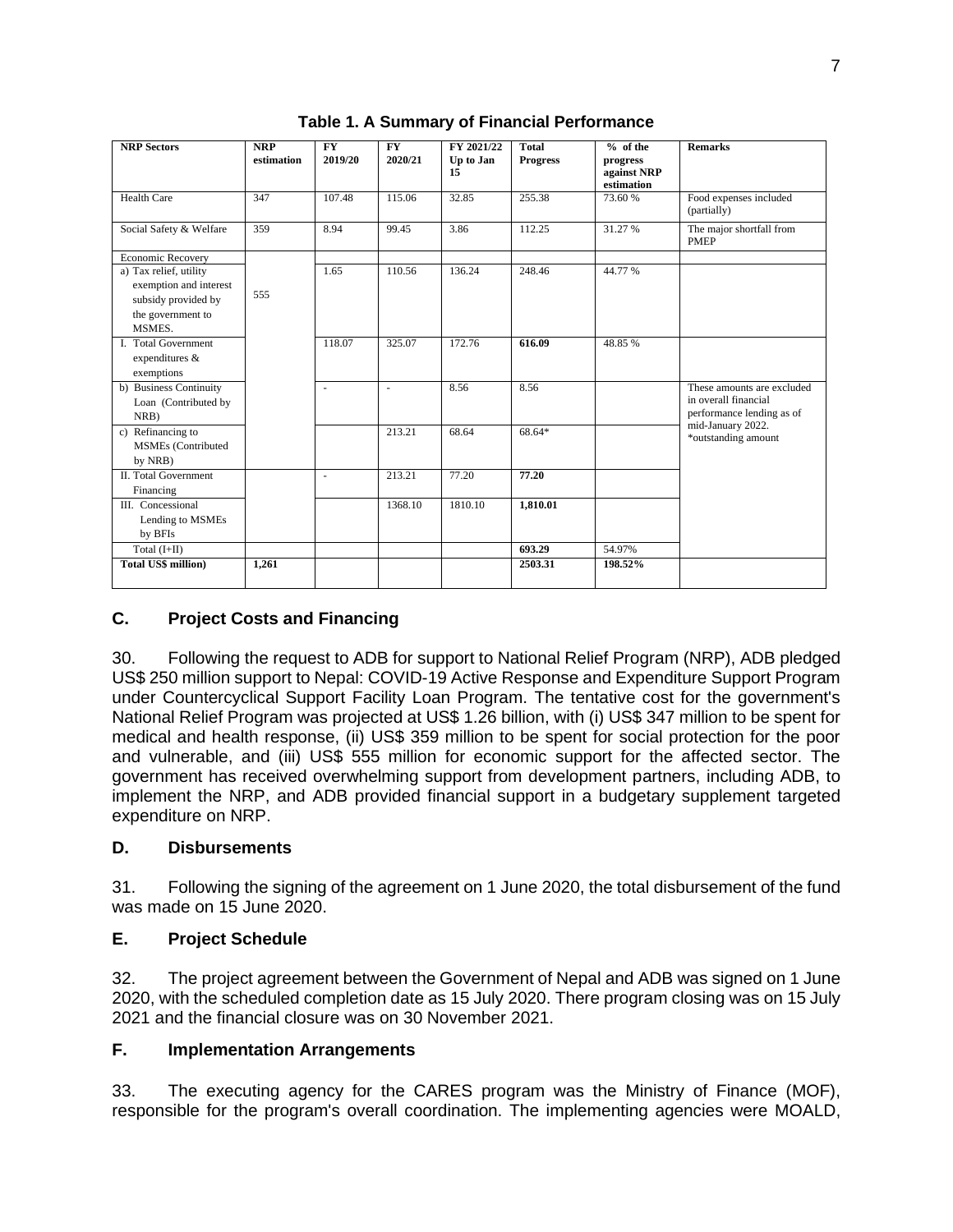MOHP, MOICS, MOLESS, and the NRB. The implementing agencies were assigned with (i) implementing the Nepal Relief Plan actions under their jurisdiction; (ii) coordinating with local governments and providing implementation guidance and conducting monitoring and supervision, as appropriate; (iii) submitting semi-annual progress updates and report on any implementation issues to MOF; and (iv) responding to information requests by MOF. A table of the task assigned to the various agencies and ministries is given in Figure 1.

34. All the implementing agencies at the ministry level were represented in the CARES Steering Committee headed by the Joint Secretary (IECCD) of the Ministry of Finance. The steering committee meeting was held regularly on a quarterly basis. The meeting discussed and deliberated on implementation progress, issues, and way forward of three reform areas: Health Concerned ministries reported their progress to the Steering Committee, held regularly. Figure 1 shows the progress monitoring and reporting arrangements.



**Figure 1. Implementation Arrangement**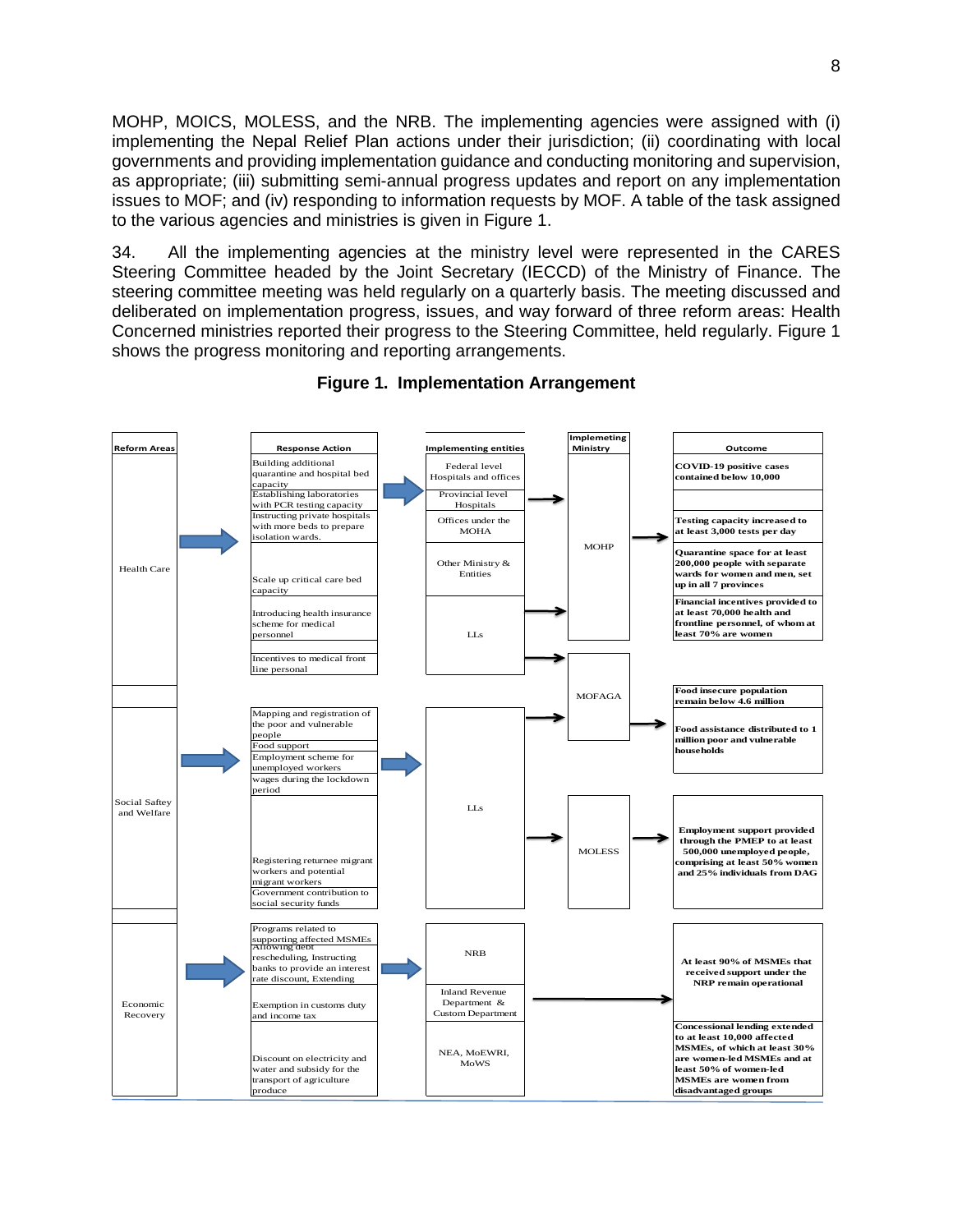## <span id="page-13-0"></span>**G. Technical Assistance**

35. Additional financing of US\$ 800,000 was approved by ADB on 2 June 2020 through TA 9800-NEP (footnote 5) to support the implementation of the CARES program. The TA supported in a) preparing appropriate reporting mechanisms and tools, analyzing the quality of data, including financial data, and providing capacity development of MOF and implementing agencies; b) supporting MOF and the implementing agencies in monitoring and evaluation of key elements of the program, including strengthening of existing systems; and, c) providing implementation and all policy advice on the implementation of the CARES program and medium-term interventions to support recovery after COVID-19 Pandemic.

36. The TA assisted the government in a) facilitating CARES Steering Committee meetings; b) updating bi-weekly CPRO progress; c) preparing semi-annual progress reports d) supporting the strengthening of the information system to manage disaggregated data; e) conducting Cash for Work-study; f) conducting Unconditional Food Support study; g) preparing assessment report on Crisis Management Information System (CMIS) and Disaster Information System; h) preparing assessment note on Financial Management System; i) preparing concept note on universal health insurance coverage and health infrastructures, and j) assessment on operational status and effectiveness of concessional lending to MSMEs.

## <span id="page-13-1"></span>**H. Gender Equity**

37. Five GESI performance targets were monitored through the DMF. It included a) separate bed arrangement for women in quarantine centers (1a), b) 49,000 women<sup>30</sup> health and frontline personnel paid with financial incentives (1b), c) food assistance distributed to 1 million poor and vulnerable households (2a), d) at least 50% women and 25% individuals from disadvantaged receiving employment support through PMEP (2b), and e) 3000 women-led MSMEs and 1500 women-led DAG receiving concessional lending out of at least 10,000 MSMEs (3a). The detailed assessment is presented in Appendix 5.

- a. 14.81%<sup>31</sup> of the women out of total 205,003 people quarantined during COVID-19 with separate wards and sanitary facilities<sup>32</sup> confirmed by 15 LLs. **(GESI Target Achieved).** Appendix 2.2
- b. An estimated total of 70,508 health and frontline personnel, including 40,478 women (82.61%)<sup>33</sup>, received financial incentives on a projected scale<sup>34</sup>. **(GESI Target Achieved)** Appendix 2.3
- c. 1.89 million poor vulnerable households received food packages during the COVID-19 lockdown. **(GESI Target Achieved)** Appendix 3.2
- d. Out of total jobs of 292,036 under PMEP, 46.87% women and 61.7% DAG received employment, thus achieving the target by 93.74% for women and 246.8% DAG. **(GESI Target Achieved)** Appendix 3.2

<sup>30</sup> 70% of total targeted 70,000

<sup>&</sup>lt;sup>31</sup> Data generated by CMIS/MOFAGA

 $32$  As confirmed by the 15 LLs during the studies conducted on Cash for Work (March-April 2021)

<sup>&</sup>lt;sup>33</sup> Qualified based on GESI targets and achievement.

<sup>&</sup>lt;sup>34</sup> The record is based on the disbursement made by 18 federal, 104 provincial health institutions and records available from 171 LLs, including projected data of local level as explained in footnote 20.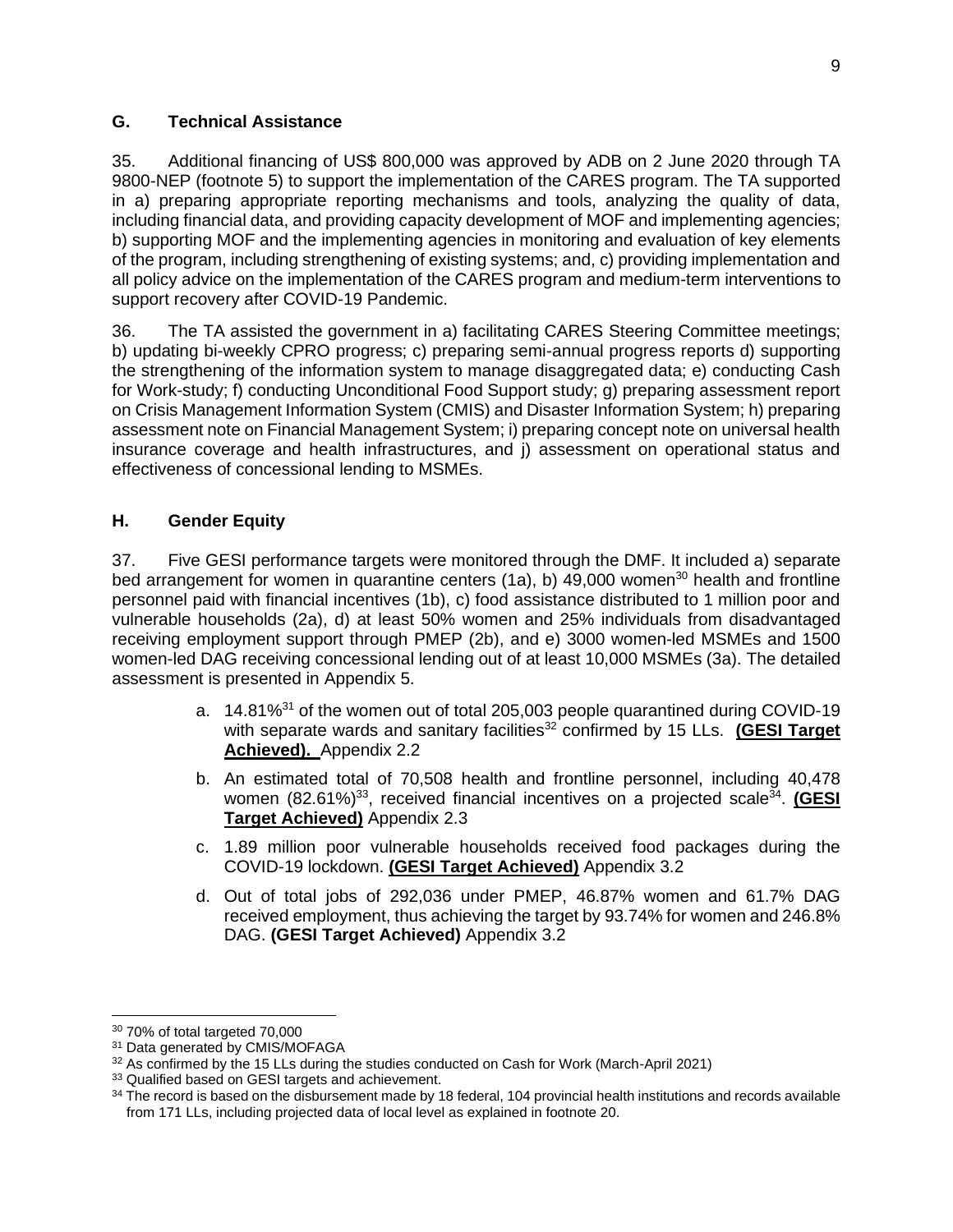e. 145,747 against the target of 10,000 MSMEs benefited from the concessional lending comprising 50,513<sup>35</sup> women-led MSMEs (>30% of target 10,000) and 2,450 women-led DAG (>50% of women-led MSMEs target). **(GESI Target Achieved)**

## <span id="page-14-0"></span>**I. Monitoring and Reporting**

38. The status of compliance with covenants of the CARES program is satisfactory. All provisions of this program have fulfilled the requirements of the condition set out in the bilateral agreement. There has been no modification on the program's covenants (Appendix 7) agreed upon between the government and ADB.

39. The high-level CARES Steering Committee, headed by the Joint Secretary of MOF conducted the progress reviews on implementation progress. Concerned ministries and NRB are represented in the committee. The deliberations focused on reviewing the implementation progress, issues, challenges, and way forward, covering all three reform areas, particularly DMF indicators and targets.

40. All three reform areas' financial performance was conducted regularly and presented to Steering Committee for review. The government carried out a COVID-19 special audit<sup>36</sup> of 803 public entities<sup>37</sup> aiming to establish whether: a) resource management and expenditures were transparent, b) pandemic risk assessment and preparedness activities were undertaken timely and adequately, c) the federal, state, and local level acted in a coordinated manner to control and prevent the pandemic, d) activities related to surveillance, contact tracing, testing and treatment of the infected persons managed correctly, and e) the hospital infrastructures required for pandemic prevention, control and treatment, procurement and management of health equipment and human resources mobilization including other activities performed economically and efficiently.

41. The reporting mechanism includes the submission of semi-annual progress reports to ADB. Three semi-annual progress reports were submitted to ADB as scheduled, and the fourth progress report has been combined with this PCR. The subsequent progress reports have been used to monitor the COVID-19 situation by other external development partners, including IMF.

42. The special audit report covers expenditures up to FY 2019/20. The report states that there is an absence of appropriate arrangements for recording and reporting the expenditure<sup>38</sup> incurred in the prevention and treatment of COVID-19 by the three levels of government. The Financial Comptroller General Office was found not keeping a record of the expenditure incurred. The province and local levels have reported income and expenditure of the same amount, leading to duplication in recording expenditures. Thus, the expenditure recording has been more than actuals.

<sup>&</sup>lt;sup>35</sup> Target of 5000 women-led MSMEs

<sup>36</sup> Special Audit Report on management of Covid-19, 2078(2021), Office of the Auditor-General, Kathmandu

<sup>&</sup>lt;sup>37</sup> Covering the concerned federal ministries, provincial and district offices and 694 Local Levels.

<sup>&</sup>lt;sup>38</sup> The expenditures incurred on the procurement of health supplies, medical equipment, management of infected people, construction of quarantine and isolation centers, relief materials, risk allowance, etc.,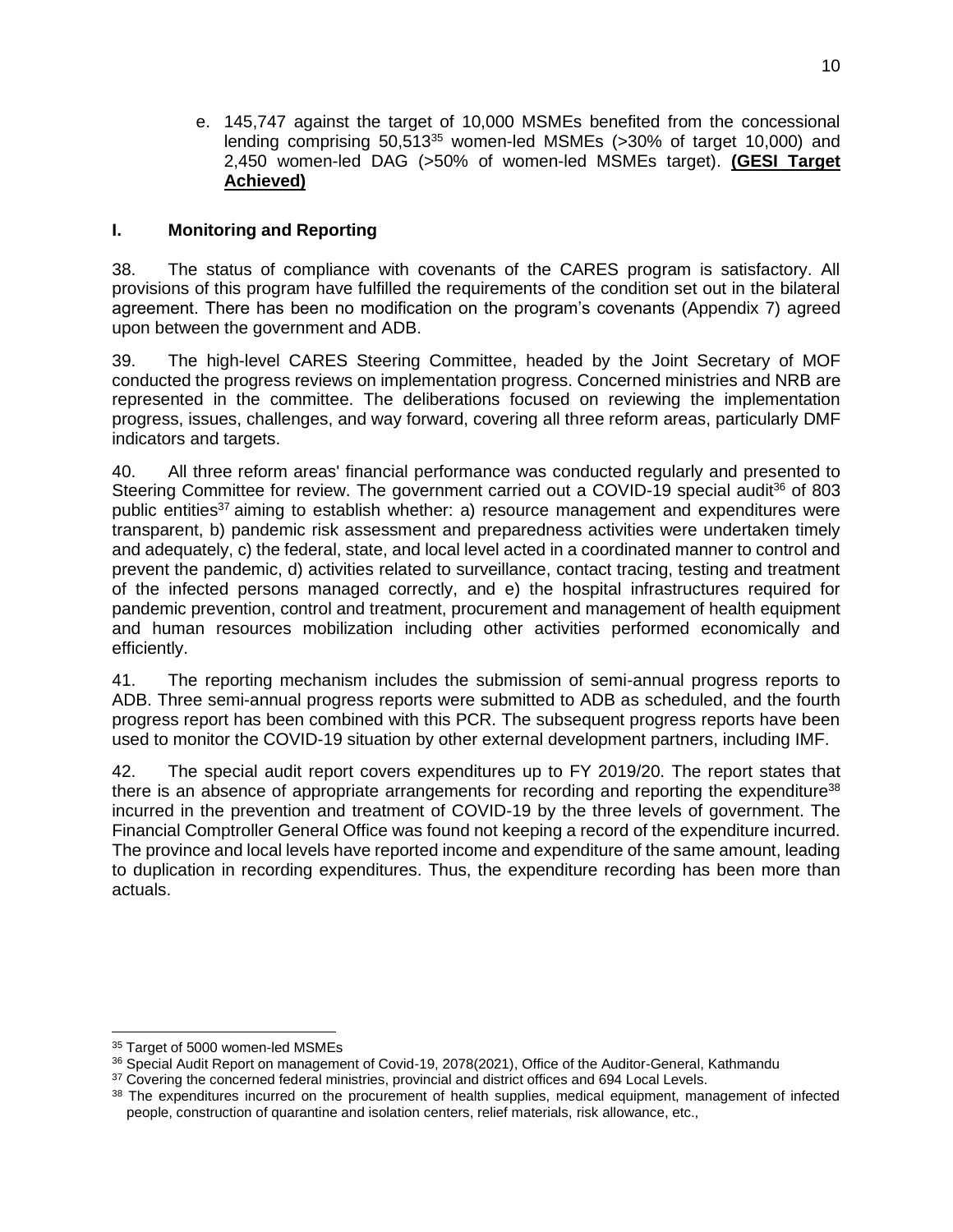## **III. EVALUATION OF PERFORMANCE**

### <span id="page-15-1"></span><span id="page-15-0"></span>**A. Relevance**

43. National Relief Program launched by the government provided the strong relevance to execute the CARES program for effectively managing and addressing the financial needs at the time of expected revenue  $loss^{39}$  due to COVID-19 impact. The program aligns with the government's policy and strategies and ADB's strategy of supporting member countries to cope with the situation arising from the COVID-19 pandemic. The three areas of national concerns needing greater financial support include; i) strengthening the health system to respond to the COVID-19 pandemic by containing the spread and minimizing the casualties; ii) securing social security to all Nepalese and particularly the poor and vulnerable by providing food relief and employment opportunities to those who lost their livelihood due to the COVID-19 pandemic, including returnees and potential migrants and iii) providing concessional loans to business enterprises affected by the COVID-19 pandemic and providing tax reliefs to compensate the business loss during the time of fully and partially restricted mobility.

44. Following the massive earthquake in 2015, Nepal hit the lowest economic growth in a decade in FY 2015/16. The COVID-19 pandemic was another similar setback but intense to the Nepalese economy, with negative growth recorded in the FY 2019/20<sup>40</sup>. At this point of juncture, the budgetary support to the government was a handy proposition to address both the COVID-19 impact mitigation and the economic recovery plan. The timely budgetary support provided to the government before the budget announcement of FY 2019/20 facilitated the government design and planned economic recovery packages more effectively with additional programs for households suffering from the COVID-19 Pandemic. The program support was intended in accelerating the PMEP to provide 500,000 poor and vulnerable for 100 days guaranteed employment program at LLs.

45. The deliberations held during project design include a) consideration on the degree of uncertainties looming around on finding the right approach to deal with the situation like pandemic; b) the scale and magnitude of logistics required to procure in the international market and their availability; c) the limitation of the existing health infrastructure services; d) severity of impact on the economic environment and its consequences to the business and downtrodden communities. Nepal depends heavily on internal and external borrowings to finance its capital expenses to be consistent with its projection on achieving economic growth and subsequent poverty reduction. The ADB support of US\$ 250 million (around 20% of the total cost of NRP) was a significant contribution to Nepal. During the COVID-19 lockdown period, the revenue collection was at the lowest ebb, and budgetary support greatly relieved the government.

46. The selection of project performance indicators was relevant to prevent the early spread of COVID-19. However the spread went into a more profound scale and magnitude that was disastrous to the economy and the people's social well-being, particularly the poor and vulnerable. As reported by the World Vision report, the second surge of COVID-19 had increasing

<sup>39</sup> Fiscal Polocy of Sustainable Development, Nepal Public Sector Expenditure Review Report, World Bank, 2021 report that "COVID-19 has adversely impacted revenue and amplified expenditure needs. The global pandemic had a double impact on the fiscal deficit, triggering a 1.2 percentage points of GDP drop in tax revenue between FY19 and FY20 and exacerbating expenditure needs for relief and recovery, including for vaccines. As a result, the shock has exacerbated fiscal pressure from federalism and is expected to increase debt to 49.8 percent of GDP by FY24. At the same time, the crisis highlighted that the federal system needs to be strengthened, as weak coordination across levels of government and inadequate subnational technical capacity limited the COVID response at the provincial and local levels".

<sup>40</sup> CBS data - GDP for 2019/20 was -2.09%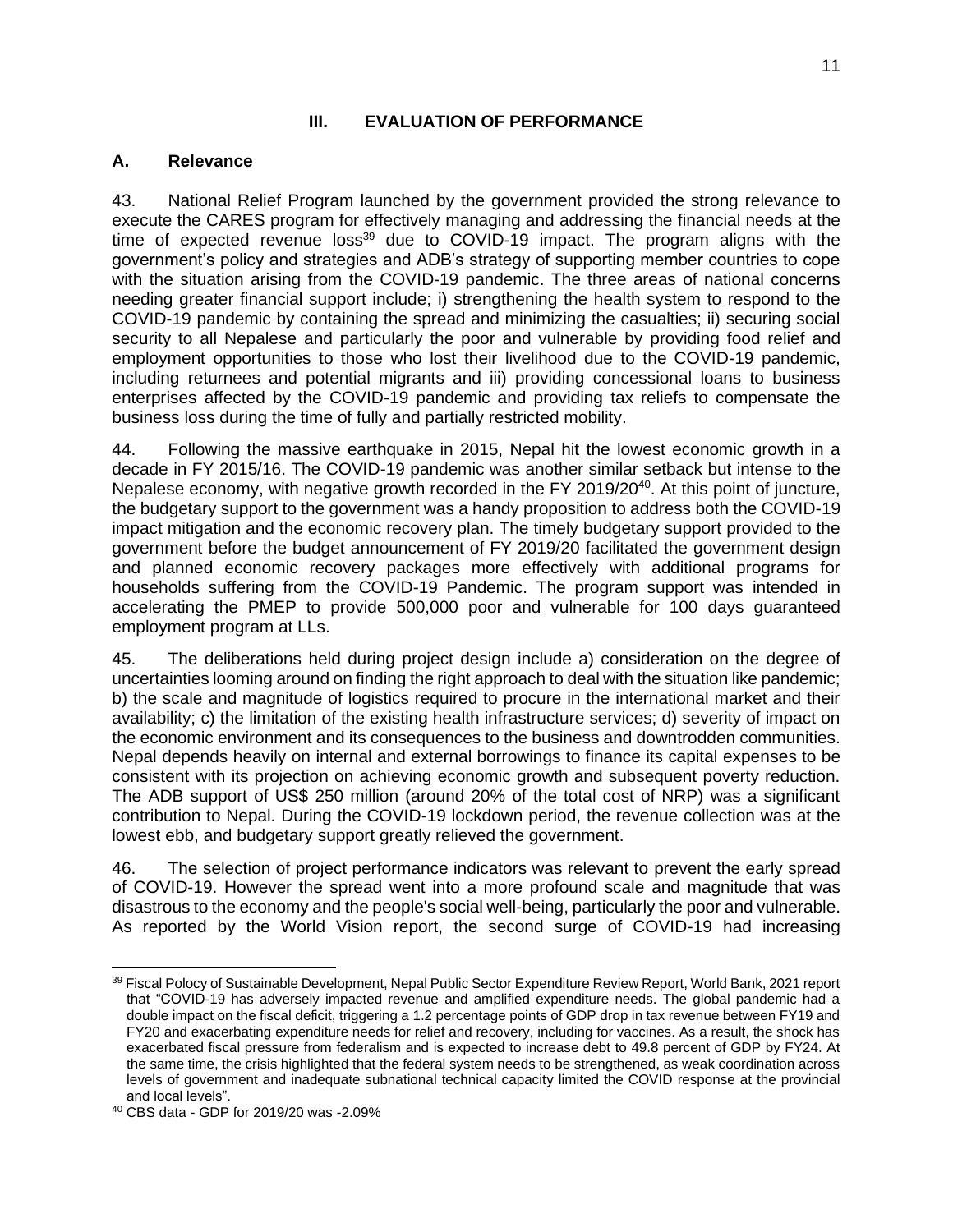ramifications amongst the most vulnerable in Nepal – on livelihoods, food security and nutrition, health, education, and protection. Restrictions on movement and lockdowns have affected all aspects of life, from earning a living, attending school, procuring food and medicine, and accessing health services and routine vaccinations.<sup>41</sup>

## <span id="page-16-0"></span>**B. Effectiveness**

47. The program has successfully achieved two out of three performance indicators for mitigating the overall impact of the COVID-19 effect, and five out of six performance indicators of three reform areas<sup>42</sup> have achieved the target. It demonstrates the effectiveness of the program outcome.

48. The program was effective as it provided much-needed budgetary support to the government, which faced resource constraints due to the COVID-19 pandemic. The leverage provided to the government for spending under the NRP targeted activities has focused on strengthening relief works. It ensured health and other logistics procurement<sup>43</sup> at an early stage of need assessment. Because of budgetary support from external development partners like ADB helped allocate adequate resources for procuring logistics required for health response and addressing people's vulnerability and grievances, avoiding potential social and economic crises.

49. The food package distribution during the lockdown and prohibition period is one of the measures monitored by the CARES program. The efforts to distribute the food packages to the poor and vulnerable population by identifying them at the ward/tole level of LLs have prevented the poor and vulnerable households from slipping down to a food-insecure population<sup>44</sup>. The distribution of food packages to 1.9 million poor and vulnerable households is significant in protecting people against vulnerability.

50. The LLs have practices of identifying and addressing the specific needs of nutritious food for pregnant and lactating women, PWDs, and ill-health persons. It boosted the people's morale from the vulnerable community and the isolated and quarantined people. The monitoring and reporting efforts supported assessing the status of women and DAGs during the COVID-19 pandemic.

51. The program supported the government's design of stimulus packages early by defining their scope more effectively<sup>45</sup>. It also facilitated the government to cascade down the muchneeded resources to the Local Levels and announced the stimulus packages to the business communities, particularly MSMEs. The timely announcement of the government partly bearing the cost on social security on behalf of the private sector and the employees working in the private sector has relieved the financial burdens of employees and employers to some extent during the standstill of economic activities. Although it was a small gesture from the government, it provided much-needed support to relieve ordinary people's hardship.

52. The monetary policies of consecutive two years (FY 2020/21 and FY 2021/22) were instrumental in addressing the economic concern of the business communities. It provided an opportunity for the government to revise and update much desired financial regulation

<sup>41</sup> Multi-sectoral impact of the COVID-19 second wave in Nepal, Key findings of a rapid assessment/households survey, World Vision, 2021

<sup>42</sup> a) qurantine space management, b) maintaining food insecure population, c) food distribution to poor and vulnerable, and d) concessional lending to MSMEs.

<sup>&</sup>lt;sup>43</sup> The procurement of testing equipment for RT-PCR tests and personal protective equipment was the foremost priority for the government when launching massive tracing and tracking of COVID-19 cases.

<sup>44</sup> WFP Nepal, monthly country briefs

<sup>45</sup> Budget announcement for FY 2020/21 & 2021/22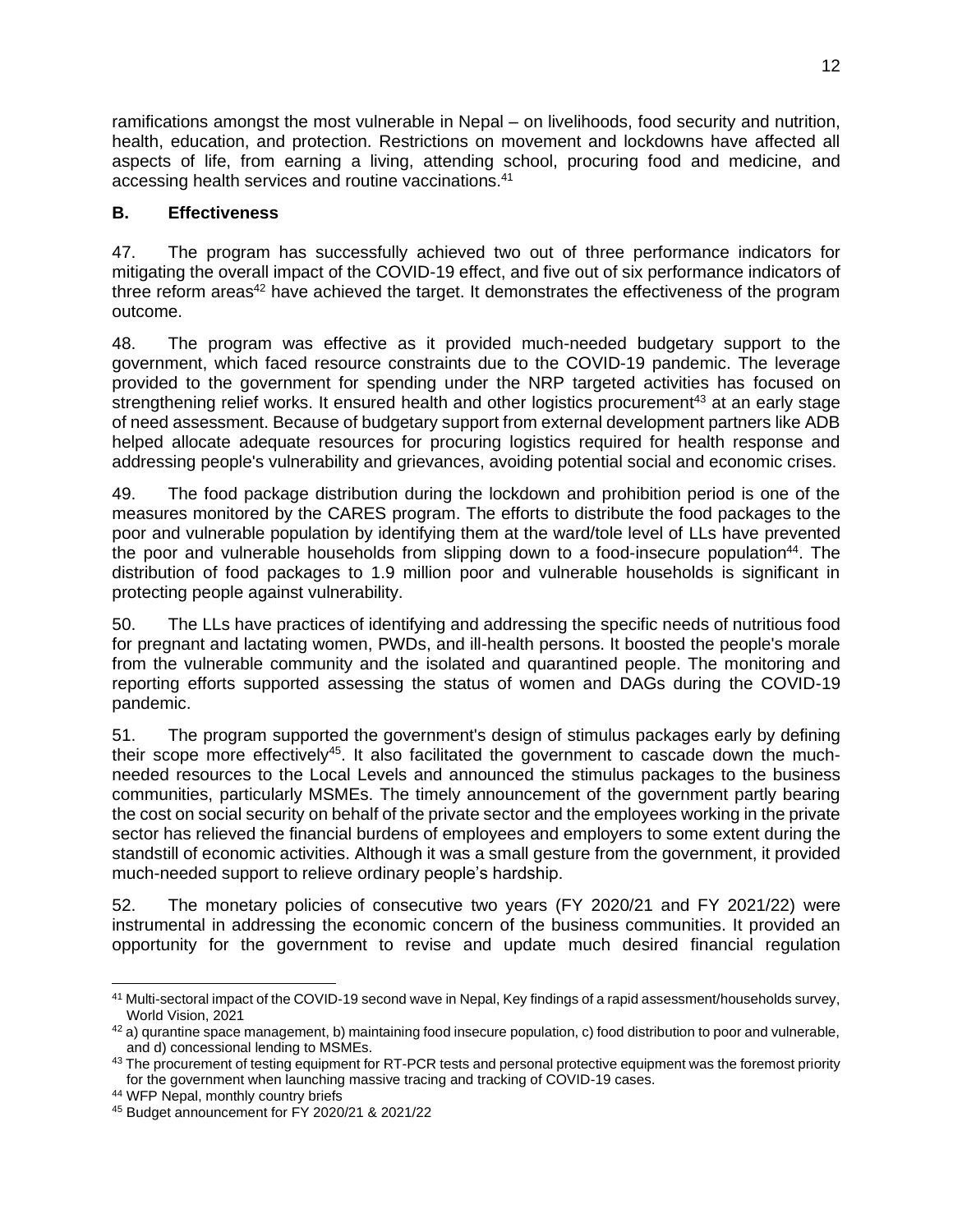packages<sup>46</sup>. NRB identified sectors/subsectors based on the severity of COVID-19 impact as categorized by the government based on the severity of the effect on business. As a result, allowing the debt rescheduling, extending the loan repayment, and providing the refinancing and concessional lending facility and business continuity loan helped create an opportunity for MSMEs and business communities to recover early from the crisis.

53. The program was instrumental in supporting the government to collect and maintain disaggregated data<sup>47</sup> on gender and the poor and vulnerable in line with international practices. Although there was no GESI action plan, all the performance indicators reflected gender and inclusion status to be achieved by the program. The existing weakness of monitoring the gender status was overcome by designing a format and incorporating it into the input/output structure of the respective information systems.

54. The GESI performance in CARES program includes a) women provided with separate wards in quarantine centers, b) 82.61% of targeted frontline women health workers and FCHVs receiving financial incentives under NRP, c) 46.87% women and 61.7% DAG out of a total 292,036 receiving employment through PMEP, and d) 50,513 women-led MSMEs (>30% of target 10,000) and 2,450 women-led DAG (>50% of women-led MSMEs target) receiving financial support.

55. Two health concept notes: Universal health insurance coverage study was instrumental in demonstrating a greater disparity existing in infant, neo-natal, and under-5 mortality rates by wealth quintile. These mortalities are highest among children falling in the middle and below wealth quintile compared to richer and above wealth quintiles. It highlights the need to reduce inequalities among Nepalese people by addressing medical bills' dependence on out-of-pocket payment (OPP). The other study in health infrastructure identified and highlighted the issues that loom around upscaling physical health infrastructures<sup>48</sup> and human resources by calling for further investments in this sector.

## <span id="page-17-0"></span>**C. Efficiency**

56. Measuring the program's efficiency can be evaluated on conditions a) containing the COVID-19 cases to a reasonable level; b) protecting the poor and vulnerable against the poverty situation; and c) bringing back the economic recovery on track or even better.

57. Nepal's total number of COVID-19 recovery<sup>49</sup> is comparatively the highest among SAARC countries. There has been mixed performance on containing the spread of COVID-19 compared to other South Asia nations. Nepal's rate of COVID-19 cases per thousand population and the deaths per thousand is the lowest among South Asia nations. Despite rough terrain, an open border with India, weak health infrastructures<sup>50</sup>, and a low literacy<sup>51</sup> rate compared to South Asia, Nepal's success in containing COVID-19 cases below the one million mark<sup>52</sup> is appreciable.

<sup>46</sup> Refinance Procedures 2077, Concession Lending Guideline 2075, and Business Continuity Lending Guideline 2077.

<sup>&</sup>lt;sup>47</sup> Based on the system assessment, formats were introduced to collect disaggregated data in line with the international practice.

 $48$  a) selecting proper sites for health infrastructure; b) reviewing legislation on land acquisition and the modalities; c) adherence to the infrastructure guidelines issued by the DoHS; d) reviewing policy on maintenance of infrastructure; and e) defining the role of local government, DUDBC, and MOHP in developing physical infrastructure.

<sup>49</sup> In terms of COVID-19 recovery Nepal stands at 97.2% which is the highest among SAARC Countries:India-95.6%, Pakistan-96.0%, Afganistan-92.0%, Bangladesh-96.9%, Bhutan- 93.5%, Sri Lanka- 95.6%, and Maldives- 95%. Refer: SiteRep #706, MOHP, 15 January 2022.

<sup>50</sup> Study on health infrastructure, CARES Program, 2021

 $51$  67.9 % of literacy in Nepal – 2018 (CBS)

<sup>52</sup> COVID-19 cases as of 05 December 2021 is 822,592 (2.72 percent of total population).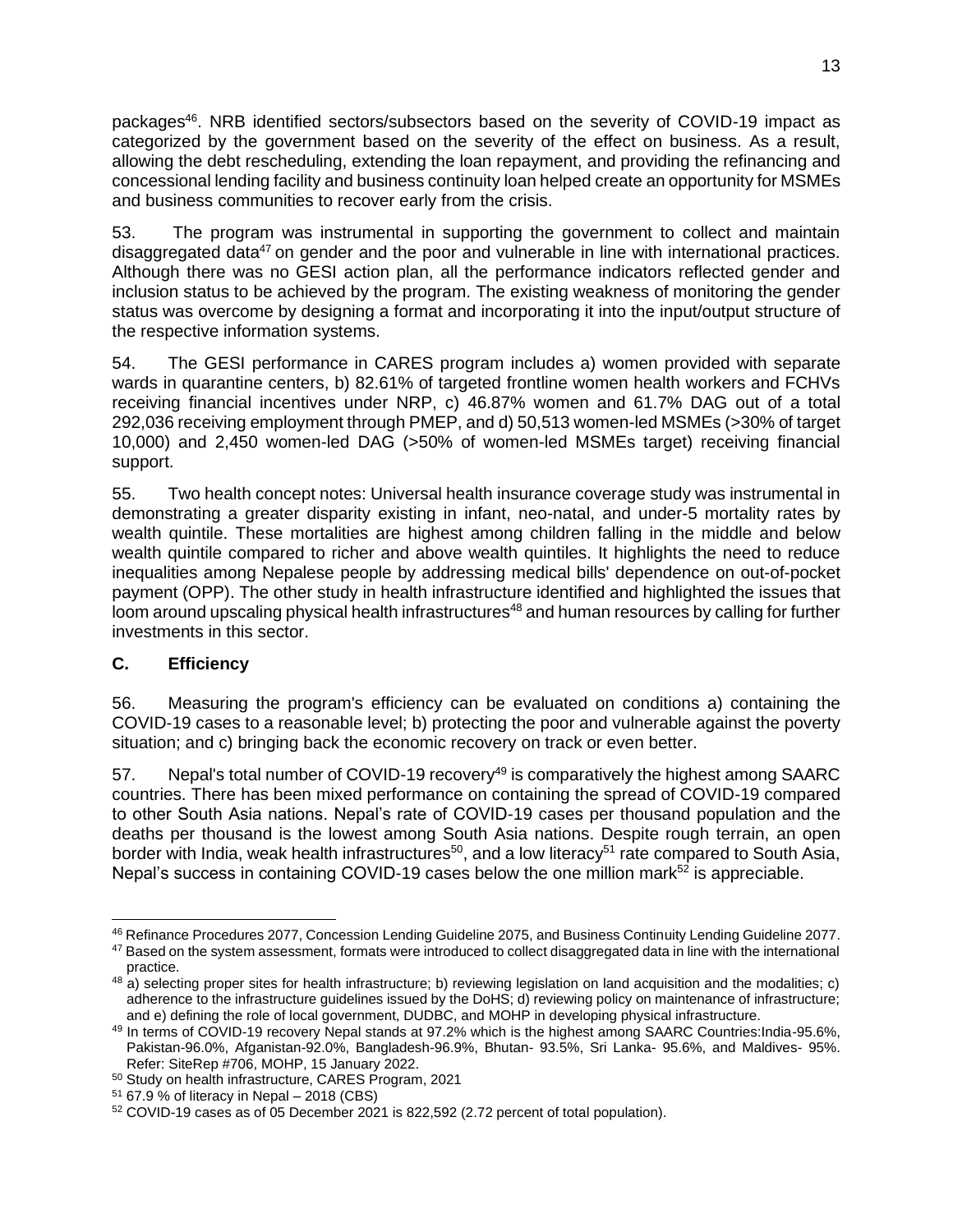58. The upscaling of laboratory facilities and substantial increase in the number of RT-PCR test within a short period of time has significantly impacted the further spread of the COVID-19 virus.

59. Containing the food insecure population at 2.8 million against the target of 4.6 million and managing the food distribution to 1.9 million poor and vulnerable households against the target of 1 million households by mobilizing resources<sup>53</sup> in coordination with support agencies<sup>54</sup> contributed towards protecting against extreme poverty and vulnerability.

60. Compared to July 2020, three has been significant improvement in the operation of industry/business. In March 2019 (pre-COVID-19), the industries in operation were only 4.1%, which increased to 87.2% in October 2021. According to the survey conducted in May 2021 4.2% of industries were not in operation, whereas it dropped to 2.3% as per the survey report<sup>55</sup> of NRB published in December 2021.

61. The LLs' practices of identifying and addressing the specific needs of vulnerable people<sup>56</sup> by engaging local partners, including I/NGOs, CBOs, and private sectors, have contributed towards efficiency in managing GESI issues. The participation of women and people from the beneficiaries' groups in grievances handling in communities, quarantine, and isolation centers also highlights the efficiency of the LLs in handling GESI issues effectively<sup>57</sup>.

62. Financing through tax exemption was achieved by 135% (US\$ 112 million<sup>58</sup> provided against the estimated 83 million<sup>59</sup>). The tourism sector has largely benefited from the economic recovery package, with 53% of total tax relief<sup>60</sup> going to this sector in FY 2020/21.

63. The timeliness of scheduling the CARES Steering Committee meeting and its outcomes demonstrates the program's efficiency. The submission of semi-annual progress was very timely.

#### <span id="page-18-0"></span>**D. Sustainability**

64. Although the CARES program was not intended to contribute to sustainability, however, it did contribute a sustainable practice of monitoring and reporting by introducing:

- a. Changes into the data input structure to accommodate disaggregated data in the management information system maintained by MOHP, MOFAGA, MOLESS on social protection.
- b. Data systems interoperability and interchangeability<sup>61</sup> are found maintained at the concerned ministries and the LLs.
- c. MSMEs' monitoring considers gender representation, particularly from the disadvantaged group, and their sustainability during and after the economic crisis impacted due to the COVID-19 situation. The surviving MSMEs are likely to remain operational.

<sup>53</sup> Covering LLs' COVID-19 Fund, private sector contribution and grants from federal and provincial governments

<sup>54</sup> Development partners including I/NGOs, CBOs and private sector

<sup>55</sup> [20780808-3rd-Follow-Up-Final.pdf \(nrb.org.np\)](https://www.nrb.org.np/contents/uploads/2021/11/20780808-3rd-Follow-Up-Final.pdf)

<sup>56</sup> nutritious food for pregnant and lactating women, PWDs, single women, and ill-health persons

<sup>57</sup> Unconditional Food Support Study Draft Report, CARES TA Team, January 2022

<sup>58</sup> Progress reported by Inland Revenue Department, MoF

<sup>59</sup> Project Document (rrp), ADB

<sup>60</sup> Data reported by Inland Revenue Depatment, MoF

<sup>&</sup>lt;sup>61</sup> With the assessment carried out by TA team, a brief note has been prepared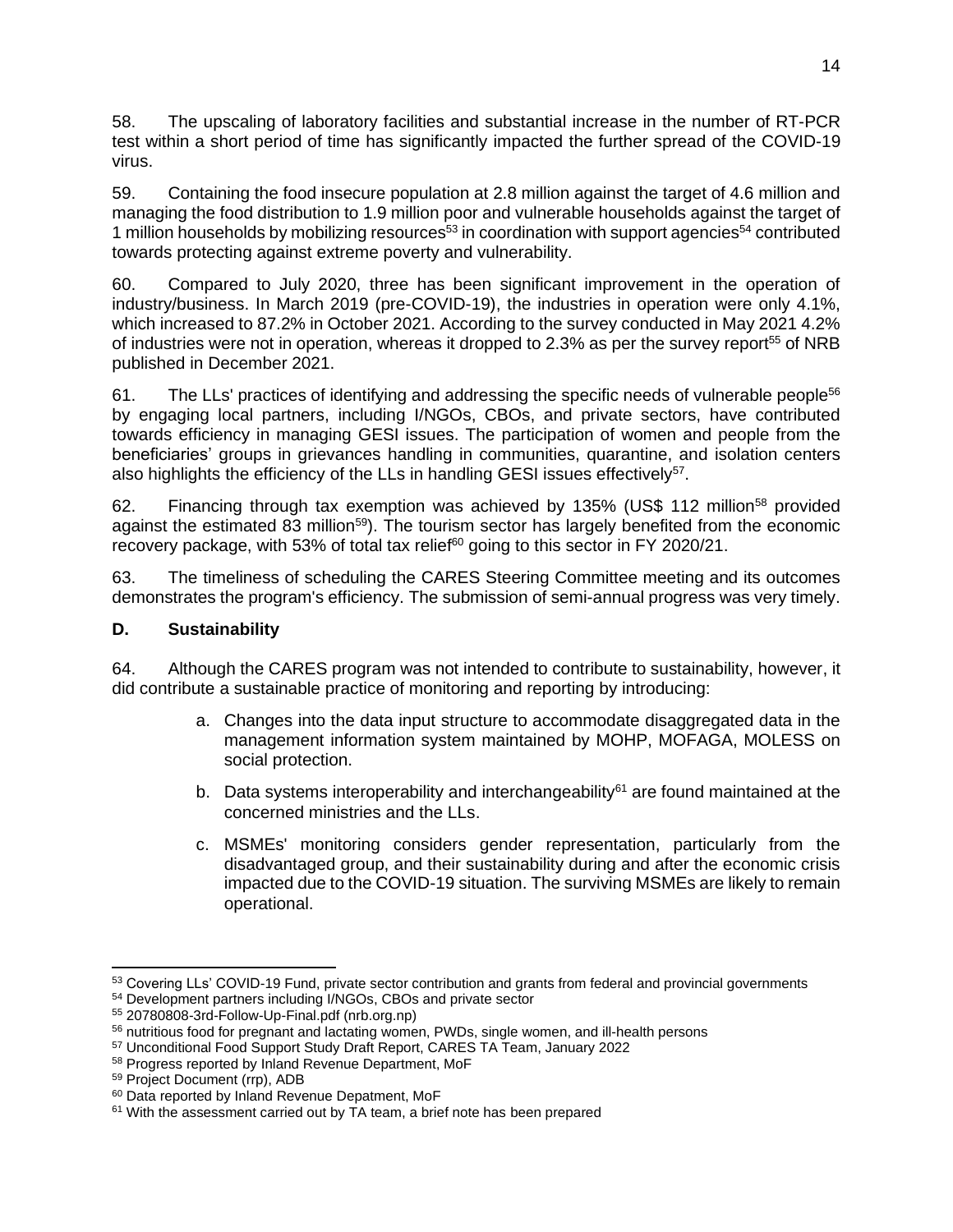d. Separate budget head for crisis management fund operationalized at Local Levels.

65. The program supported knowledge and partnership in the health sector to consolidate gains during the COVID-19 pandemic. These gains were:

- a. The installation of oxygen plants in various federal and provincial hospitals
- b. Federal and provincial hospitals are introducing High Dependency Unit (HDU), providing ICU-type care at an affordable price.
- c. The government increased funding for health infrastructure investment to extend healthcare services to LLs.
- d. Government investing in water supply and sanitation infrastructure in quarantine $62$ centers based on their long-term use.
- e. The establishment of the Business Continuity Fund is a major milestone for an early recovery of economic situation and building confidence among business communities to give continuity to their own business.
- f. The government (federal, provincial and LLs) has introduced several legislations, policy guidelines on health system measures, social protection and economic recovery for the effectiveness of the service delivery. See ANNEX 6.

66. Improvement on procedural guidelines and implementation strategies for PMEP as recommended by the "Cash for Work" study<sup>63</sup> shall enhance the project implementation capacity with better performance in guaranteeing 100 days jobs to the poor and vulnerable.

67. The government's contribution to the social security fund (SSF) to lessen the burden of hardship during the COVID-19 lockdown has further consolidated the fund's credibility, thus encouraging larger business enterprises to get associated. The exponential increase in numbers of business enterprises linking their social protection program demonstrates the sustainability<sup>64</sup> of the SSF.

#### <span id="page-19-0"></span>**E. Development Impact**

68. The CARES program created an opportunity to gain ADB's knowledge and partnership in monitoring and reporting the COVID-19 pandemic situation more effectively. The program successfully collected and disseminated the sectoral information (health response, support to poor and vulnerable, economic recovery, and expenditures), which helped the government make policy interventions as required.

69. The development impact of the program is rated satisfactory. Despite several constraints, <sup>65</sup> total death due to COVID-19 has been maintained to a minimum (1.4%) compared to the average of South Asia nations  $(1.8\%)^{66}$ .

<sup>62</sup> Mostly in health centers and schools

<sup>63</sup> Study conducted in collaboration with World Bank under the guidance of MOLESS.

<sup>&</sup>lt;sup>64</sup> [https://ssf.gov.np,](https://ssf.gov.np/) Currently, 16,506 employers and 309,477 employees are enrolled in to SCF.

<sup>65</sup> Restricted mobility, inadequate health infrastructures and facilities, open border with India, limited health awareness, etc.

<sup>66</sup> 1.4% death (Nepal) compared to India (1.3), Pakistan (2.2), Bangladesh (1.8), Bhutan (0.1), Sri Lanka (2.6), Afghanistan (4.7) and Maldives (0.3), refer to

https://covid19.MOHP.gov.np/covid/nepaliSituationReport/61e2a5ebecd18\_SitRep706\_COVID-19\_15-01-2022\_NP.pdf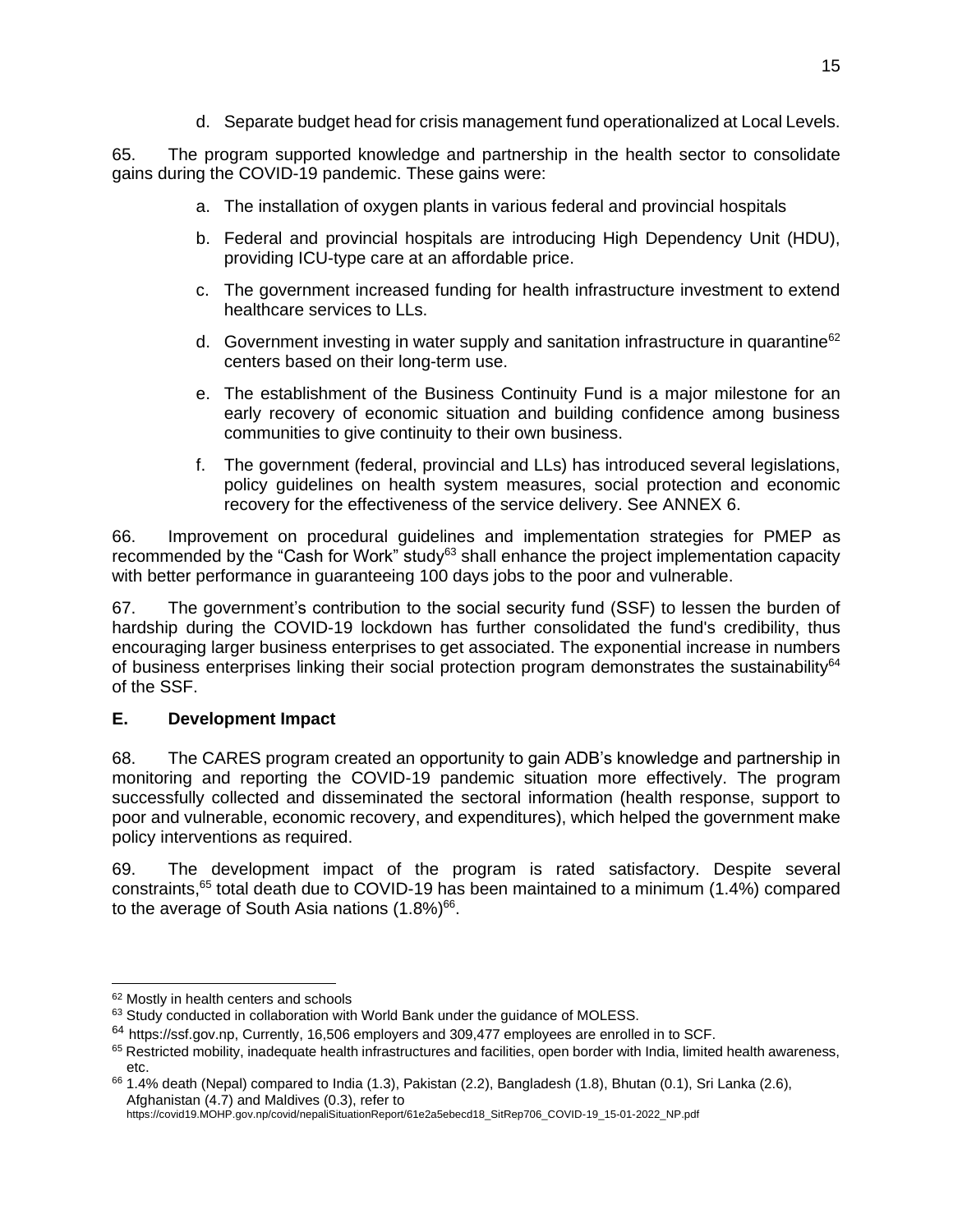#### **Health System Measures**

70. Increased investment in health facilities, infrastructures (physical<sup>67</sup> and logistics) and related human resource development including clarity on the role of respective government in managing health services and its service delivery.

#### **Social Protection**

71. Social inclusion was a key focus of the project, and significant social gains have been made by supporting women and DAGs for employment and concessional loan.

#### **Economic Recovery**

72. Towards macroeconomic and financial stability through effective refinancing facility and concessional lending<sup>68</sup> to MSMEs. In FY 2021/22, the economy is estimated to grow by 4.1%. With a rapid vaccination drive, the government expects an increase in economic activities propelling growth in FY 2021/22.

## <span id="page-20-0"></span>**F. Performance of the Borrower and the Executing Agency**

73. The performance of the borrower is rated satisfactory. A strong Steering Committee established at MOF facilitated and supported monitoring and reporting the COVID-19 situation in three priority areas identified by the National Relief Program. Resources were timely managed to respond to the need of all levels of government. Senior officials were assigned from all the concerned ministries, including the central bank to represent in the steering committee. A strong CARES TA team supporting MOF, the steering committee, and respective ministerial/agency representatives work hard to collect and report COVID-19 related information to SC. The semiannual progress reporting was timely and to the schedule. The steering committee was instrumental in guiding three important studies: Cash for Work, Unconditional Food Support, and forthcoming assessment of MSMEs' operational status. The CARES program has successfully contributed to achieving the objective of NRP on time.

#### <span id="page-20-1"></span>**G. Performance of the Asian Development Bank**

74. ADB's performance is rated satisfactory. Nepal Resident Mission (NRM) staff was involved throughout program preparation and implementation. ADB NRM played a significant role in sharing knowledge and experience with the borrower to manage the COVID-19 pandemic effectively. The contribution of ADB HQ was also significant in disseminating international practices to the health sector officials in charting out their course of action in dealing with the COVID-19 crisis. ADB NRM played an essential role in organizing the CARES Steering Committee and follow-up action plan in closer coordination with the borrower's implementing agencies and other development partners, including IMF. The TA support provided by ADB to

<sup>67</sup> Construction of 5/10/15 bedded hospitals at LLs, installation of oxygen plants, introducing High Dependency Unit (HDU) etc.

<sup>68</sup> There has been early sign of economic recovery. Evidence on the COVID-19 crisis impacts on MSMEs from survey by Nepal Rastra Bank (NRB) (2020, 2021) indicates gradual improvement in business environment and increase in confidence. Nearly 87.2 percent of firms—large as well as MSMEs—are conducting their operations at full capacity whereas another 10.4 percent firms are partially in operations. Only 2.3 percent of the firms are not in operations by November 2021. This is notable progress from July 2020, during the first wave, when 61 percent firms were completely shut down.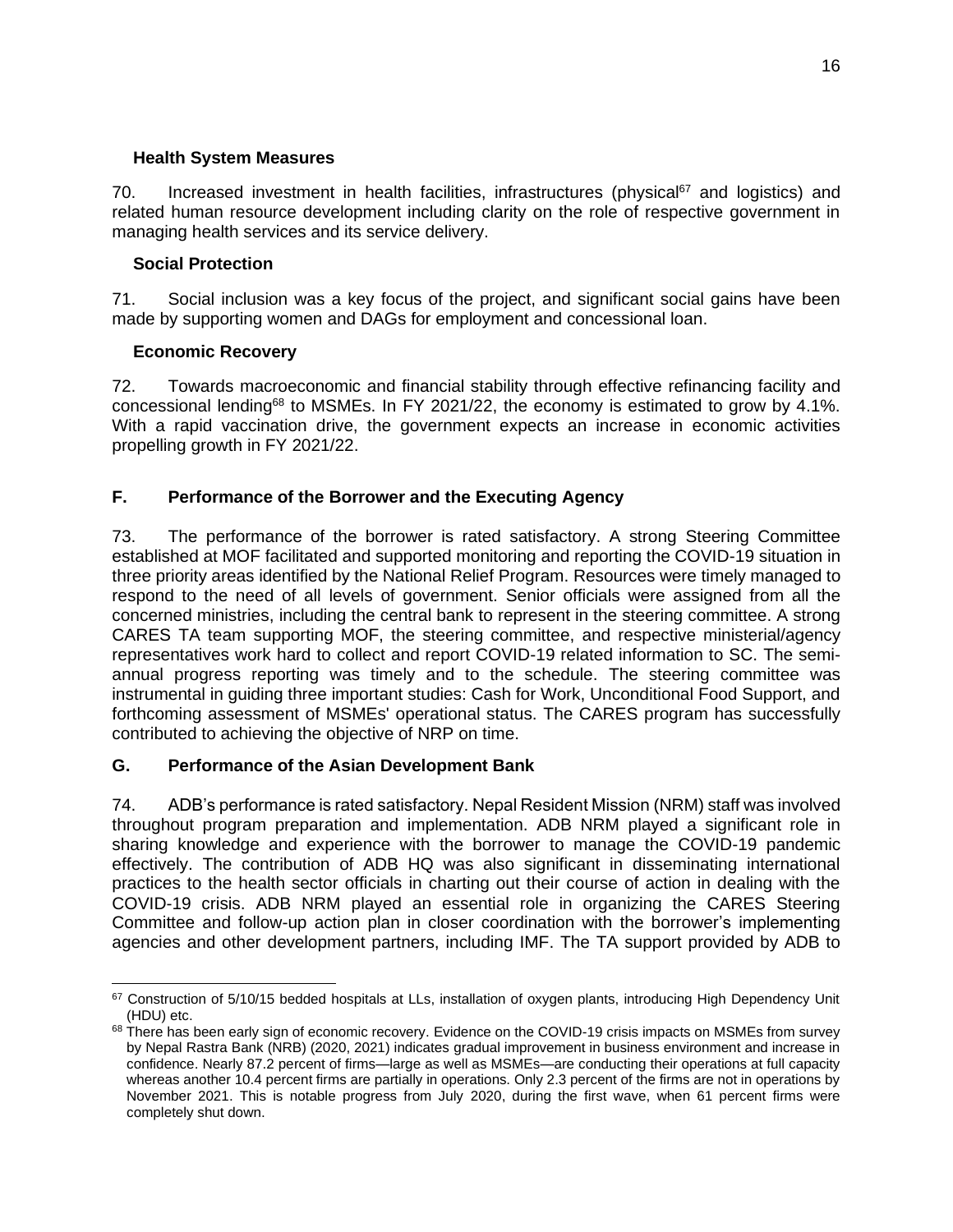assist MoF and other relevant government agencies in monitoring and reporting COVID-19 related activities has been highly useful and effective. To expedite the APVAX loan processing, ADB NRM engaged the expertise of the TA team in the field of procurement, financial management, and designing of DMF.

#### <span id="page-21-0"></span>**H. Overall Assessment**

75. The overall rating of the project is successful given the ratings of relevant, effective, efficient, and likely sustainable. The project delivered most of its outputs and the outcome target substantially, and it has laid the foundation for ownership.

| <b>Overall Rating</b><br><b>Criteria</b> | Rating                 |
|------------------------------------------|------------------------|
|                                          |                        |
| Relevance                                | <b>Highly Relevant</b> |
| Effectiveness                            | Effective              |
| Efficiency                               | Efficient              |
| Sustainability                           | Likely sustainable     |
| Overall assessment                       | Successful             |
| Development impact                       | Satisfactory           |
| Borrower and Implementing agency         | Satisfactory           |
| Performance of ADB                       | Satisfactory           |

## **IV. ISSUES, LESSONS, AND RECOMMENDATIONS**

#### <span id="page-21-2"></span><span id="page-21-1"></span>**A. Issues and Lessons**

#### **Issues**

#### **CARES Program Implementation**

76. The absence of interoperability of data systems maintained by government agencies, including LLs, has created challenges and discrepancies in data management, including financial data due to very limited coordination among the federal ministries and with provinces and LLs in managing, standardizing, updating disaster information. As a result, agencies responsible for possibly changing interventions could not be provided with timely, reliable and comprehensive monitoring data of the overall implementation, including financial resources, of the NRP, especially with regard to comparing the relative impact of the different interventions.

77. Identifying and monitoring the implementation and impact of interventions aimed for targeted beneficiaries is challenging, as disaggregated (demographic) databases are hardly available at the Federal, Provincial and Local Levels. So monitoring whether or not the intended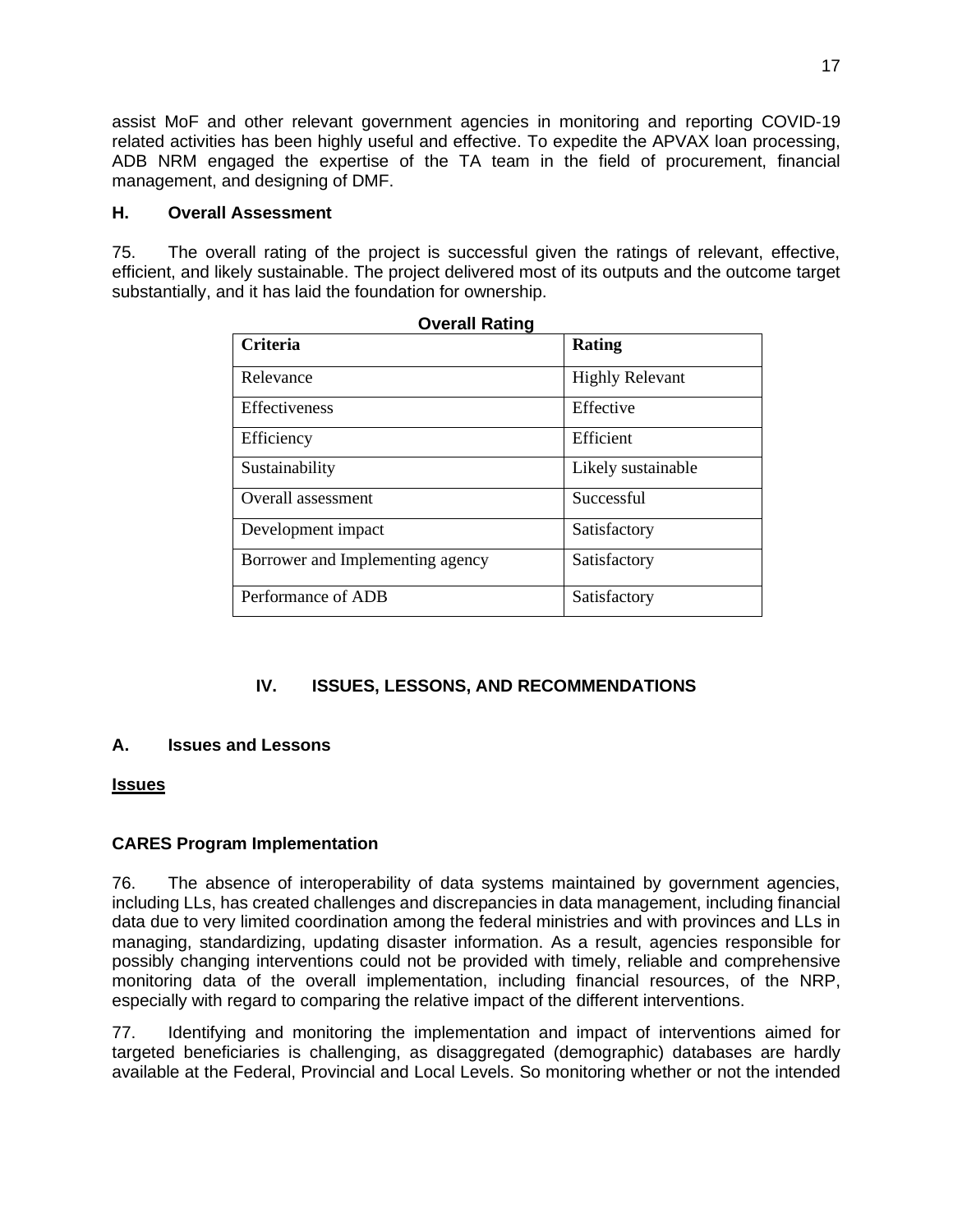beneficiaries received the services and whether or not policies were implemented inclusively is hampered.

78. As solicited by the government, funds collected from private and non-government sectors for COVID-19 control and prevention were deposited in the government's COVID Fund at all levels. The concerned authorities are yet to acknowledge their contribution by recording this in a centralized system specifying the details of the COVID Fund.

79. The guidelines issued by the federal government on COVID Fund operation were not fully complied by all LLs due to the inability to identify the source and its payment modality. Two provincial governments<sup>69</sup> allocated the amount to the activity not covered by the NRP<sup>70</sup>.

80. There is no system for collecting disaggregated financial data at the firm's level, so this data is nonexistent for businesses. As a result, the myriad dataset<sup> $71$ </sup> that NRB collects and uses for its reports does not include disaggregated firm-level data. Hence, to track and monitor the impact of COVID-19 on business recovery has to rely on spot surveys instead of systemic data collection.

81. Upscaling the PMEP target during its implementation remains an issue for achieving the target due to LLs' slow internalization and lower absorption capacity. Incorporating the PMEP into the NRP with an ambitious target amid the COVID-19 crisis without adequate overall institutional arrangements and implementing modalities posed a severe challenge to achieving the target.

## **Cash for Work, Unconditional Food Support, and Health Studies**

82. The followings are the findings of the studies conducted during the COVID-19 pandemic. The concerned implementing agencies are now examining the merit of cases to suitably incorporate into their policy/strategy/program.

- (PMEP) Despite a well-structured institutional arrangement provisioned at the LL, there is a gap in institutional linkage from LL to province and then to the federal level, which seriously impacted the functioning of PMEP in achieving its targets.
- (PMEP) ESCs are yet to explore employment opportunities in the non-governmental sector. ESCs need capacity-building efforts to perform associated duties with a fully functioning public employment system to cater to job counseling, profiling, referrals, beneficiary follow-up, etc.
- (PMEP) Operationalizing the EMIS to strengthen the planning and implementation of PMEP is an issue as its current scope is limited, focusing on listing prioritized people for CfW.
- (Unconditional Food Support) The distributed food for the poor and vulnerable was sufficient for 1 to 2 weeks across the LLs studied. There were very few cases where LLs provided food repeatedly. As the lockdown lasted for 3-4 months, it raised concern for the sufficiency of food relief to poor and vulnerable people, depending upon the severity of the pandemic in a specific locality.
- (Unconditional Food Support) The LLs were not practicing a third-party monitoring mechanism for monitoring the process of food relief distribution. In most LLs, the people

<sup>&</sup>lt;sup>69</sup> Province no. 1 and Madhesh Province

<sup>70</sup> Provincial Audit Report, OAG

<sup>71</sup> Data system maintained by NRB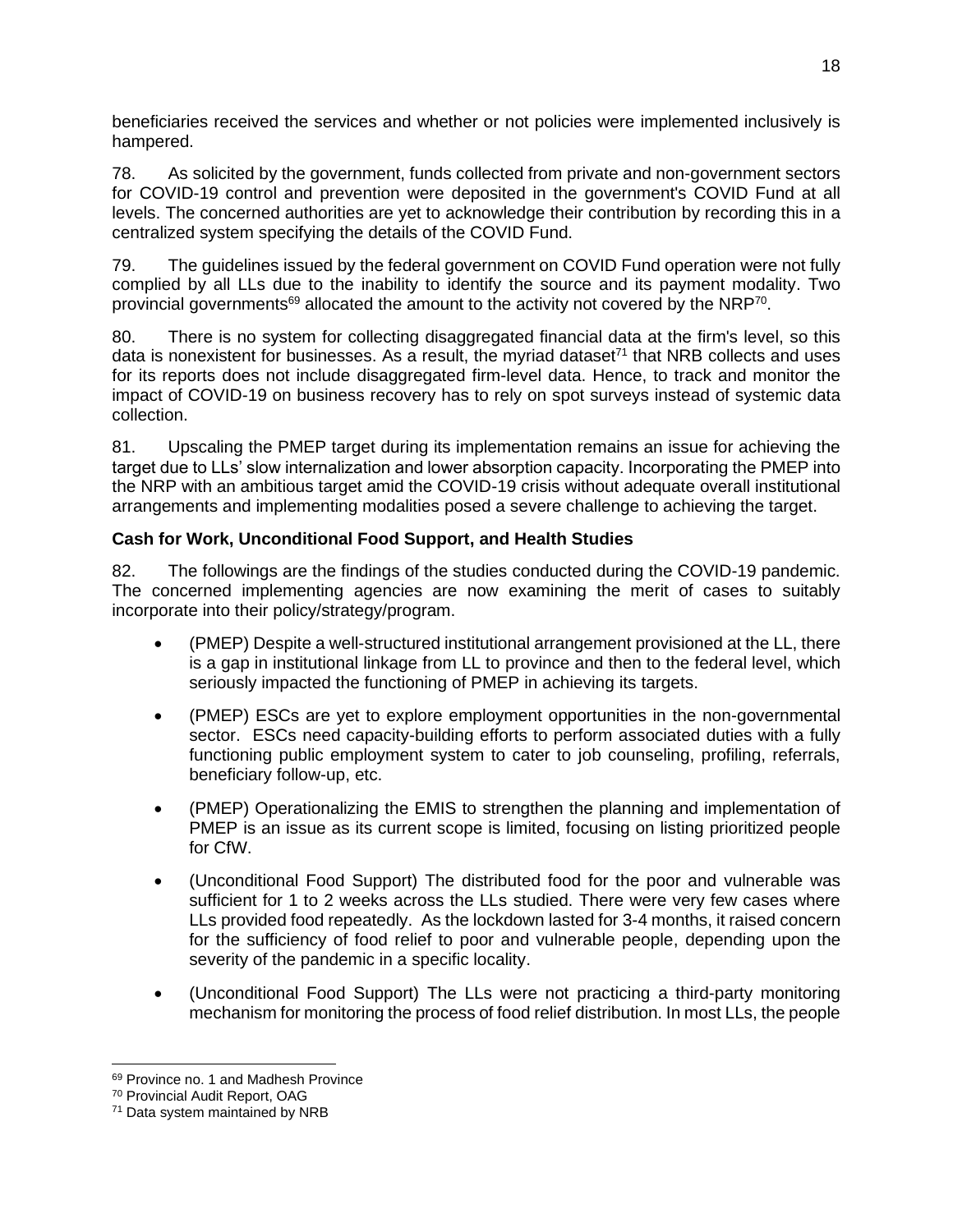responsible for selecting eligible households and distributing food relief were involved in monitoring.

- (Health) Although the government has provided free treatment, the common people have to depend on privately run hospitals due to limited logistics available at the government-run hospitals. It has led to increased individuals' out-of-pocket payments (OPP) for health expenses which are comparatively high in Nepal.
- (Health) Health infrastructures are clustered around the urban centers. In rural areas, access to better healthcare services remains an issue. People depend on hospitals for immediate care without examining the urgency of hospitalization.

## **Lessons Learned**

## **CARES Program Implementation**

83. The government established the COVID Fund at an early stage of the COVID-19 pandemic with allocation through a separate budget head. Timely coordination with development partners demonstrated a strong government commitment.

84. The prompt response of the government agencies has shown effectiveness in implementing the crisis policies. It helped quickly mobilize necessary support to target poor and vulnerable people and develop a conducive environment for business continuity.

85. The LLs maintained flexibility in allocating funds to the COVID-19 response activities by reallocating the budget of other development programs to control and prevent the pandemic.

86. There has been an increase in digital applications for managing data of COVID-19 related activities, including contact tracing, testing, and treatment.

87. The financial compensating mechanism for the death of COVID-19 victims practiced by provincial governments establishes government accountability for the social protection of the poor and vulnerable.

#### **Cash for Work, Unconditional Food Support, and Health Studies**

88. The followings are the lesson learned from the studies conducted during the COVID-19 pandemic. The concerned implementing agencies are now examining the merit of cases to suitably incorporate into their policy/strategy/program.

- (PMEP) The involvement of community-based organizations (CBOs) in facilitating information dissemination of PMEP in their respective settlements, including collecting the application from interested unemployed individuals, and delivering them to ward offices in some LLs, provides additional value to the program. This shows the significance of the mobilization of CBOs in PMEP projects.
- (Unconditional Food Support) LLs identifying specific food requirements of pregnant and lactating women, elderly citizen, PWDs, and children and addressing their issues on time has helped reduce the vulnerability of a weaker section of people in crisis.
- (Unconditional Food Support) The government timely mobilized the private sector and CBOs to collect food distribution resources for the poor and vulnerable. It has contributed to fulfilling the needs of poor and vulnerable people during the crisis.
- Lessons learned from the GESI perspective include a) awareness-building measures helped in minimizing grievances and providing necessary support effectively at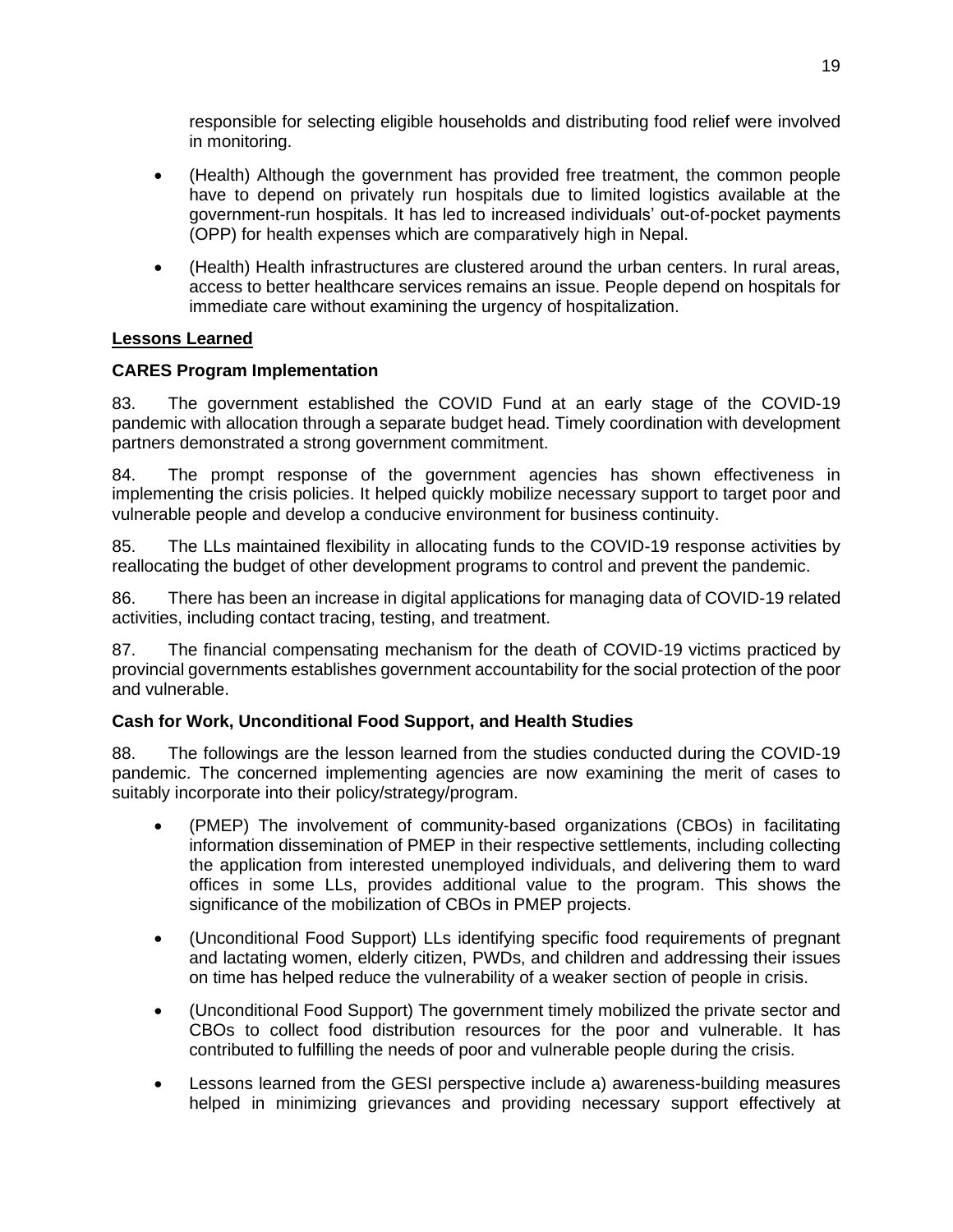quarantine and isolation centers; b) social protection events have helped to keep the grievances to a minimum, and c) local knowledge/resources ensured the distribution of relief package to the genuine beneficiaries including people needing specific supports.

## <span id="page-24-0"></span>**B. Recommendations**

## **CARES Program and Implementation**

89. The concerned implementing agencies should establish a one-door crisis/disaster data collection, validation, management, and reporting system. LLs operate the system, and provincial and federal governments use the system's information for planning.

90. The concerned implementing agencies need to maintain ownership of the information system, mainly CMIS and EMIS, to effectively use it in a crisis, emphasizing strengthening capacity at LLs. The system should maintain the consistency of data and its interoperability with other systems.

91. The concerned implementing agencies need to establish a valuation and reporting system of the in-kind support received from local contributors and development partners and aim to include this in the regular progress reporting to ensure accountability and strengthen efficiency and effectiveness.

92. The concerned implementing agencies apply two modalities of transferring the COVID Fund to LLs: i) directly from federal and ii) through provincial governments. There is a need for considering a single allocation policy at the provincial level to enhance ownership, fulfill accountability, and provide relatively reasonable allocation.

93. There is a need for a guideline for accounting and purpose/activity-wise reporting incurred in response to emergencies such as COVID control.

94. There is a need for conducting short-term capacity-building programs for the LLs' finance staff to enhance the qualitative reporting of financial information.

## **Cash for Work, Unconditional Food Support, and Health Studies**

95. The followings are the recommendation from the studies conducted during the COVID-19 pandemic. The concerned implementing agencies are now examining the merit of cases to suitably incorporate into their policy/strategy/program.

- (PMEP) The concerned implementing agencies need to establish a mechanism for the collaborative approach of all three tiers of government to sustain the CfW program with longer-term prospects.
- (PMEP) The concerned implementing agencies need to develop a comprehensive orientation and training package<sup>72</sup> for LLs/ESCs/wards to enhance their capacity for planning, implementation, and monitoring of PMEP effectively and efficiently. A partnership with the private sector needs to be explored for creating additional employment opportunities in the non-governmental sector.

<sup>72</sup>This should consist of provision of PMEP guidelines, their role and responsibility, effective communication and outreach including use of guidelines from websites, application verification and screening, project plan and implementation including profiling of beneficiary's collaboration with potential stakeholders and financial literacy etc.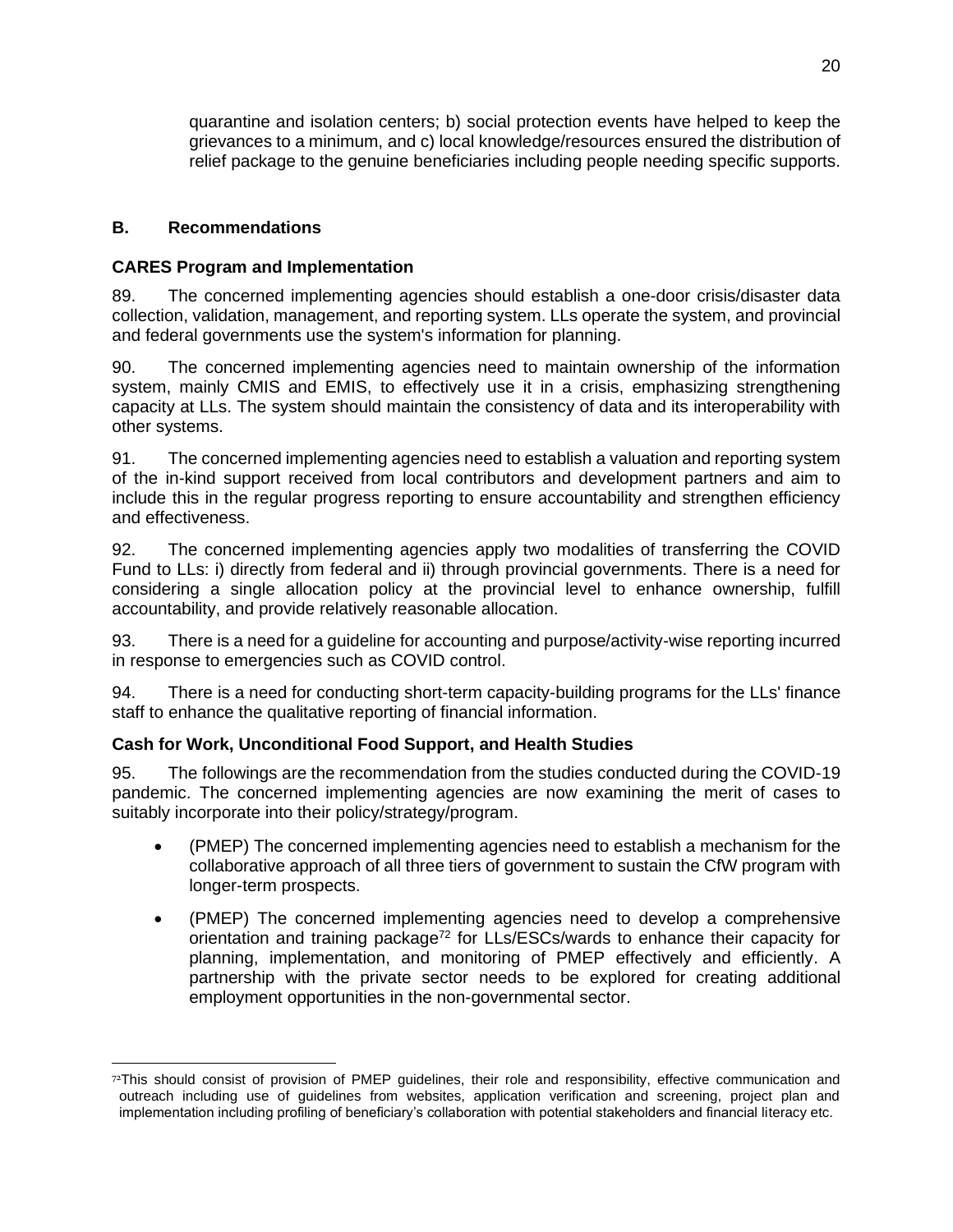- (PMEP) The EMIS of PMEP needs to be developed as a beneficiary and wage management platform with a provision of a) generating the payment list for approval, b) payment completion report, c) beneficiary profiling matching the skills of the unemployed people, and d) gender and social inclusion related disaggregated data.
- (Unconditional Food Support) There is a need to build a sustainable mechanism to address the food insecurity situation created by the pandemic in the long run. In this context, consider including the relevant recommendations made by the Unconditional Food Support study in the upcoming 'National Social Protection Strategy' of GoN.
- (Unconditional Food Support) LLs need to establish a third-party monitoring system with the representation of local security offices, civil society organizations, private sectors, and the Red Cross to monitor the selection of vulnerable people, distribution of relief, and tracking of proper relief support.
- (Health) There is a need to increase the health coverage by extending health infrastructures to the local level and developing a mechanism to screen out patients needing hospitalization to lessen the financial burden on both government and the people.
- (Health) There is a need to extend universal health insurance coverage to keep the Out-of-Pocket Payment (OPP) to a minimum and lessen the burden of medical treatment expenses for families.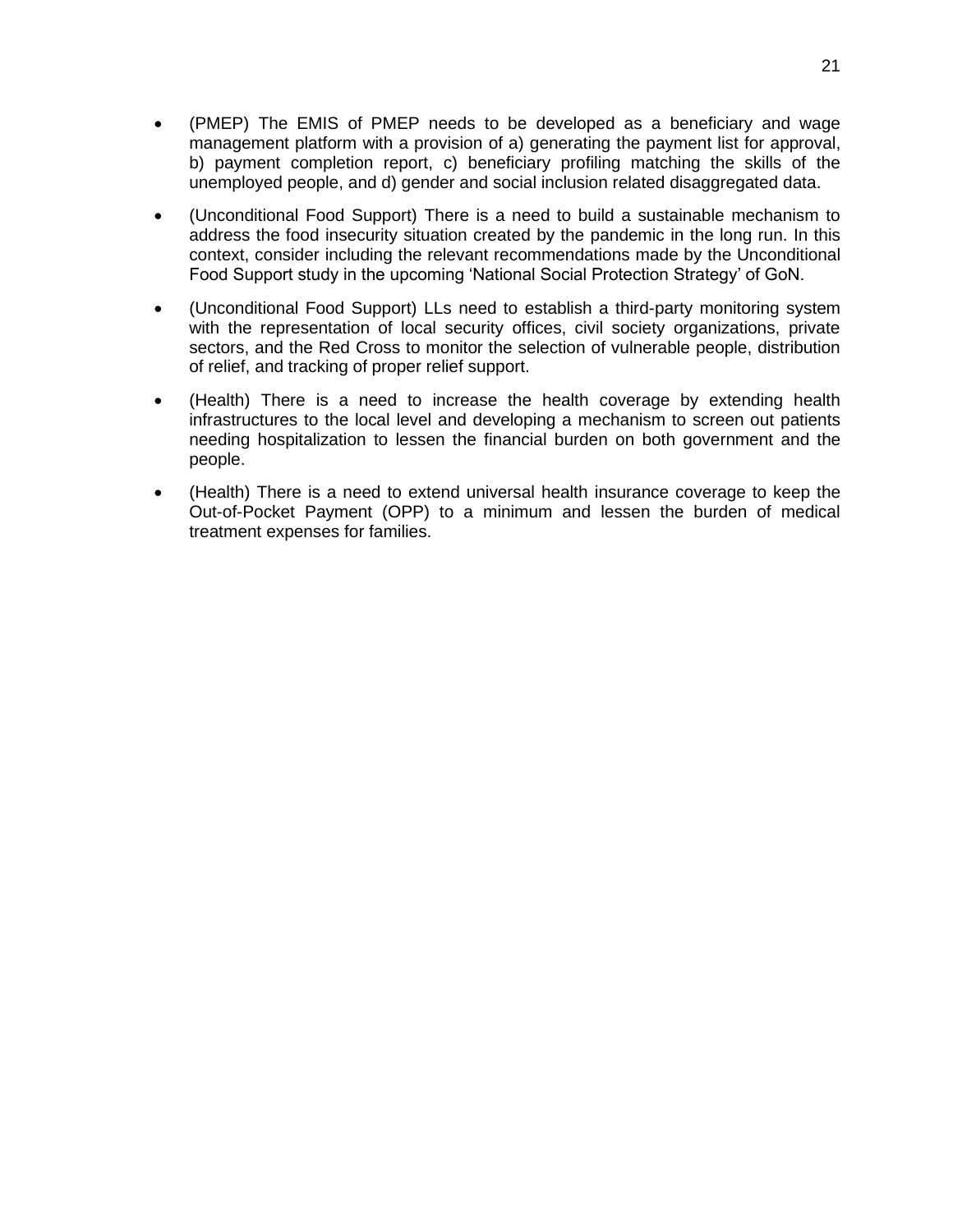#### <span id="page-26-1"></span><span id="page-26-0"></span>**Appendix 1: Design and monitoring framework**

| SI. No. | <b>PERFORMANCE INDICATORS</b>                                                                                                                                                                                                                                                       | <b>BASELINE</b><br>(as of June 2020) | <b>CURRENT STATUS</b><br>(as of 15 January 2022)                                                                                                                                                                                                                                                                                                                              |
|---------|-------------------------------------------------------------------------------------------------------------------------------------------------------------------------------------------------------------------------------------------------------------------------------------|--------------------------------------|-------------------------------------------------------------------------------------------------------------------------------------------------------------------------------------------------------------------------------------------------------------------------------------------------------------------------------------------------------------------------------|
| 1.      |                                                                                                                                                                                                                                                                                     |                                      | COVID-19 pandemic adverse impacts on health systems, livelihoods, poverty, employment, and economy                                                                                                                                                                                                                                                                            |
| 1.1     | COVID-19 positive cases contained below57<br>10.000                                                                                                                                                                                                                                 |                                      | Total COVID-19 positive identified cases: 950,245 with 41% women<br>Recovery: 816,003 (96.1%)<br>Source: SitRep #706, MOHP/GoN and Situation Update #92 COVID-19<br>WHO Country Office for Nepal                                                                                                                                                                              |
| 1.2     | Food insecure population remain below 4.64.6 million<br>million (February 2019 baseline)                                                                                                                                                                                            |                                      | (65.71%<br>million<br>2.8<br>of malnourished<br>pregnant<br>and<br>lactating<br>women) face inadequate food consumption. (Source: WFP Nepal, Country<br>Brief September 2021)<br>Target achieved.                                                                                                                                                                             |
| 1.3     | At least 90% of micro-, small, and medium0%<br>sized enterprises (MSMEs) that received<br>support under the National Relief Program<br>remain operational                                                                                                                           |                                      | The assessment of the operational status of NRP support received MSMEs<br>in progress.<br>Target achieved.                                                                                                                                                                                                                                                                    |
| 2.      | Health system response measures                                                                                                                                                                                                                                                     |                                      |                                                                                                                                                                                                                                                                                                                                                                               |
| 2.1     | Testing capacity increased to at least 3,000500 tests per day<br>tests per day                                                                                                                                                                                                      |                                      | 23,226 RT-PCR tests on a single day (highest) were achieved on 21 May<br>2021.<br>59 public and 45 private medical laboratories are authorized to carry tests                                                                                                                                                                                                                 |
|         |                                                                                                                                                                                                                                                                                     |                                      | covering all 7 provinces <sup>1</sup> . (Source: MOHP, SitRep #706)<br>Target achieved.                                                                                                                                                                                                                                                                                       |
| 2.2     | Quarantine space for at least 200,000<br>people with separate wards for womenand<br>men, set up in all 7 provinces                                                                                                                                                                  |                                      | 6,304 quarantine centers with a bed capacity of 205,003 established as of<br>the first week of July 2020.                                                                                                                                                                                                                                                                     |
|         |                                                                                                                                                                                                                                                                                     |                                      | 276,778 people have returned home after using these quarantine<br>facilities (14.81% women).                                                                                                                                                                                                                                                                                  |
|         |                                                                                                                                                                                                                                                                                     |                                      | All the quarantine centres have separate wards for men and women<br>(Source: Crisis Management Information System-CMIS, MOFAGA, 15<br>January 2021).<br>Target achieved.                                                                                                                                                                                                      |
| 2.3     | Financial incentives provided to at least0%<br>70,000 health and frontline personnel<br>responding to COVID-19, of whom at least<br>70% are women                                                                                                                                   |                                      | 113 federal and provincial health institutions and 157 local levels distributed<br>financial incentives to 23,544 health and frontline personnel (57.38 %<br>women).                                                                                                                                                                                                          |
|         |                                                                                                                                                                                                                                                                                     |                                      | Based on the actual data of federal and provincial health institutions, and<br>extrapolated <sup>2</sup> information of LLs, altogether financial incentives beneficiary<br>health and frontline workers will be 70,508. Source: MOHP and MOFAGA,<br>January 2022<br>Target achieved.                                                                                         |
| 3.      | Social protection and relief programs                                                                                                                                                                                                                                               |                                      |                                                                                                                                                                                                                                                                                                                                                                               |
| 3.1     | Food assistance distributed to 1 million poor 0 households<br>and vulnerable households.                                                                                                                                                                                            |                                      | 1,904,365 households have received food assistance (Source: CMIS-<br>MOFAGA, 15 January 2022).<br>Target achieved.                                                                                                                                                                                                                                                            |
| 3.2     | Employment support provided through the 0%<br>Prime<br>Minister's<br>Employment<br>Program (PMEP) to at least 500,000<br>unemployed people, comprising at least<br>50% women (F) (including women returnee<br>migrant workers) and 25% individuals from<br>disadvantaged (D) groups |                                      | Employment was provided for 292,036 persons (46.87% women, and 61.7%<br>DAG) on a wage basis from July 2020 to 15 January 2022 from 32,728<br>projects, creating total employment of 15,594,375 days on a wage basis with<br>on an average 54 days per employee. (Source: PMEP/MOLESS, 15<br>January 2022).<br>DAG target is achieved and the women target is 93.79% achieved |
| 4.      | <b>Economic support for affected sectors</b>                                                                                                                                                                                                                                        |                                      |                                                                                                                                                                                                                                                                                                                                                                               |
| 4.1     | Concessional lending extended to at least0%<br>10,000 affected MSMEs, of which at least<br>30% are women-led MSMEs (F) and at least<br>50% of women-led MSMEs are women from<br>disadvantaged groups (DF)                                                                           |                                      | 145,747 against the target of 10,000 MSMEs benefited from the<br>concessional lending comprising 50,513 women-led MSMEs (>30% of<br>target 10,000) and 2,450 DAG women-led (>50% of women-led MSMEs<br>target). Source: NRB<br><b>Target Achieved.</b>                                                                                                                        |

<sup>1</sup> Province 1-9, Madhesh-10, Bagmati-56, Gandaki-6, Lumbini-12, Karnali-4 and Sudurpaschim- 7

<sup>&</sup>lt;sup>2</sup> Among the reported LLs, 91.81% provided the financial incentives and average incentive beneficiaries in a LL are 85.7. Extrapolating to 753 LLs, only 691 LLs provided the financial incentives. In total 59,257 will be the financial incentive beneficiary health and frontline personnel at local level. Total number of beneficiaries will be: Federal-4072+Provincial-7189+Local level-59257=70,508.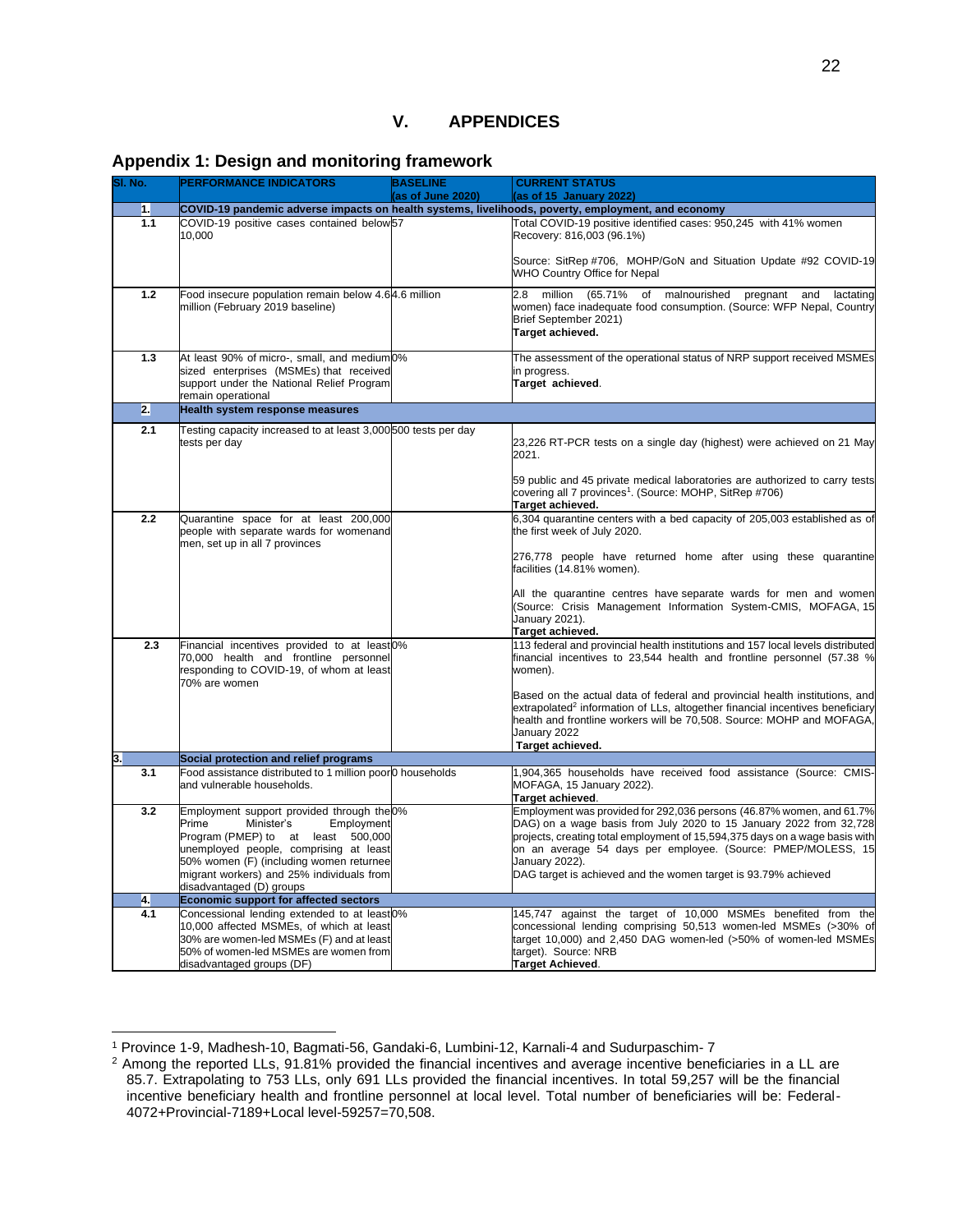## <span id="page-27-0"></span>**Appendix 2. Health sector data**

|             | <b>Testing</b> |                   | <b>Positive</b> | Proportion   | <b>Death</b>   | <b>Proportion of death</b> |
|-------------|----------------|-------------------|-----------------|--------------|----------------|----------------------------|
| <b>Date</b> | laboratories   | <b>Test cases</b> | cases           | of +ve cases | cases          | cases of +ve cases         |
| 15-Jun-20   | 21             | 4,606             | 309             | 6.7          | $\mathbf{1}$   | 0.22                       |
| 15-Jul-20   | 26             | 5,338             | 366             | 6.8          | $\mathbf{1}$   | 0.18                       |
| 15-Aug-20   | 39             | 6,669             | 286             | 4.3          | $\overline{2}$ | 0.68                       |
| 15-Sep-20   | 47             | 11,488            | 993             | 8.6          | 9              | 0.87                       |
| 15-Oct-20   | 62             | 12,529            | 2,165           | 17.3         | 11             | 0.50                       |
| 15-Nov-20   | 76             | 11,959            | 2,840           | 23.7         | 17             | 0.60                       |
| 15-Dec-20   | 79             | 7,817             | 1,347           | 17.2         | 17             | 1.26                       |
| 15-Jan-21   | 82             | 5,240             | 537             | 10.2         | $\overline{7}$ | 1.31                       |
| 15-Feb-21   | 83             | 3,725             | 194             | 5.2          | 3              | 1.77                       |
| 15-Mar-21   | 83             | 3,505             | 88              | 2.5          | $\mathbf{1}$   | 1.09                       |
| 15-Apr-21   | 85             | 3,634             | 229             | 6.3          | $\overline{2}$ | 0.75                       |
| 15-May-21   | 88             | 14,738            | 5,615           | 38.1         | 60             | 1.06                       |
| 15-Jun-21   | 95             | 18,284            | 5,851           | 32.0         | 118            | 2.01                       |
| 15-Jul-21   | 96             | 11,599            | 2,488           | 21.4         | 32             | 1.28                       |
| 15-Aug-21   | 96             | 14,670            | 3,160           | 21.5         | 27             | 0.85                       |
| 15-Sep-21   | 96             | 13,827            | 1,979           | 14.3         | 23             | 1.14                       |
| 15-Oct-21   | 100            | 11,923            | 979             | 8.2          | 10             | 0.97                       |
| 15-Nov-21   | 102            | 8,821             | 470             | 5.3          | 6              | 1.37                       |
| 15-Dec-21   | 104            | 10,028            | 281             | 2.8          | 3              | 1.00                       |
| 15-Jan-22   | 104            | 11,664            | 947             | 8.1          | $\overline{2}$ | 0.18                       |

**Appendix 2.1: Monthly moving average of COVID-19 testing capacity, tests, positive cases and death cases** (Source: SItRep #132 - #706), MoHP)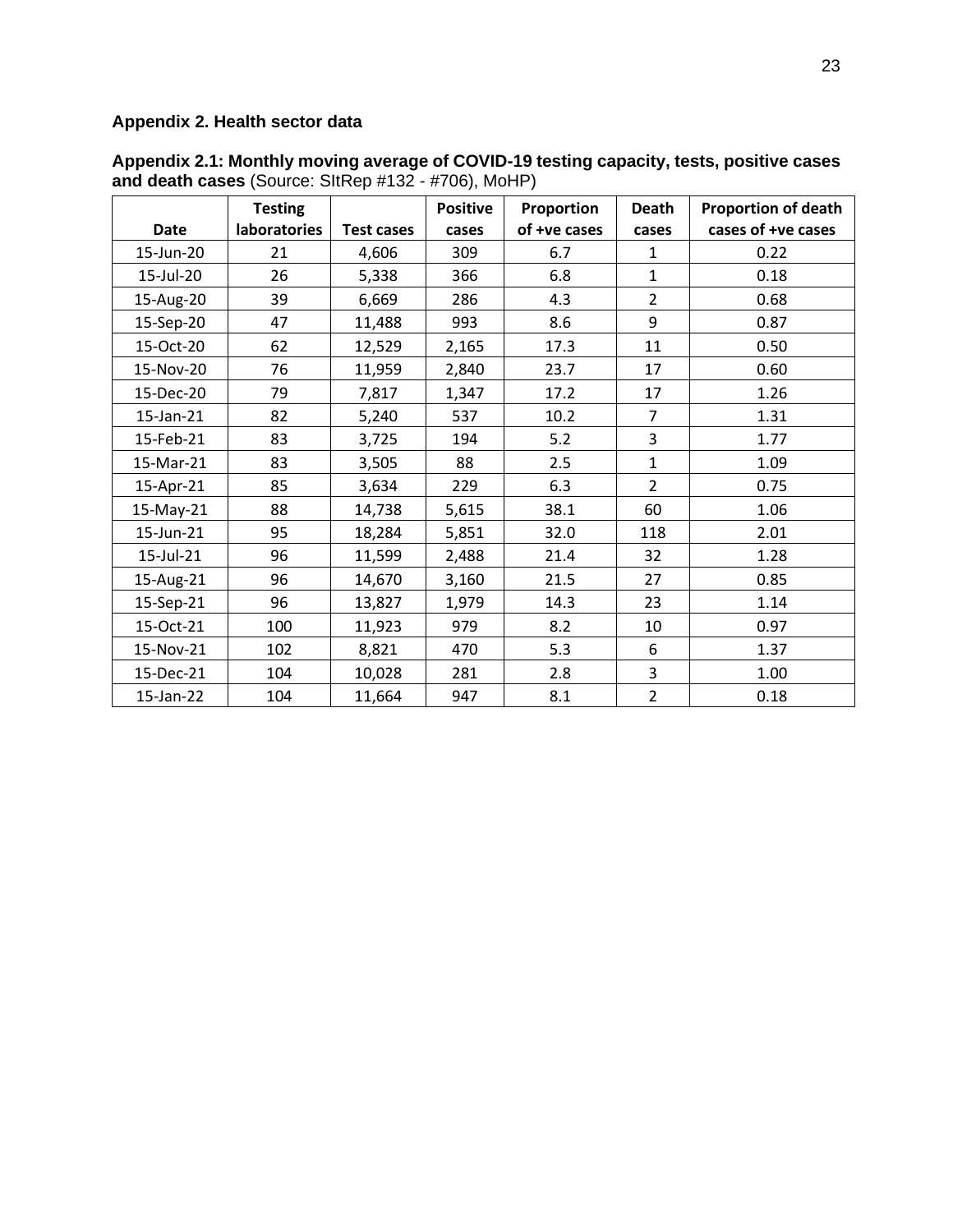**Appendix 2.2: Quarantine facilities with separate wards for men and women, people/patients in quarantine, isolation, ICU and ventilator**

|              | No. of     | No. of beds | Male returned<br>from | Women<br>returned from | <b>Other</b><br>returned from | <b>Total</b><br>returned from |
|--------------|------------|-------------|-----------------------|------------------------|-------------------------------|-------------------------------|
|              | quarantine | <u>in</u>   | quarantine            | quarantine             | quarantine                    | quarantine                    |
| Province     | center     | quarantine  | use                   | use                    | use                           | use                           |
|              | 517 (8.2%) | 10778       |                       |                        |                               |                               |
| Province 1   |            | (5.3%)      | 11928 (5.1%)          | 3635(8.9%)             | 28 (9.6%)                     | 15591 (5.6%)                  |
|              | 358 (5.7%) | 16518       |                       |                        |                               |                               |
| Madhesh      |            | $(8.1\%)$   | 19381 (8.2%)          | 1457 (3.6%)            | 13 (4.5%)                     | 20851 (7.5%)                  |
| Bagmati      | 511 (8.1%) | 9784 (4.8%) | 5946 (2.5%)           | 1337(3.3%)             | $0(0\%)$                      | 7283 (2.6%)                   |
|              | 806        | 11339(5.5%) |                       |                        |                               |                               |
| Gandaki      | (12.8%)    |             | 11033 (4.7)           | 1804 (4.4%)            | 7(2.4%)                       | 12844 (4.6%)                  |
|              | 1684       | 52940       |                       |                        |                               |                               |
| Lumbini      | (26.7%)    | (25.8%)     | 61184 (26%)           | 9197 (22.4%)           | 97 (33.3%)                    | 70478 (25.5%)                 |
|              | 863        | 38243       |                       |                        |                               |                               |
| Karnali      | (13.7%)    | (18.7%)     | 37738 (16%)           | 6275 (15.3%)           | 67 (23%)                      | 44080 (15.9%)                 |
|              | 1565       | 65401       |                       |                        |                               | 105651                        |
| Sudurpaschim | (24.8%)    | (31.9%)     | 88287 (37.5%)         | 17285 (42.3%)          | 79 (27.1%)                    | (38.2%)                       |
| <b>Total</b> | 6,304      | 20,5003     | 235497                | 40990                  | 291                           | 276778                        |

**Capacity of quarantine beds and people used quarantine service** (Source: CMIS-MoFAGA)

**Quarantine facilities with separate wards for women in the 15 local levels** (Source: Field survey by CARES TA team March-April 2021)

| SN             | <b>Municipalities</b>                | Quarantine<br><b>centers</b> | Quarantine<br>beds | <b>Male</b><br>beds | <b>Women</b><br>beds |
|----------------|--------------------------------------|------------------------------|--------------------|---------------------|----------------------|
| 1              | Gadimai Municipality                 | 7                            | 500                | 450                 | 50                   |
| $\overline{2}$ | <b>Phikkal Rural Municipality</b>    | 1                            | 8                  | 4                   | 4                    |
| 3              | <b>Bhimeshwor Municipality</b>       | 1                            | 30                 | 20                  | 10                   |
| 4              | <b>Boreng Rural Municipality</b>     | 35                           | 300                | 200                 | 100                  |
| 5              | Katari Municipality                  | 3                            | 250                | 230                 | 20                   |
| 6              | Purbichauki<br>Rural<br>Municipality | 35                           | 6000               | 5500                | 500                  |
| 7              | Bardgoria Rural Municipality         | 47                           | 2800               | 2000                | 800                  |
| 8              | Maharajgunj Municipality             | 48                           | 1013               | 900                 | 113                  |
| 9              | Parasuram Municipality               | 32                           | 1117               | 984                 | 133                  |
| 10             | <b>Putlibazar Municipality</b>       | $\overline{2}$               | 90                 | 60                  | 30                   |
| 11             | Mithila Municipality                 | $\overline{2}$               | 55                 | 45                  | 10                   |
| 12             | <b>Bhanu Municipality</b>            | 17                           | 72                 | 50                  | 22                   |
| 13             | <b>Dhurkot Rural Municipality</b>    | 44                           | 461                | 271                 | 190                  |
| 14             | <b>Bisrampur Rural Municipality</b>  | $\overline{2}$               | 65                 | 18                  | 47                   |
| 15             | <b>Falelung Rural Municipality</b>   | 15                           | 80                 | 40                  | 40                   |
|                | <b>Total</b>                         | 291                          | 12,841             | 10,772              | 2,069                |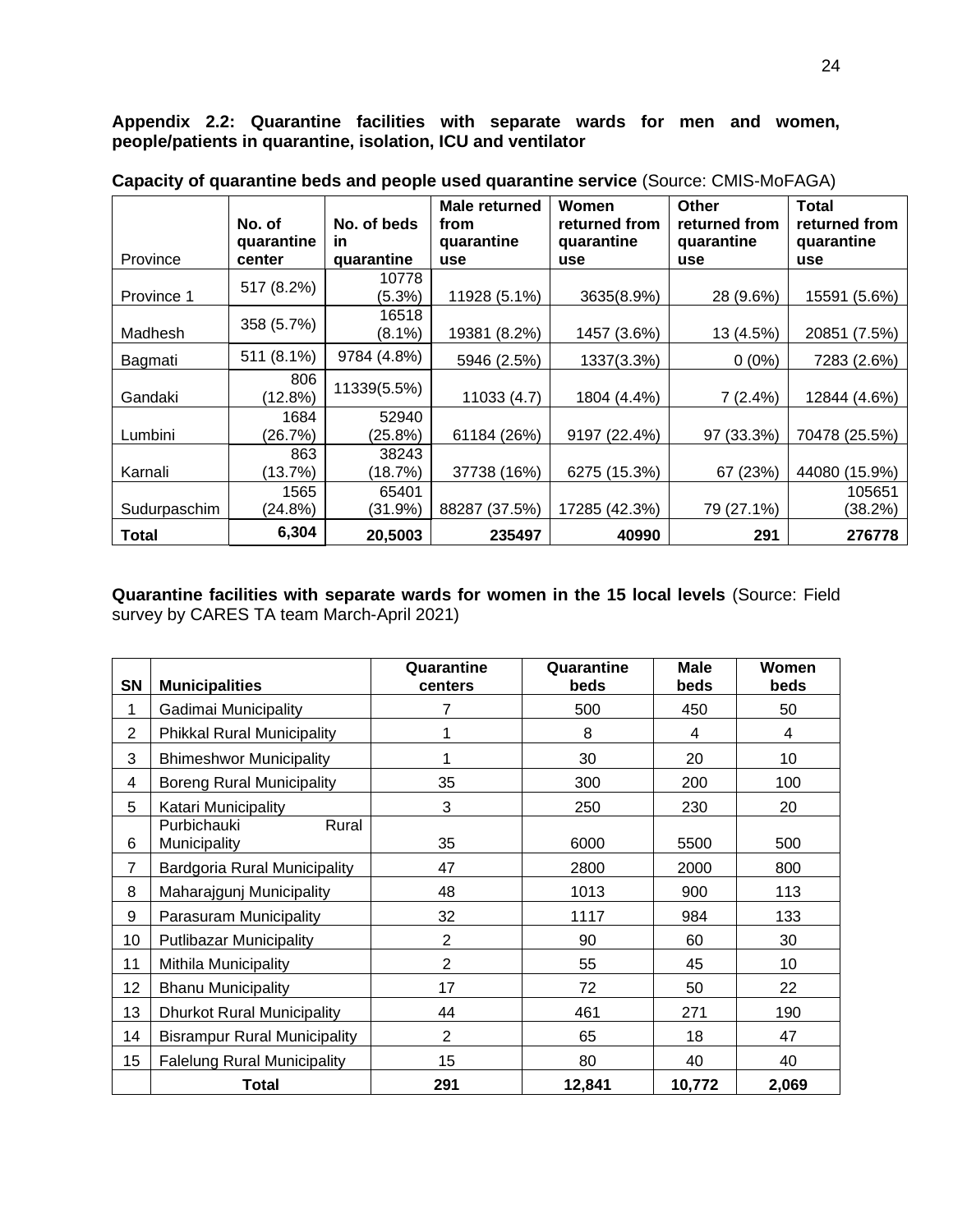|             |                          |           |                          | <b>Proportion of</b>     |                          | <b>Proportion of ICU</b> |
|-------------|--------------------------|-----------|--------------------------|--------------------------|--------------------------|--------------------------|
|             | People in                | People in | <b>Patients</b>          | isolated people          | <b>Patients in</b>       | patient required         |
| <b>Date</b> | quarantine               | isolation | in ICU                   | in ICU                   | <b>Ventilator</b>        | ventilator               |
| 15-Jun-20   | 156,980                  | 3,251     |                          |                          |                          |                          |
| 15-Jul-20   | 58,507                   | 8,205     | $\overline{\phantom{a}}$ | $\qquad \qquad -$        |                          |                          |
| 15-Aug-20   | 15,518                   | 6,096     | 72                       | 1.2                      | 3                        | 4.0                      |
| 15-Sep-20   | 8,759                    | 14,869    | 148                      | 1.0                      | 18                       | 11.9                     |
| 15-Oct-20   | 5,757                    | 22,966    | 236                      | 1.0                      | 42                       | 18.0                     |
| 15-Nov-20   | 2,465                    | 39,267    | 332                      | 0.8                      | 76                       | 22.7                     |
| 15-Dec-20   | 629                      | 17,639    | 338                      | 1.9                      | 55                       | 16.2                     |
| 15-Jan-21   | 351                      | 6,331     | 222                      | 3.5                      | 43                       | 19.2                     |
| 15-Feb-21   | 123                      | 2,700     | 110                      | 4.1                      | 22                       | 20.4                     |
| 15-Mar-21   | 61                       | 1,085     | 55                       | 5.1                      | 12                       | 21.2                     |
| 15-Apr-21   | 62                       | 1,845     | $\blacksquare$           | $\overline{\phantom{a}}$ | $\overline{\phantom{a}}$ |                          |
| 15-May-21   | 222                      | 48,926    | 633                      | 1.3                      | 182                      | 28.8                     |
| 15-Jun-21   | 831                      | 101,747   | 1,446                    | 1.4                      | 409                      | 28.3                     |
| 15-Jul-21   | $\overline{\phantom{a}}$ | 61,091    | 677                      | 1.1                      | 197                      | 29.1                     |
| 15-Aug-21   | 407                      | 51,577    | 681                      | 1.3                      | 171                      | 25.1                     |
| 15-Sep-21   | 331                      | 34,140    | 584                      | 1.7                      | 161                      | 27.5                     |
| 15-Oct-21   | 251                      | 18,448    | 347                      | 1.9                      | 113                      | 32.6                     |
| 15-Nov-21   | 165                      | 9,445     | 236                      | 2.5                      | 72                       | 30.6                     |
| 15-Dec-21   | 98                       | 6,782     | 158                      | 2.3                      | 49                       | 30.7                     |
| 15-Jan-22   | 107                      | 6,919     | 90                       | 1.3                      | 22                       | 24.4                     |

**People in quarantine and isolation, and patients in ICU and ventilator** (Source: SItRep #132 - #706), MoHP)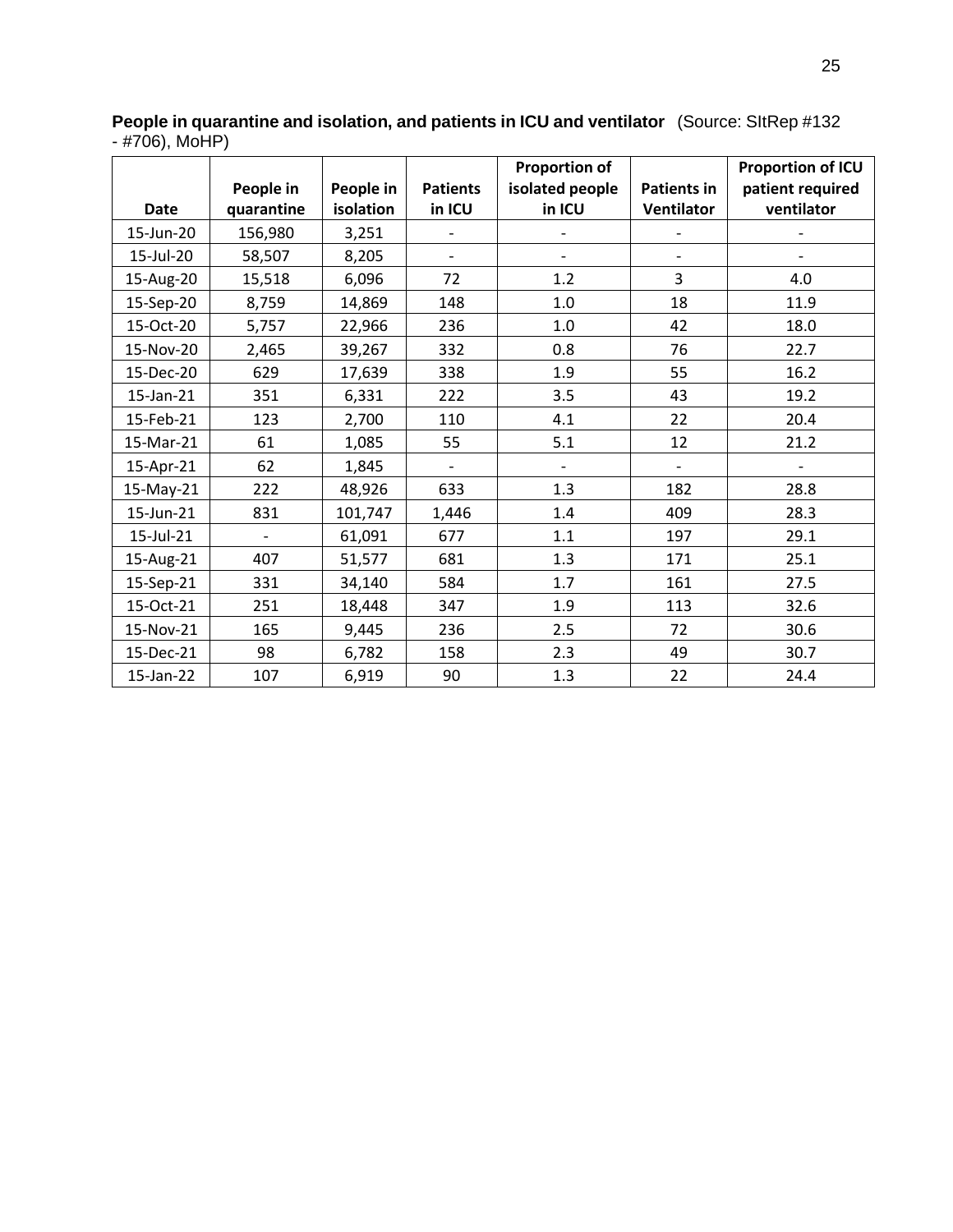## **Appendix 2.3: Financial incentives provided to health and frontline workers** (Total-23,544 with 57.38% women) – Source: Local Levels through MoFAGA

## **1. Local level**

|                  |     |            |            |           | <b>of</b><br>No. | <b>of</b><br>No. |             | of<br>No.   |             | <b>Total</b><br>no. |             | Average no. |
|------------------|-----|------------|------------|-----------|------------------|------------------|-------------|-------------|-------------|---------------------|-------------|-------------|
|                  | No. | of<br>No.  | No. of LLs | 0f<br>No. | incentive        | incentive        |             | incentive   | %<br>of     | of                  | %<br>of     | оf          |
|                  | of  | reporting  | provided   | districts | beneficiary      | beneficiary      | No. of      | beneficiary | beneficiary | incentive           | women       | beneficiary |
| <b>Provinces</b> | LLs | <b>LLs</b> | incentives | covered   | male             | women            | <b>FCHV</b> | <b>FCHV</b> | <b>FCHV</b> | beneficiary         | beneficiary | at a LL     |
| Province 1       | 137 | 20         | 20         |           | 437              | 670              | 526         | 198         | 37.64       | 1107                | 60.52       | 55          |
| Province 2       | 136 | 33         | 28         |           | 1430             | 965              | 1009        | 426         | 42.22       | 2395                | 40.29       | 86          |
| Bagmati          | 119 | 27         | 24         | 10        | 551              | 1030             | 982         | 138         | 14.05       | 1581                | 65.15       | 66          |
| Gandaki          | 85  | 33         | 32         | 9         | 671              | 1193             | 1216        | 197         | 16.20       | 1864                | 64.00       | 58          |
| Lumbini          | 109 | 26         | 25         | 12        | 746              | 1213             | 1063        | 458         | 43.09       | 1959                | 61.92       | 78          |
| Karnali          | 79  | 9          |            |           | 434              | 582              | 346         | 346         | 100.00      | 1016                | 57.28       | 145         |
| Sudurpaschhim    | 88  | 23         | 21         | 9         | 954              | 1387             | 1088        | 751         | 69.03       | 2341                | 59.25       | 111         |
| Total            | 753 | 171        | 157        | 54        | 5223             | 7040             | 6230        | 2514        | 40.35       | 12263               | 57.41       | 85.71       |

## **2. Provincial health institutions**

| <b>Provinces</b> | No. of reporting<br><b>institutions</b> | No. of institutions<br>provided incentives | No. of incentive<br>beneficiary male | No. of incentive<br>beneficiary<br>women | <b>Total incentive</b><br>beneficiaries | % of women<br><b>beneficiaries</b> |
|------------------|-----------------------------------------|--------------------------------------------|--------------------------------------|------------------------------------------|-----------------------------------------|------------------------------------|
| Province 1       | 25                                      | 25                                         | 635                                  | 595                                      | 1230                                    | 48.37                              |
| Madhes           |                                         |                                            | 15                                   | 8                                        | 23                                      | 34.78                              |
| Bagmati          | 10                                      | 10                                         | 154                                  | 125                                      | 279                                     | 44.80                              |
| Gandaki          | 13                                      | 13                                         | 272                                  | 630                                      | 902                                     | 69.84                              |
| Lumbini          | 25                                      | 23                                         | 944                                  | 1014                                     | 1958                                    | 51.79                              |
| Karnali          | 15                                      | 15                                         | 643                                  | 804                                      | 1447                                    | 55.56                              |
| Sudurpaschhim    | 14                                      | 14                                         | 502                                  | 848                                      | 1350                                    | 62.81                              |
| <b>Total</b>     | 104                                     | 102                                        | 3165                                 | 4024                                     | 7189                                    | 52.57                              |

## **3. Federal health institutions**

| <b>Institutions</b> | No. of reporting   No. of LLs provided   Incentive<br>incentives | beneficiary male | <b>Incentive</b><br>beneficiary women | <b>Total</b><br>beneficiaries | incentive   Proportion of women  <br>beneficiaries |
|---------------------|------------------------------------------------------------------|------------------|---------------------------------------|-------------------------------|----------------------------------------------------|
| 18                  | 11<br>ᆠ                                                          | ـ 646.⊾          | 2.446                                 | 4.092                         | 59.78                                              |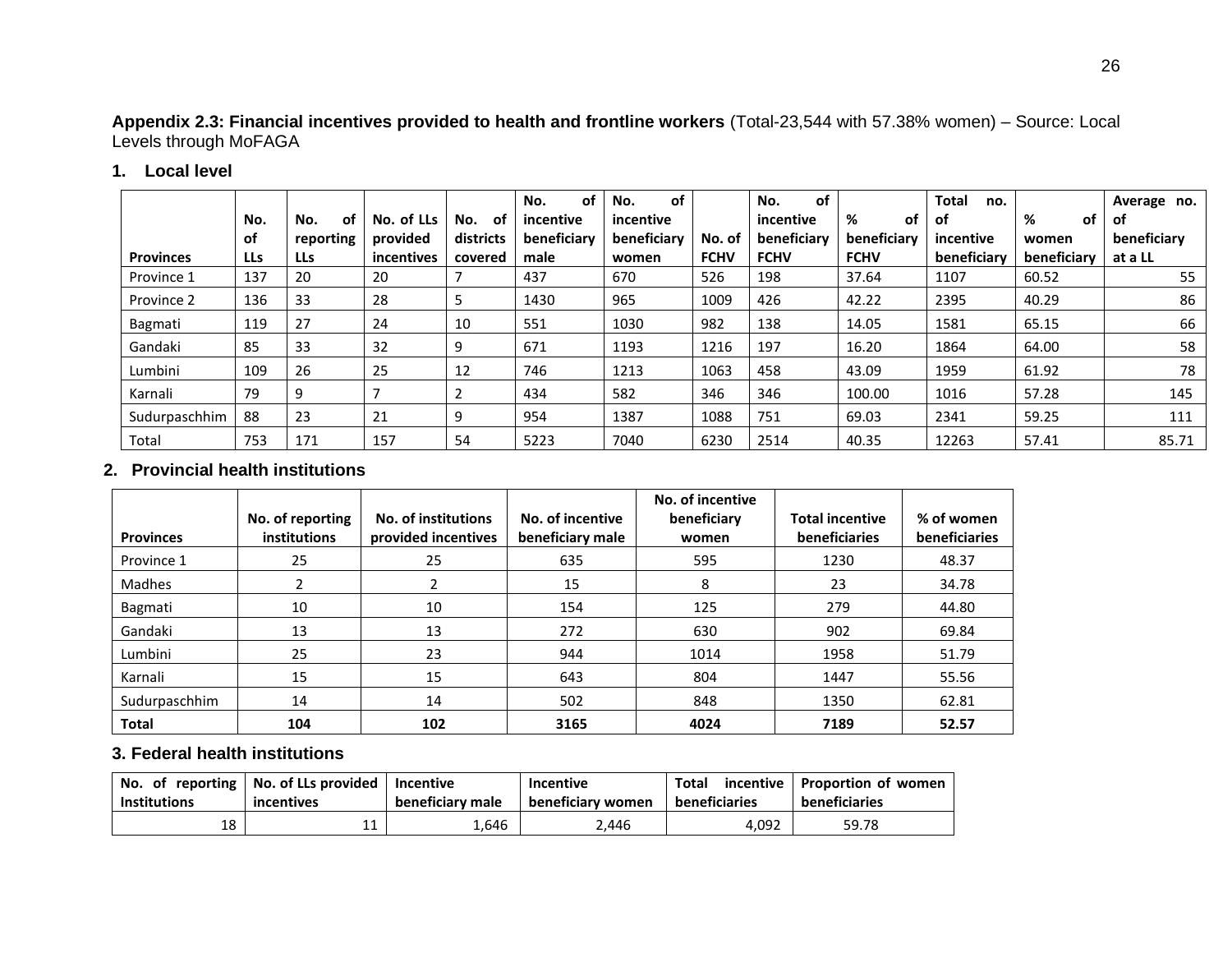## <span id="page-31-0"></span>**Appendix 3: Social protection data**

| <b>Date</b>   | <b>Food insecure</b><br>population | Malnourished pregnant and<br>lactating women |
|---------------|------------------------------------|----------------------------------------------|
| <b>Jun-20</b> | 2,800,000                          | 1,840,000                                    |
| Aug-20        | 2,800,000                          | 1,840,000                                    |
| Sep-20        | 2,800,000                          | 1,840,000                                    |
| 27-Oct-20     | 2,800,000                          | 1,840,000                                    |
| 11-Nov-20     | 2,800,000                          | 1,840,000                                    |
| 25-Nov-20     | 2,800,000                          | 1,840,000                                    |
| 10-Dec-20     | 2,800,000                          | 1,840,000                                    |
| 18-Jan-21     | 2,800,000                          | 1,840,000                                    |
| 28-Jan-21     | 2,800,000                          | 1,840,000                                    |
| 10-Feb-21     | 2,800,000                          | 1,840,000                                    |
| 24-Feb-21     | 2,800,000                          | 1,840,000                                    |
| 9-Mar-21      | 2,800,000                          | 1,840,000                                    |
| 24-Mar-21     | 2,800,000                          | 1,840,000                                    |
| 8-Apr-21      | 2,800,000                          | 1,840,000                                    |
| 21-Apr-21     | 2,800,000                          | 1,840,000                                    |
| 6-May-29      | 2,800,000                          | 1,840,000                                    |
| 20-May-21     | 2,800,000                          | 1,840,000                                    |
| 2-Jun-21      | 2,800,000                          | 1,840,000                                    |
| 16-Jun-21     | 2,800,000                          | 1,840,000                                    |
| 30-Jun-21     | 2,800,000                          | 1,840,000                                    |
| 14-Jul-21     | 2,800,000                          | 1,840,000                                    |
| 27-Jul-21     | 2,800,000                          | 1,840,000                                    |
| 26-Aug-21     | 2,800,000                          | 1,840,000                                    |
| 15-Sep-21     | 2,800,000                          | 1,840,000                                    |
| 19-Oct-21     | 2,800,000                          | 1,840,000                                    |
| 2-Nov-21      | 2,800,000                          | 1,840,000                                    |
| 17-Nov-21     | 2,800,000                          | 1,840,000                                    |
| 1-Dec-21      | 2,800,000                          | 1,840,000                                    |
| 15-Jan-22     | 2,800,000                          | 1,840,000                                    |

**Appendix 3.1: Food insecure population** (Source: WFP Nepal Country Brief Reports)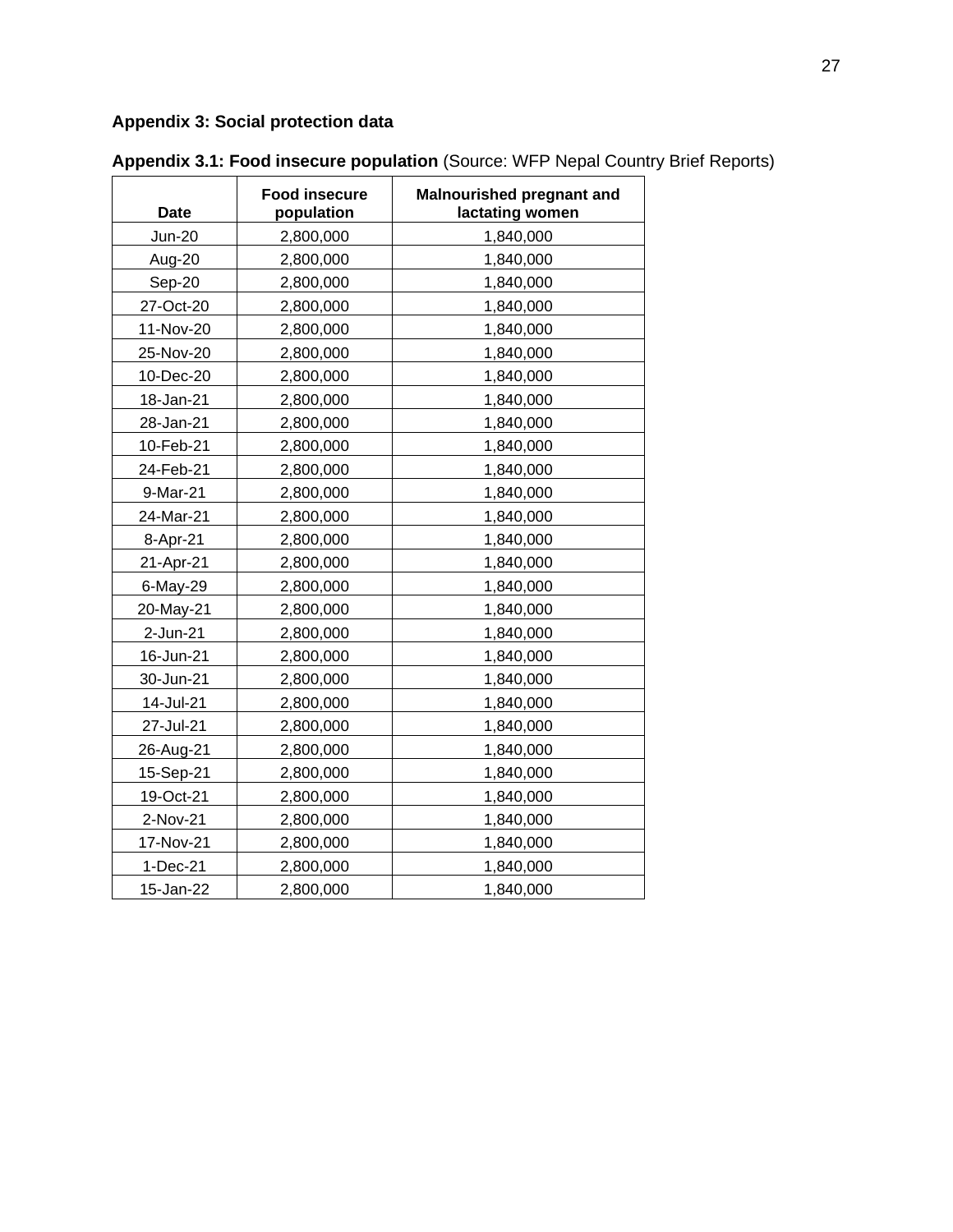| <b>Date</b> | <b>Food distributed HHs</b> |
|-------------|-----------------------------|
| 15-Sep-20   | 1,786,632                   |
| 30-Sep-20   | 1,860,000                   |
| 27-Oct-20   | 1,872,082                   |
| 11-Nov-20   | 1,876,000                   |
| 25-Nov-20   | 1,876,000                   |
| 10-Dec-20   | 1,882,000                   |
| 18-Jan-21   | 1,885,000                   |
| 28-Jan-21   | 1,885,000                   |
| 10-Feb-21   | 1,885,000                   |
| 24-Feb-21   | 1,888,025                   |
| 9-Mar-21    | 1,888,025                   |
| 24-Mar-21   | 1,888,025                   |
| 8-Apr-21    | 1,888,025                   |
| 21-Apr-21   | 1,888,025                   |
| 6-May-29    | 1,888,025                   |
| 20-May-21   | 1,888,025                   |
| 2-Jun-21    | 1,888,025                   |
| 16-Jun-21   | 1,888,025                   |
| 30-Jun-21   | 1,897,890                   |
| 14-Jul-21   | 1,899,074                   |
| 27-Jul-21   | 1,899,074                   |
| 26-Aug-21   | 1,899,074                   |
| 15-Sep-21   | 1,904,365                   |
| 19-Oct-21   | 1,904,365                   |
| 2-Nov-21    | 1,904,365                   |
| 17-Nov-21   | 1,904,365                   |
| 1-Dec-21    | 1,904,365                   |
| 15-Jan-22   | 1,904,365                   |

**Appendix 3.2: Food relief distribution to poor and vulnerable during COVID-19 lockdown** (Source: CMIS-MoFAGA)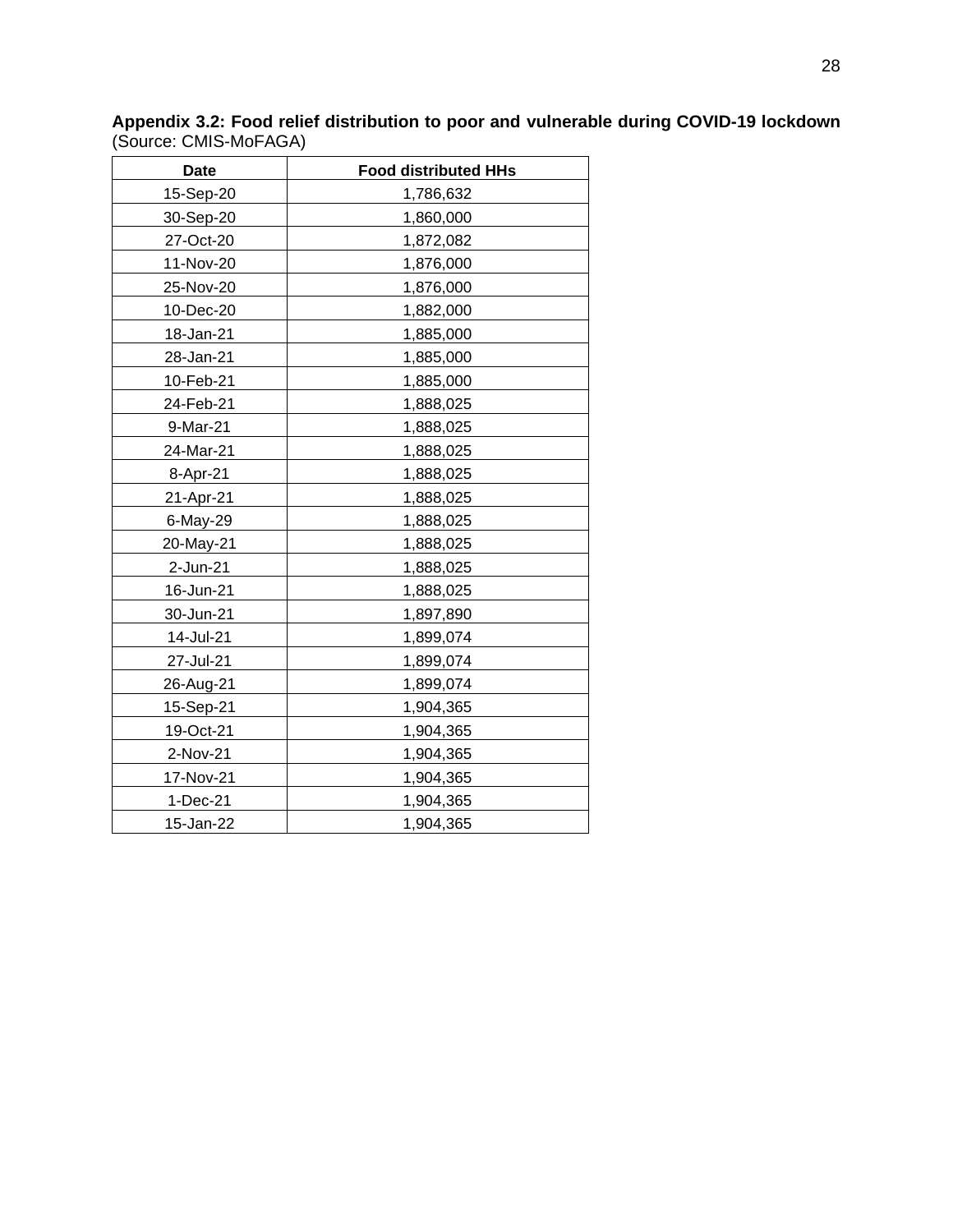| <b>Date</b> | <b>Total employment</b> | Women   | <b>DAG</b> |
|-------------|-------------------------|---------|------------|
| 15-Sep-20   | 104,050                 |         |            |
| 30-Sep-20   | 104,050                 |         |            |
| 27-Oct-20   | 104,050                 |         |            |
| 11-Nov-20   | 104,050                 |         |            |
| 25-Nov-20   | 104,050                 |         |            |
| 10-Dec-20   | 105,085                 |         |            |
| 18-Jan-21   | 109,981                 |         |            |
| 28-Jan-21   | 111,880                 |         |            |
| 10-Feb-21   | 119,053                 |         |            |
| 24-Feb-21   | 125,852                 |         |            |
| 9-Mar-21    | 135,525                 |         |            |
| 24-Mar-21   | 151,136                 |         |            |
| 8-Apr-21    | 164,296                 |         |            |
| 21-Apr-21   | 178,319                 | 91,703  |            |
| 6-May-29    | 190,515                 | 90,441  | 118,233    |
| 20-May-21   | 199,226                 | 94,489  | 125,669    |
| 2-Jun-21    | 210,035                 | 99,749  | 131,019    |
| 16-Jun-21   | 228,443                 | 108,619 | 142,847    |
| 30-Jun-21   | 244,455                 | 115,840 | 153,467    |
| 14-Jul-21   | 262,272                 | 123,347 | 161,759    |
| 27-Jul-21   | 273,069                 | 128,560 | 168,367    |
| 26-Aug-21   | 273,541                 | 127,856 | 168,859    |
| 15-Sep-21   | 276,708                 | 129,367 | 170,801    |
| 19-Oct-21   | 277,368                 | 129,678 | 171,200    |
| 2-Nov-21    | 277,742                 | 129,922 | 171,531    |
| 17-Nov-21   | 278,382                 | 130,152 | 171,828    |
| 1-Dec-21    | 278,633                 | 130,152 | 171,917    |
| 15-Jan-22   | 292,036                 | 136,957 | 180,186    |

**Appendix 3.3: Employment provided under PMEP with gender and DAG disaggregation**  (Source: PMEP-MoLESS)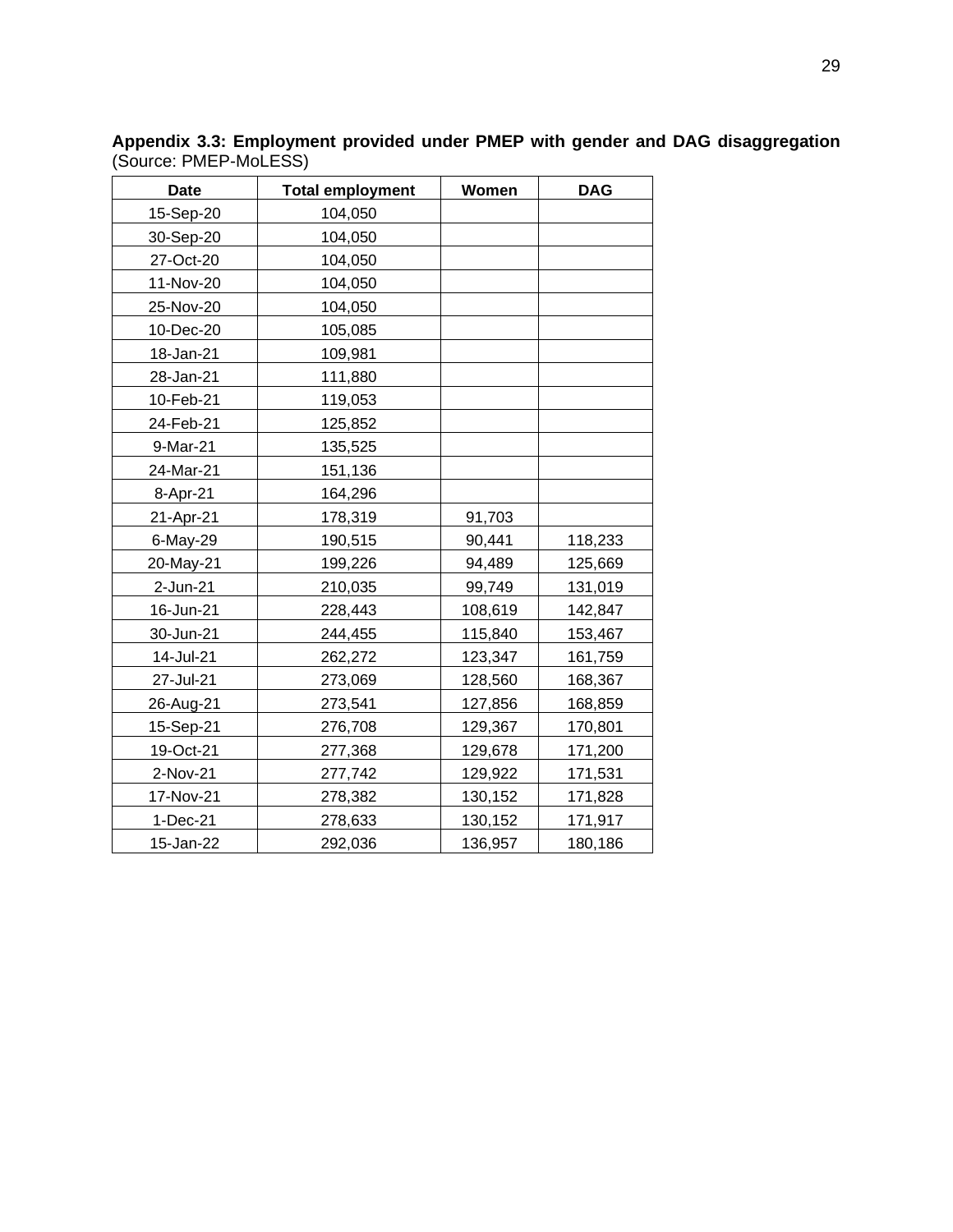#### <span id="page-34-0"></span>**Appendix 4. Financial performance in detail**

|                                                                                                           |                      |                      |                                      |                            | <b>Amount in Million</b>                                                            |  |
|-----------------------------------------------------------------------------------------------------------|----------------------|----------------------|--------------------------------------|----------------------------|-------------------------------------------------------------------------------------|--|
| <b>Total financial Progress NRP</b>                                                                       |                      |                      |                                      |                            |                                                                                     |  |
| <b>Activities</b>                                                                                         | <b>FY</b><br>2019/20 | <b>FY</b><br>2020/21 | FY 2021/22<br>(16 July to 15<br>Jan) | <b>Total</b><br><b>NRP</b> | <b>Remarks</b>                                                                      |  |
| <b>Health Care</b>                                                                                        |                      |                      |                                      |                            |                                                                                     |  |
| LG & Provincial expenditures on<br>Quanratine, tracing & tracking, equipment<br>(MOFAGA)                  | 6,775.85             | 7,182.45             | 1,600.00                             | 15,558.30                  | Local, Provncial and Federal level<br>Covid Fund, Source FCGO &<br><b>MOFAGA</b>    |  |
| Expenditures on prevention, testing,<br>outreach and tracing and tracking (MOHP)                          | 3,134.16             | 2,547.60             | 1,914.80                             | 7,596.56                   | Source: MOHP & FCGO, note a)                                                        |  |
| Expenditure on Equipment and establishing<br>laboratories (MOHP)                                          | 2,451.16             | 2,293.15             | 309.42                               | 5,053.73                   | Source: MOHP &FCGO                                                                  |  |
| Incentives to medical front line personal<br>(MOHP)                                                       | 535.89               | 1,553.35             | 52.29                                | 2,141.53                   | Source: MOHP, 104 provincial<br>office and 171 LLs reported to<br>MOFAGA. note b)   |  |
| <b>Sub total NRP</b>                                                                                      | 12,897.06            | 13,576.55            | 3,876.51                             | 30,350.12                  |                                                                                     |  |
| US\$                                                                                                      | 107.48               | 115.06               | 32.85                                | 255.38                     |                                                                                     |  |
| Social Safety & Welfare                                                                                   |                      |                      |                                      |                            |                                                                                     |  |
| Food support to an estimated 1.3 million<br>workers in the informal sector and poor<br>households(MOFAGA) | 886.02               | 113.05               | 0.00                                 | 999.07                     | Represent 272 LLs, Source CMIS                                                      |  |
| Government contribution to social security<br>funds                                                       | 180.06               | 852.35               | 0.00                                 | 1,032.41                   | Source MOLESS and OAG report                                                        |  |
| Employment scheme for unemployed<br>workers through the PMEP                                              | 7.90                 | 10,769.90            | 455.52                               | 11,233.32                  | Source MOLESS,                                                                      |  |
| <b>Sub total NRP</b>                                                                                      | 1,073.98             | 11,735.30            | 455.52                               | 13,264.80                  |                                                                                     |  |
| US\$                                                                                                      | 8.94                 | 99.45                | 3.86                                 | 112.25                     |                                                                                     |  |
| <b>Economic Recovery</b>                                                                                  |                      |                      |                                      |                            |                                                                                     |  |
| Programs related to supporting affected<br><b>MSMEs</b>                                                   | $\overline{a}$       | 6,796.47             | 4,712.17                             | 11,508.64                  | Interest subsidy to the<br>concessional loan as of Mid-<br>January 2021, Source NRB |  |
| Exemption on custom duty & tax relief                                                                     | 198.29               | 4,030.81             | 8,997.96                             | 13,227.06                  | Source: DOC and DoIRD                                                               |  |
| Discount on Electricity & Water and<br>subsidy for the transport of agriculture<br>produce(MOF)           |                      | 2,218.84             | 2,366.65                             | 4,585.49                   |                                                                                     |  |
| Other                                                                                                     |                      | 0.00                 | 0.00                                 |                            |                                                                                     |  |
| <b>Sub total NRP</b>                                                                                      | 198.29               | 13,046.12            | 16,076.78                            | 29,321.19                  |                                                                                     |  |
| US\$                                                                                                      | 1.65                 | 110.56               | 136.24                               | 248.46                     |                                                                                     |  |
| <b>Total NRP</b>                                                                                          | 14,169.33            | 38,357.97            | 20,408.81                            | 72,936.11                  |                                                                                     |  |
| <b>Total US\$</b>                                                                                         | 118.07               | 325.07               | 172.96                               | 616.09                     |                                                                                     |  |

#### **Note:**

a) Amount NRs. 7,745. 34 is related to MOHP, amount NRP 593.27 reported by Provincial Ministries through the budgetary system and DP's direct payment equivalent NRP 4,972.72 million b) Incentives to medical front line personnel (MOHP) reported as per the amount released to the hospitals to provide the incentives pertaining to the FY 2021/22, actual distributed amount actual amount may be varied after complete reporting from the hospitals/Institutions. The incentive paid to 108 LLs and 47 Provincial offices is included in the relevant FY as per their report. c) The exchange rate NRP 118 per US\$ is used for currency conversion to FY 2020/21 and FY 2021/22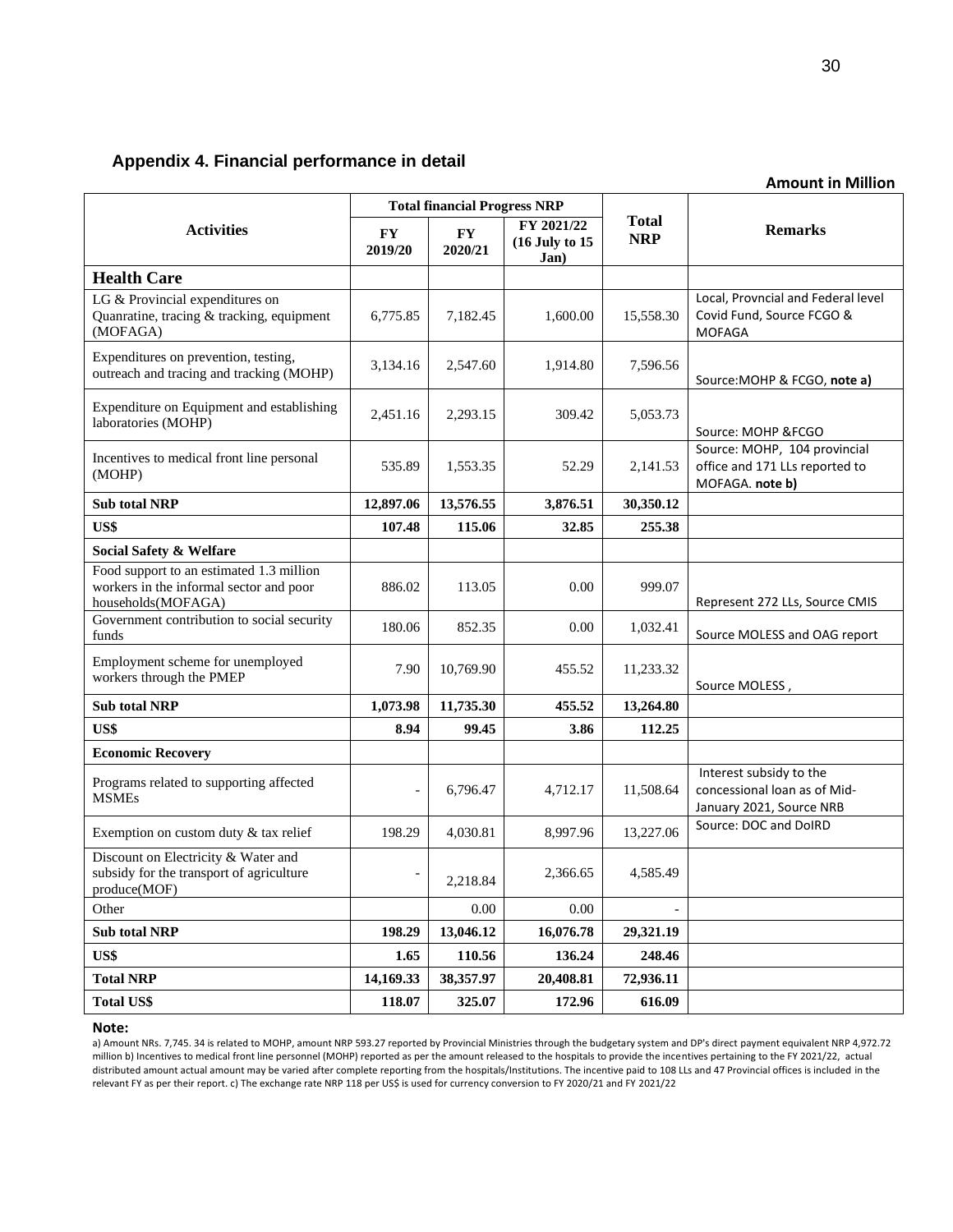#### <span id="page-35-0"></span>**Appendix 5. Gender equality achievements and results <sup>i</sup>**

Poor and vulnerable households have been hit hard by the economic crisis, with significant social and poverty impacts in constrained circumstances. The program aims to reduce the vulnerability of women and DAGs during the COVID-19 pandemic and increase their chances of reintegration into mainstream society and thus their participation in the development process, leading to poverty reduction. The GESI was one of the key interventions of the program.

The CARES program has set up 5 different GESI performance targets in its DMF. It calls for a) separate bed arrangement for women in quarantine centers (1a), b) 49,000<sup>1</sup> women health and frontline personnel paid with financial incentives (1b), c) food assistance distributed to 1 million poor and vulnerable households (2a), d) at least 50% women and 25% individuals from disadvantaged receiving employment support through PMEP (2b), and e) 3000 women-led MSMEs and 1500 women-led DAGs receiving concessional lending out of at least 10,000 MSMEs (3a).

| Sl. No.        | <b>Gender Performance</b>                       | <b>Achievements</b>                                | <b>Data Sources</b> |  |  |
|----------------|-------------------------------------------------|----------------------------------------------------|---------------------|--|--|
|                | <b>Indicators</b>                               | (as of 15 January 2022)                            |                     |  |  |
| $\mathbf{1}$   | Health system response measures supported       |                                                    |                     |  |  |
|                |                                                 |                                                    |                     |  |  |
| 1b.            | Quarantine space for at least                   | 205,003 quarantine beds (with separate             | Source: CMIS-       |  |  |
|                | 200,000 people with separate                    | wards for women) <sup>2</sup> .                    | <b>MOFAGA</b>       |  |  |
|                | wards for women and men, set                    | <b>Target Achieved</b>                             |                     |  |  |
|                | up in all 7 provinces                           |                                                    |                     |  |  |
| 1c.            | Financial incentives provided to                | 113 federal and provincial health                  | Source: MOHP and    |  |  |
|                | at least 70,000 health and                      | institutions, and 157 local levels have            | MOFAGA, January     |  |  |
|                | frontline personnel responding to               | distributed financial incentives to 23,544         | 2022                |  |  |
|                | COVID-19, of whom at least                      | health and frontline personnel $(57.38\%$          |                     |  |  |
|                | 70% are women                                   | are women, which is 81.97%                         |                     |  |  |
|                |                                                 | achievement of GESI target <sup>3</sup> ).         |                     |  |  |
|                |                                                 | (Based on the actual data of federal and           |                     |  |  |
|                |                                                 | provincial health institutions, and                |                     |  |  |
|                |                                                 | extrapolated <sup>4</sup> information of the local |                     |  |  |
|                |                                                 | level, altogether, financial incentives to         |                     |  |  |
|                |                                                 | recipient health and frontline workers             |                     |  |  |
|                |                                                 | will be 70,508, slightly over achieving            |                     |  |  |
|                |                                                 | the overall target).                               |                     |  |  |
|                |                                                 |                                                    |                     |  |  |
|                |                                                 | <b>Target Achieved.</b>                            |                     |  |  |
| $\overline{2}$ | Social protection and relief programs delivered |                                                    |                     |  |  |
|                |                                                 |                                                    |                     |  |  |
| 2a.            | Food assistance distributed to 1                | 1.904 million poor & vulnerable HHs                | Source: CMIS-       |  |  |
|                | million poor and vulnerable                     | $(190.4\%$ achieved)                               | <b>MOFAGA</b>       |  |  |
|                | households.                                     | <b>Target Achieved</b>                             |                     |  |  |

<sup>1</sup> 70% of total targeted 70,000

<sup>&</sup>lt;sup>2</sup> It was also verified at 15 local levels during the Cash for Work study field survey conducted by the CARES TA team in March-April 2021

<sup>3</sup> The target was 70% women of the total beneficiaries, whereas progress is 57.38% women. 57.38 of 70 is 81.97%.

<sup>4</sup> Among the reported LLs, 91.81% provided the financial incentives and average incentive beneficiaries in a LL are 85.7. Extrapolating to 753 LLs, only 691 LLs provided the financial incentives. In total 59,257 will be the financial incentive beneficiary health and frontline personnel at local level. Total number of beneficiaries will be: Federal-4072+Provincial-7189+Local level-59257=70,508.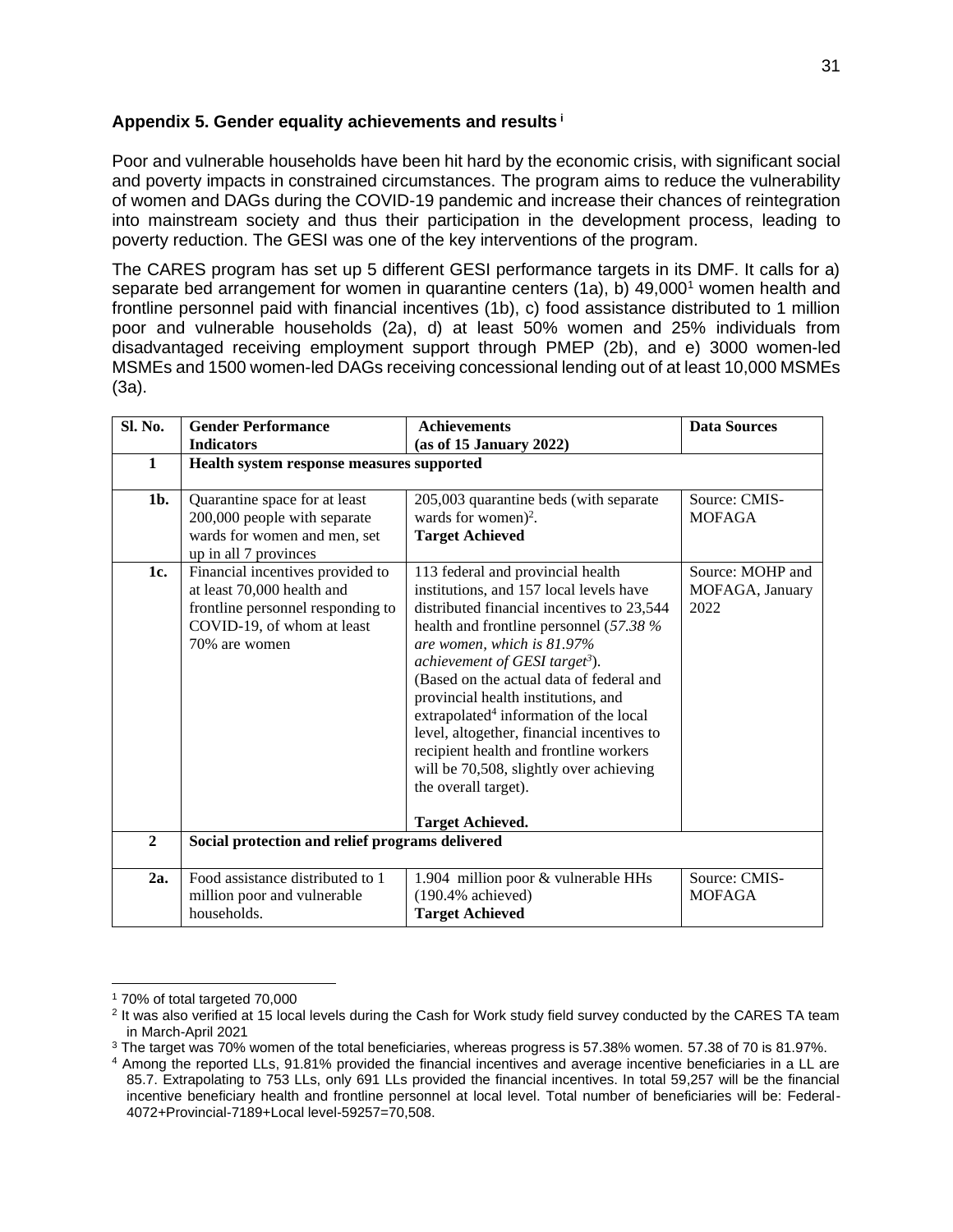| Sl. No.                 | <b>Gender Performance</b>                    | <b>Achievements</b>                        | <b>Data Sources</b> |
|-------------------------|----------------------------------------------|--------------------------------------------|---------------------|
|                         | <b>Indicators</b>                            | (as of 15 January 2022)                    |                     |
| $2b$ .                  | Employment support provided                  | Employment was provided for 292,036        | Source:             |
|                         | through the Prime Minister's                 | persons $(46.87\%$ women, and $61.7\%$     | PMEP/MOLESS,        |
|                         | Employment Program (PMEP)                    | DAG) on a wage basis from July 2020 to     | 15 January 2022     |
|                         | to at least 500,000 unemployed               | 15 January 2022 with on an average of 54   |                     |
|                         | people, comprising at least 50%              | days per employee.                         |                     |
|                         | women (F) (including women                   | achieved<br>DAG employment 61.7%           |                     |
|                         | returnee migrant workers) and                | against the target of 25%.                 |                     |
|                         | 25% individuals from                         |                                            |                     |
|                         | disadvantaged (D) groups                     | Women employment 46.87% achieved           |                     |
|                         |                                              | against the target of 50%.                 |                     |
|                         |                                              |                                            |                     |
|                         |                                              | DAG target achieved <sup>5</sup> and women |                     |
|                         |                                              | target 93.79% <sup>6</sup> achieved.       |                     |
| $\overline{\mathbf{3}}$ | <b>Economic support for affected sectors</b> |                                            |                     |
| 3a.                     | Concessional lending extended                | 145,747 against the target of 10,000       | Source: NRB         |
|                         | to at least 10,000 affected                  | MSMEs benefited from the                   |                     |
|                         | MSMEs, of which at least 30%                 | concessional lending comprising            |                     |
|                         | are women-led MSMEs (F) and                  | 50,513 women-led MSMEs (>30% of            |                     |
|                         | at least 50% of women-led                    | target 10,000) and 2,450 DAG               |                     |
|                         | MSMEs are from disadvantaged                 | women-led (>50% of women-led               |                     |
|                         | groups (DAGs)                                | MSMEs target).                             |                     |
|                         |                                              | The sample survey will further verify the  |                     |
|                         |                                              | women-led and DAG women-led                |                     |
|                         |                                              | MSME <sub>s</sub> .                        |                     |
|                         |                                              | Target achieved.                           |                     |

DMF = design and monitoring framework.<br><sup>i</sup> Indicate assessment for project gender equality achievements using 80-80-80 criteria mentioned above.

32

<sup>5</sup> 61.7 of 25 is 246.8%

<sup>6</sup> 46.87 of 50 is 93.79%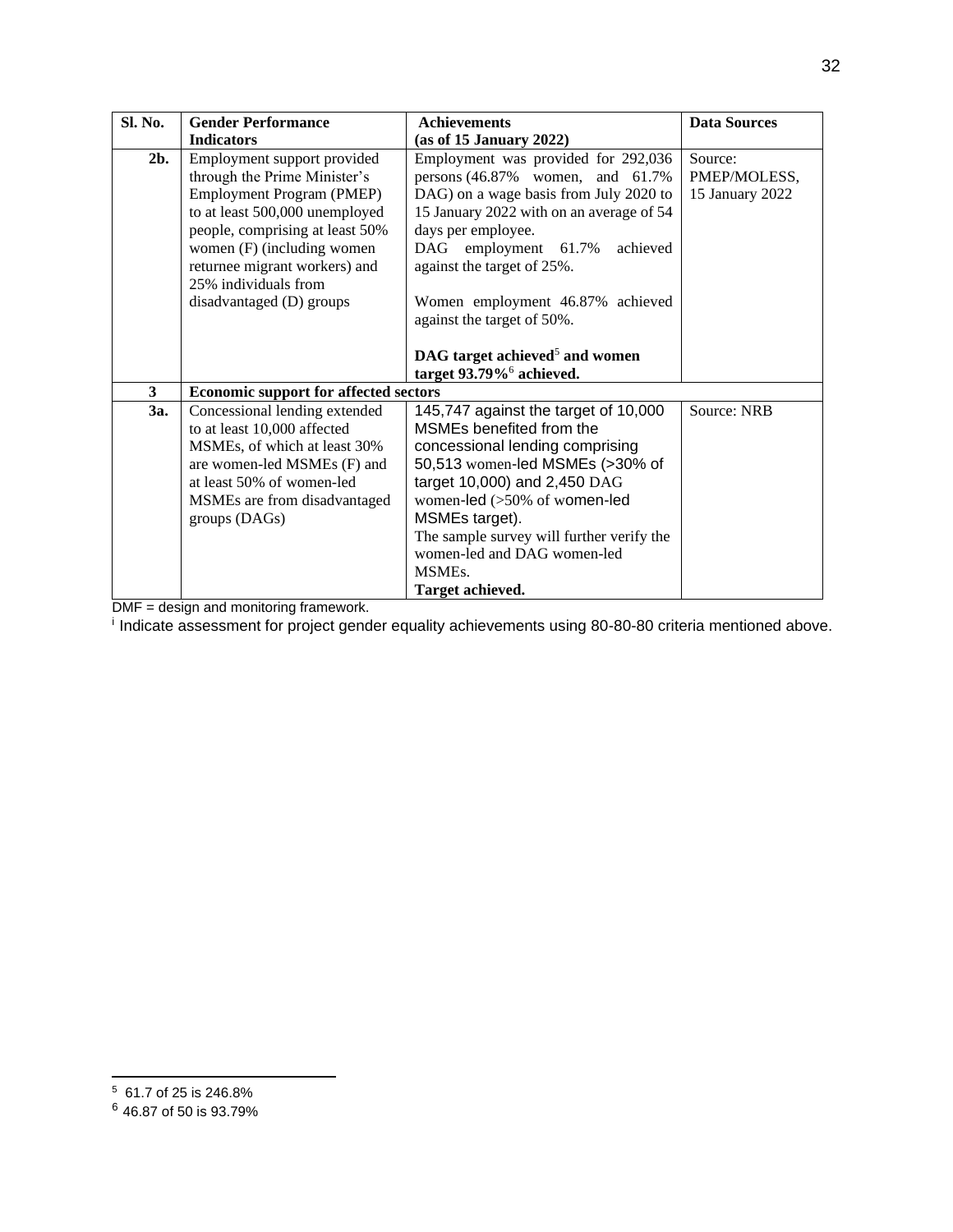## <span id="page-37-0"></span>**Appendix 6. List of guidelines issued during the COVID-19 pandemic**

#### **Health sector**

- **■** MOHP developed "Risk Allowance Management Directives to the Personnel Involved in the Treatment of COVID-19 Patients, 2077" and circulated it to all local levels and health institutions for implementation.
- **■** Interim Standards for service management of Leprosy Control Program in the context of COVID-19 pandemic (Nepali language) endorsed;
- **■** Interim Guidance for the Health-related Rehabilitation and Physiotherapy of Persons with COVID-19 in Acute Care Settings (English language), and Home Quarantine Standards, 2077 (Nepali language) issued in 3rd week of July 2020;
- Endorsed Public Health Standards, 2020 to be followed while celebrating festivals, feasts, and celebrations in the context of COVID-19
- Prepared Interim guidance for dental practices during COVID-19 global emergency in Nepal 2020
- **EXE** Issued standards for the service delivery of senior citizens in the context of COVID-19
- **Interim Nutrition Guidelines for people with COVID-19, 2077; and Guidelines for monitoring** the health of people with COVID-19 isolated at home and hotel, 2077
- National Testing Guidelines for COVID-19
- Policy developed to use antigen-based testing for community or public health interventions and PCR testing for symptomatic cases adopted
- **E** Home isolation kit guidelines Issued to support patients staying in home isolation.
- Endorsed "Operational Guidelines for COVID-19 Facilitation Group at Community Level" and Guidelines for providing "Isolation Kit" for COVID-19 Infected persons in home isolation
- New protocol issued for disposing COVID-19 dead body for person dies in home isolation
- Protocol for Collection of Samples for PCR Testing at Home, 2078,
- Pocket Book on "Clinical Management of COVID-19 in Healthcare setting" (Second Edition), and
- Criteria for the use and determining the requirement of medical oxygen, 2078
- Pocket book for people in home isolation (Nepali Language)
- A protocol on Case Investigation and contact tracing (CICT) during COVID-19 Community level transmission (Nepali Language)
- Operationalization of Risk Communication and Community Participation Guideline, 2078 at federal Level and support for its localization at provincial and LLs
- National Human Resources for Health Strategy 2021-2030" launched and operationalized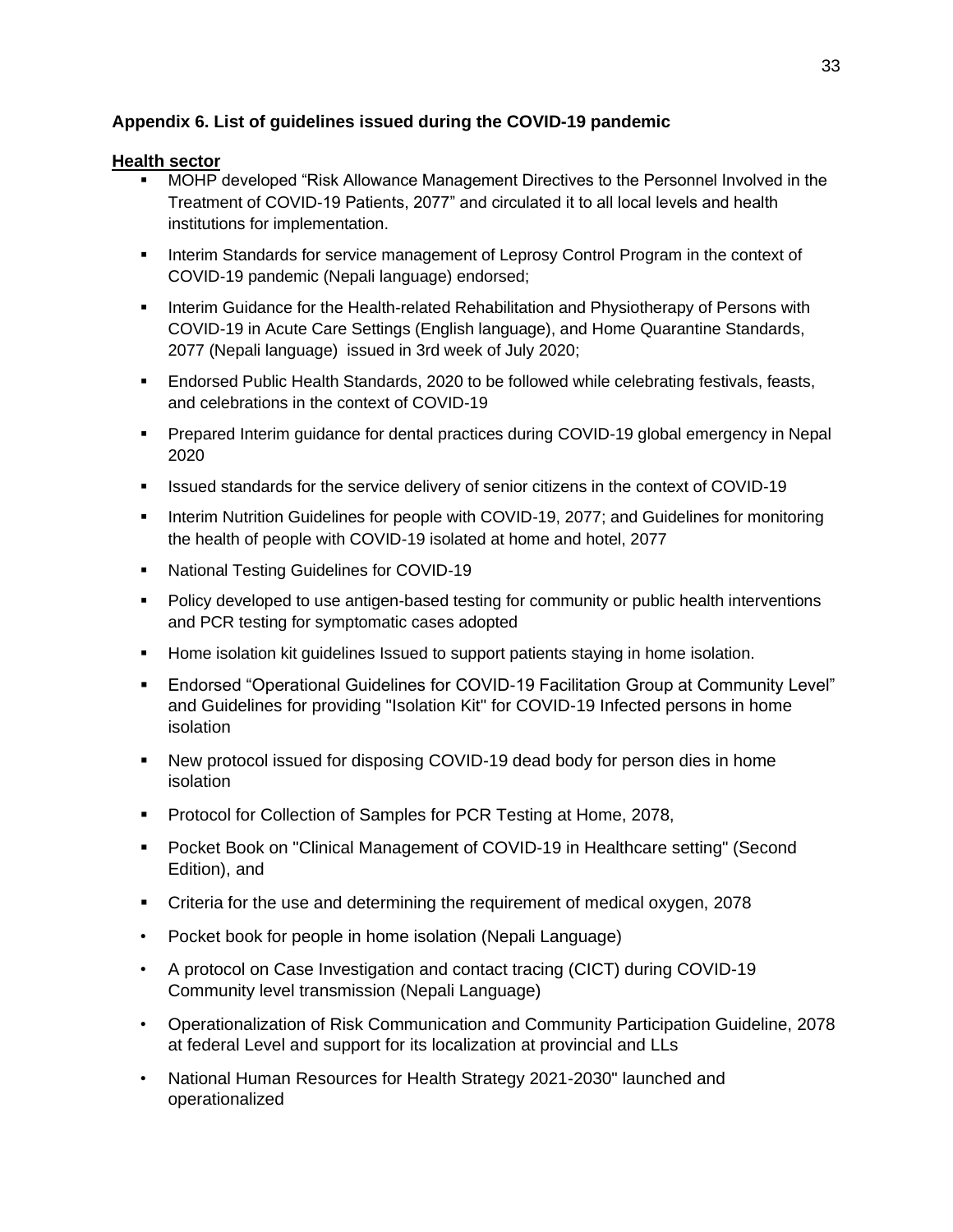#### **Social protection**

- MOLESS issued two guidelines: Revised PMEP Program Operation Guideline, 2077 and Working Guideline for Cash for Work in Community Based Projects 2077
- Guidance note prepared and circulated on "Minimum care to be taken to mitigate the COVID-19 infection risk while conducting the PMEP"
- Revised minimum daily wage rate from NRs. 517 to NRs. 577 from FY 2021/22
- Approved procedures, including indicators for self-assessment of LLs performance. Commenced performance assessment of LLs.

#### **Economic Sector**

- Refinance Procedures 2077,
- Concession Lending Guideline 2075, (revision)
- **E** Business Continuity Lending Guideline 2077